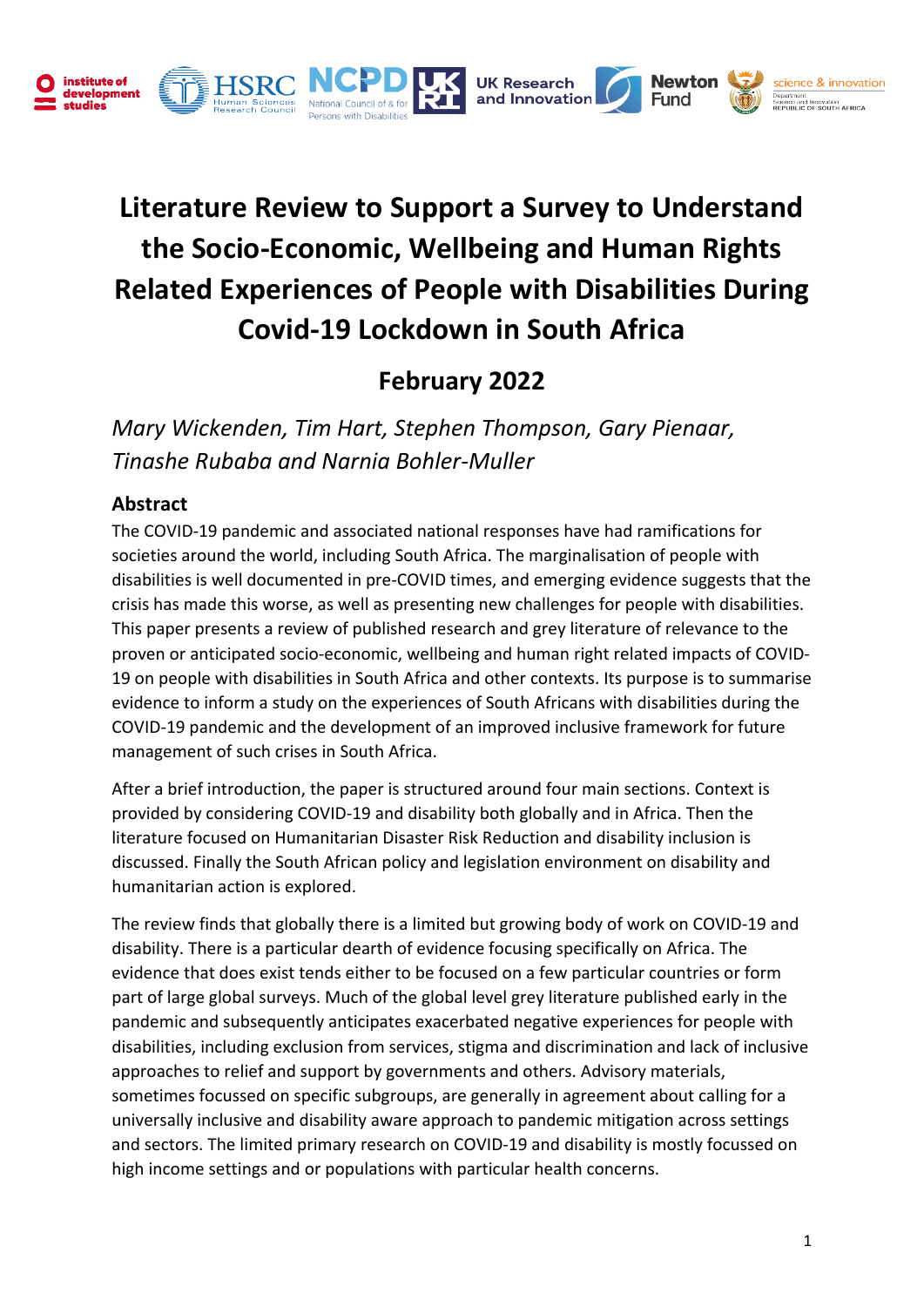## **Table of contents**

| Grey literature on predicted risks for people with disabilities - advice and mitigation actions10 |
|---------------------------------------------------------------------------------------------------|
|                                                                                                   |
|                                                                                                   |
|                                                                                                   |
|                                                                                                   |
|                                                                                                   |
|                                                                                                   |
|                                                                                                   |
|                                                                                                   |
|                                                                                                   |
|                                                                                                   |
|                                                                                                   |
|                                                                                                   |
|                                                                                                   |
|                                                                                                   |
|                                                                                                   |
|                                                                                                   |
| The South African policy and legislation environment on disability and humanitarian action26      |
|                                                                                                   |
|                                                                                                   |
| The need for an inclusive framework on humanitarian action in South Africa 34                     |
|                                                                                                   |
|                                                                                                   |
|                                                                                                   |
| Appendices - 2 Examples of recommendations made by Organisations of people with disabilities      |
|                                                                                                   |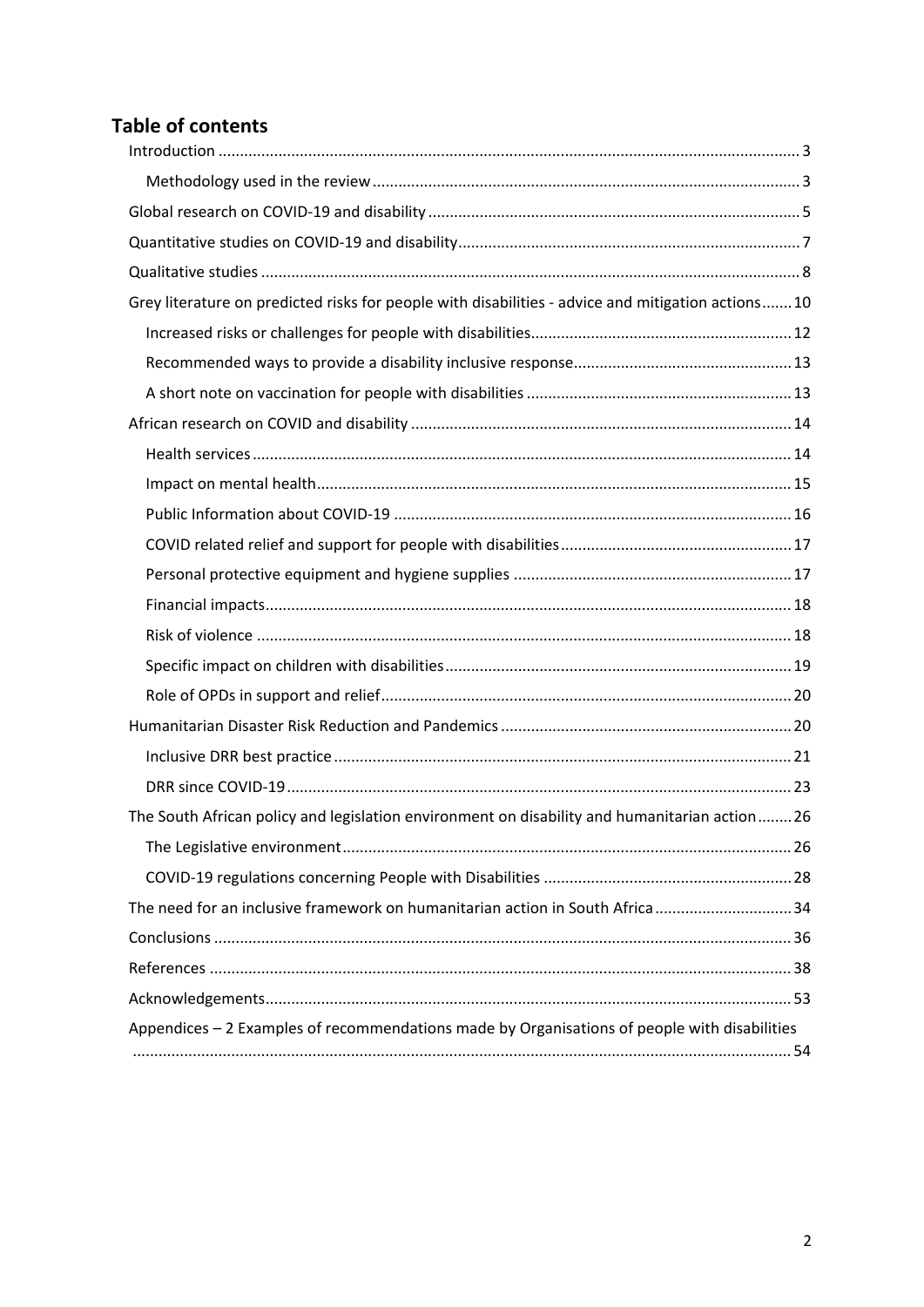## <span id="page-2-0"></span>**Introduction**

The purpose of this review is to provide a context for the survey research being undertaken, as part of research funded by the United Kingdom Research and Innovation Newton Fund, to gather the experiences of South Africans with disabilities during the COVID-19 pandemic in 2020-2021. It will give the research team background information to inform interpretation of the results and so deepen and support our analysis. It will also inform the recommendations made and the advocacy plan which will follow the survey analysis and the subsequent lobbying with the SA government to enhance the inclusivity of the existing framework, a need that has been identified.

The study and this review are underpinned by the principles of the United Nations Convention on the Rights of Persons with Disabilities (UNCRPD) (UN 2007) which seeks to, "promote, protect and ensure the full and equal enjoyment of all human rights and fundamental freedoms by all persons with disabilities, and to promote respect for their inherent dignity" (UN 2007, 5).

The review identifies global, African and South African published and grey literature, including conceptual and empirical research on socio- economic (not clinical) impacts of the pandemic on people with disabilities, as well as advisory and advocacy material related to disability and COVID-19. It also reviews Inclusive Disaster Risk Reduction (DRR) materials and South African policies, laws, regulations and other materials from relevant non-government agencies.

We draw on resources from a range of disciplines including international development, health, psychology, law, anthropology, economics and disability studies.

The main sections review:

- Global research on socio-economic impacts of COVID-19 on people with disabilities;
- Global grey literature and material predicting impacts and advising on mitigation and action for people with disabilities during pandemics
- The intersection of disability and COVID-19 in Africa
- Disability and inclusion in humanitarian relief and action in disasters and emergencies
- The intersection of South African policy and legislative environment on disability, disaster risk reduction and humanitarian action

The need to improve the South African framework for an inclusive approach in humanitarian action contexts to ensure that people with disabilities are not overlooked

#### <span id="page-2-1"></span>**Methodology used in the review**

This is not a systematic review, but a broad scoping of published and grey literature in the different areas outlined above. A formal systematic review with very strict inclusion and exclusion criteria is unsuitable here, because of the very recent emergence of the pandemic and its sequelae, its current ongoing nature and because material from a vast array of formal and informal sources about it is constantly emerging. A huge amount of material is being produced, in different formats and for specialist and non-specialist audiences. Peer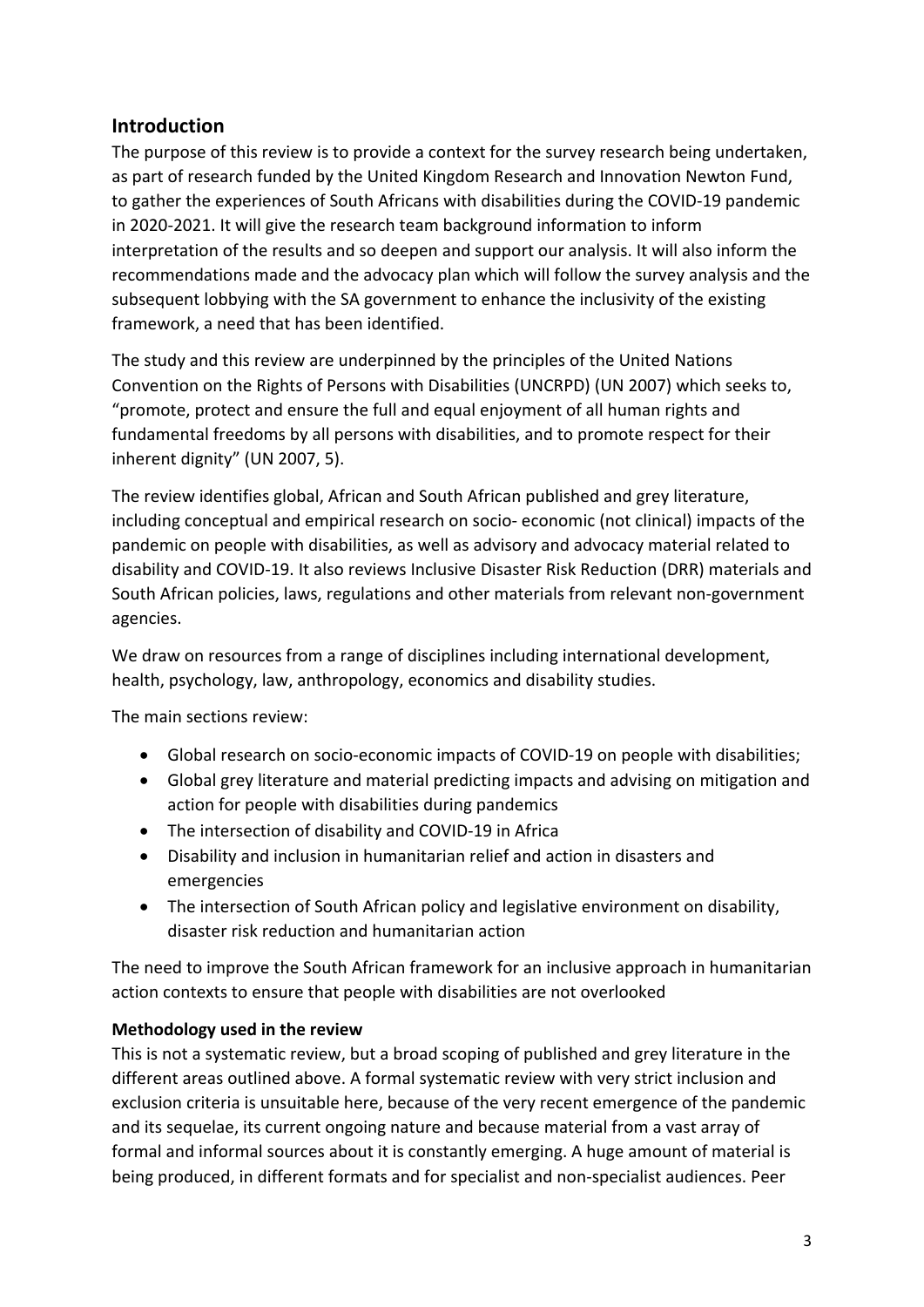reviewed material is being published but there is probably a larger volume of grey literature written by disability and development actors and agencies, including various representative and advocacy groups.

Of course, some material on South African disability policies and on the inclusiveness or lack thereof of humanitarian/disaster risk reduction guidelines and actions predates the pandemic, so some sources are older. However, we have chosen mainly not to include material from before the launch of the UNCRPD(UN 2007) as this is seen as the key global tipping point in relation to disability awareness and inclusive policies and practices.

At the time of writing (Nov 2021) many countries are still in a first, second or third wave of infection and some are expecting a further wave. Vaccinations are being rolled out in some countries but not all, and long-term impacts of the pandemic are not possible to understand clearly yet, either from the clinical or socio-economic perspective. Where the whole scenario is only about 18 months old, the first writings are bound to be suppositions about impacts on different sections of the population, and recommendations for action and mitigations based on these predictions from various interested parties.

Initial theoretical and conceptual discussions often emerge early and empirical evidence follows data has been collected. Thus, with time lags in publication and the initial need for resources to be directed toward the acute need to deal with the infection itself and mitigate it's most severe effects, reflection and research on longer terms impacts and especially effects on marginalised groups are often not prioritised. In the context of a pandemic where all populations are affected, research about and with people with disabilities is unlikely to be foregrounded, as they continue to be a forgotten group, even though they are one of the largest minority groups in all societies.

Our approach to this scoping review has been to use standard academic and other grey databases using key words: COVID-19, coronavirus, pandemic, disab, impairment, impacts, disaster risk reduction, policy, legislation, regulation, mitigation, global, Africa, South Africa. In each section a different combination of these was used as appropriate to the subtopic. In addition searches of key international and national agencies and organisations, snowballing and handsearching was used to identify further grey literature. Material was also sourced from multiple networks that team members are engaged with during the pandemic. We hope that our comprehensive and unrestricted search strategy will have identified most of the available and relevant materials but we do not claim that it is exhaustive. Additionally, as some is grey literature and as such has not peer reviewed, it is of varying quality and style. Nevertheless, at this stage it is deemed appropriate to use an extensive and allencompassing approach to searching and review, rather than a selective one.

We have only reviewed material in English. Lastly, exceptions to our broad search strategy are that as the study is about understanding the socio-economic, wellbeing and human rights related experiences of people with disabilities during Covid-19 lockdown in South Africa, we have excluded pure clinical research about the coronavirus disease itself from our review. We have also chosen not to review in detail material about vaccine rollout, as this is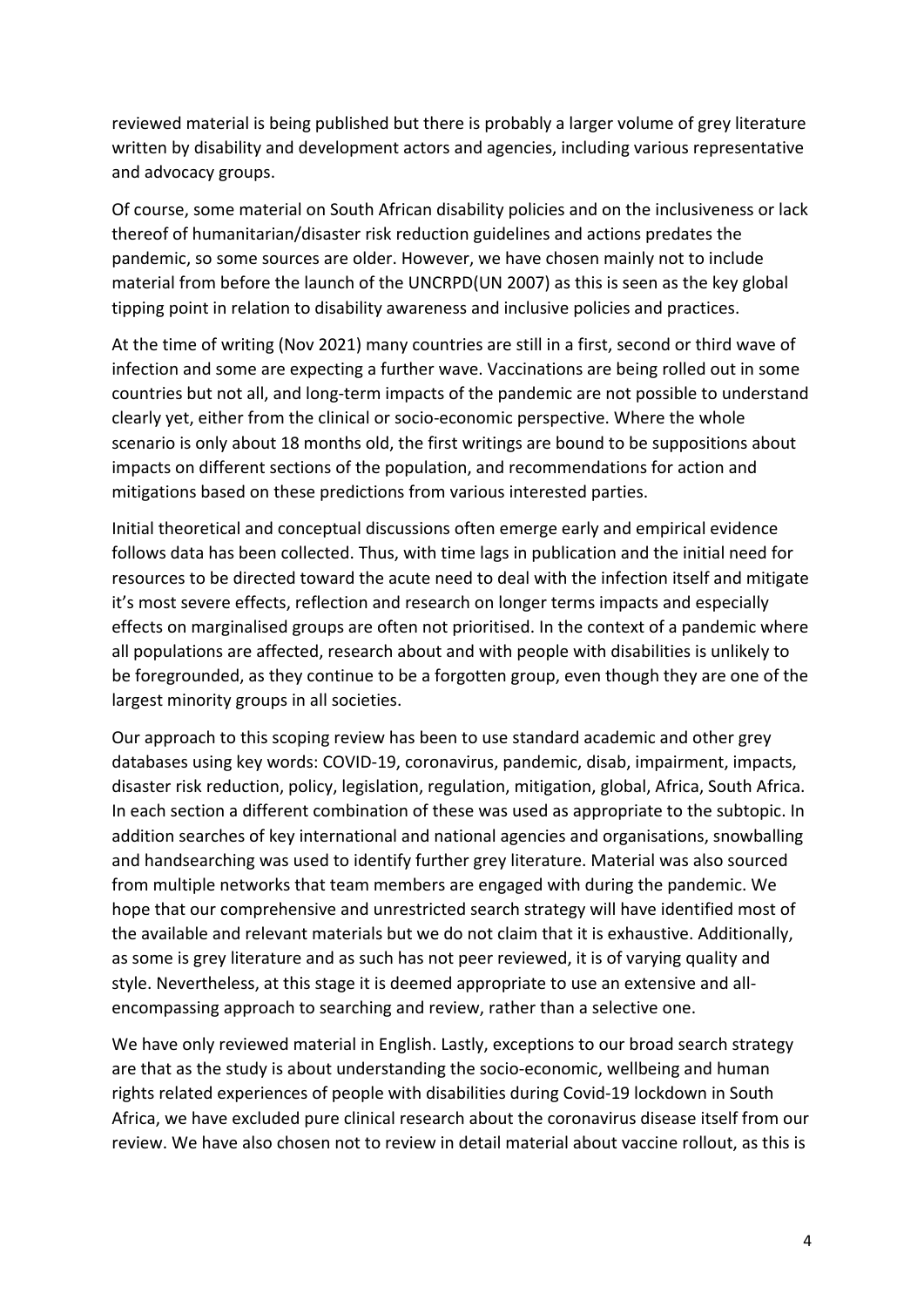not directly relevant to the development of the South African disaster framework and is only being addressed lightly in the survey tool.

## <span id="page-4-0"></span>**Global research on COVID-19 and disability**

Research about the COVID-19 pandemic is being produced at a fast and accelerating rate as research groups globally chose to focus on a vast array of diverse and specific aspects, ranging from regional or national foci, clinical and or socio-economic and critical aspects, and also investigation of the impacts on particular demographic groups (e.g. women, children, elderly, refugees, different countries and regions) (UN Women 2020; WEI 2020; UNICEF 2020; UN OCHA 2020; PAHO 2020; Hillgrove and Pryor 2020; Jalali et al. 2020). This huge volume of publishing on diverse aspects of the pandemic echoes the flood of publishing around the HIV/AIDs pandemic during the 1980s to 2000s (although this was over a more protracted period), and more recently in relation to the Ebola outbreak in West Africa (WHO 2021).

It is being recognised that as with other pandemics the impacts of COVID-19 on populations globally are far-reaching and not equally spread (Rohwerder 2020). Often the poorest and most disadvantaged are disproportionately affected during these crisis situations, even though in some countries systems and structures are already progressive in trying to counteract such existing disadvantages.

The descriptions of COVID-19 as the "great equaliser" are not quite right, for the illness is hitting some people harder than others. The disease spreads faster in places where social distancing is an impossibility. Its collateral damage is hardest on those with low income. COVID-19 seems to be widening, not narrowing, racial and ethnic health disparities caused by longstanding systemic inequities (Choo 2020: 1333).

We could add to this quote that disparities for people with disabilities are similarly widening and disadvantage seems to be exacerbated for them as the pandemic unfolds.

Literature focussed on the risks, concerns and experiences of people with disabilities is rarer than for general populations, though it is increasing (Brennan et al. 2020; Rohwerder et al. 2021a; Wickenden et al. 2021b; Meaney-Davies et al. 2020; IDA 2020d). This smaller body of knowledge about disability compared with that on general populations, echoes the ongoing pattern of a persistent lack of research about the lives of people with disabilities in general or in particular circumstances. We see regularly that topics that are regarded as of major importance in relation to nondisabled or 'mainstream' populations are often not explored with people with disabilities (Kuper and Heydt 2019; Meaney-Davis et al. 2020; Scully 2020; Singh 2020). For example, the predicted increase in gender-based violence within all populations seems to be mirrored for women and girls with disabilities (Pearce 2020). However they are a group about whom data is often just missing (Goyal et al. 2020; Kuper et al. 2020; Kubenz and Kiwan 2021). We see this disproportionality in exploration of key development topics such as: poverty, work, nutrition and many other arenas. Some authors from within the disability movement, or their allies, propose that this lack of attention to people with disabilities' lives and situations is indicative of historical and current devaluing of them and is rooted in still prevalent 'medical models' of disability which only pay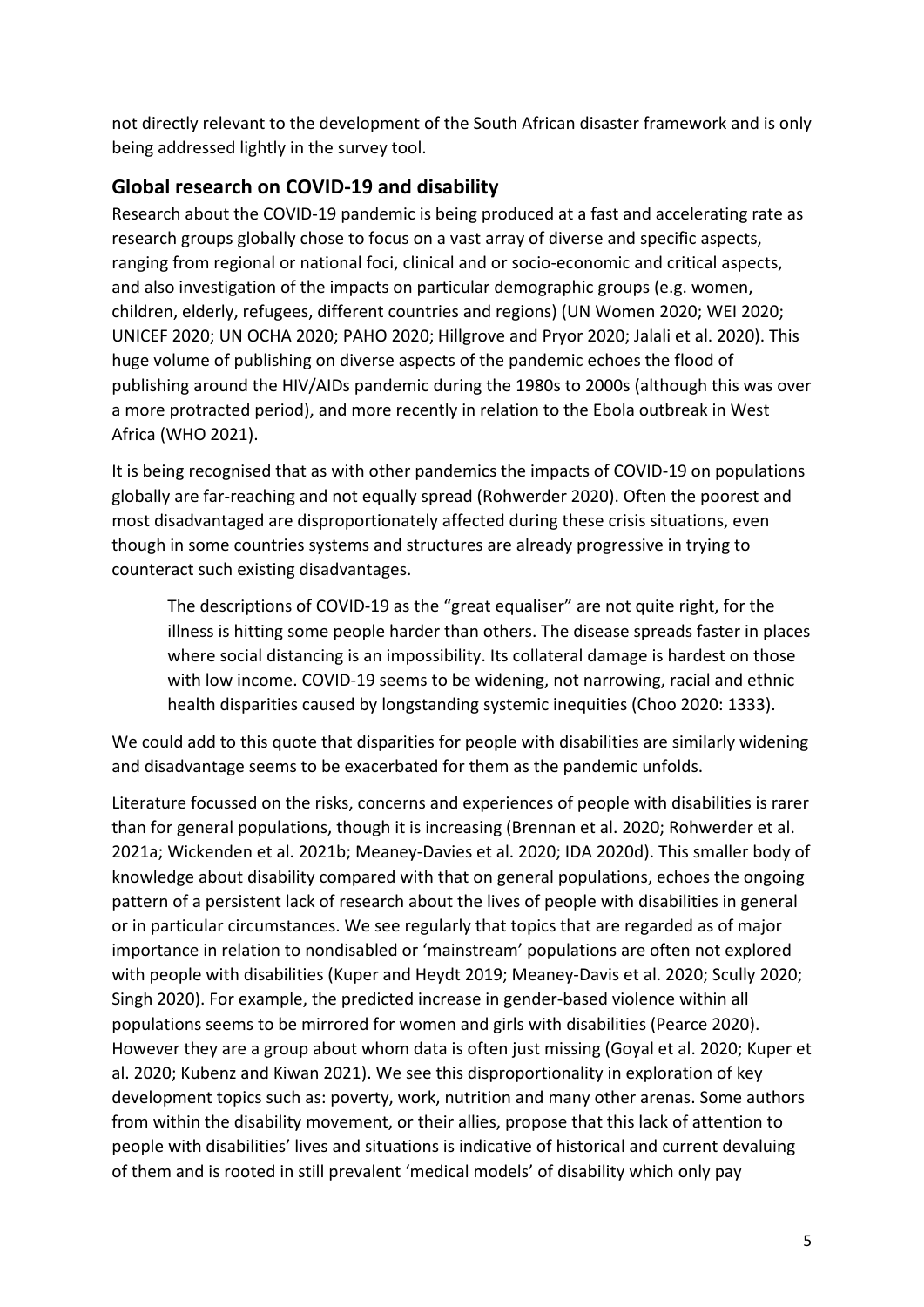attention to impairment related aspects of people's lives (WEI 2020), rather than seeing this large minority as people with the same needs and rights as others as well as some specific ones (UN 2007). In some cases these omissions are likely to be through lack of awareness about the size of the disability population as a significant minority in any community. The WHO global ballpark figure is 15% of the population as having a disability, although this is now disputed, and the figure found in prevalence studies depends on measurement methodologies used. A more realistic figure may be about 10-12% in many countries (WHO 2011; Washington Group 2019). In South Africa, policy documents and studies indicated that the official prevalence of disability at around 7% (STATSSA 2014) was more likely to range from 12 to 20 percent (DSD 2016a; NDoH 2019), depending on willingness to report disability, limiting effects of disability and the understanding of the questions related to disability or impairment.

There is now emerging evidence about increased actual clinical risks of COVID-19 for people with impairments, for example for people with certain conditions(people with respiratory illness or who are immunocompromised, those with mental health conditions or intellectual impairments). Thus some individuals with disabilities have increased health related vulnerabilities. There is a growing body of research about the risks for and impacts on people with specific health conditions or impairment groups and on reported discrimination and deprioritisation of some people in relation to treatment and vaccination in various countries (Ahmad et al. 2020; Scully 2020; Turk and McDermott 2020; ONS 2020; Rotarou et al. 2021; Shakespeare et al. 2021).

Additionally, increased vulnerability, because of the continued poor access of people with disabilities to healthcare is now more recognised, irrespective of increased clinical need (Hashemi et al. 2020; Naami and Mfoafo-M'Carthy 2020), although the concept of vulnerability remains a contested and shifting area (Ahmad et al. 2020). Evidence about reduced or unequal access to their usual health care and rehabilitation services during the pandemic is also noted in various countries and regions (Negroni et al. 2020; Hartman 2020).

There is evidence emerging about the social, emotional and financial impacts of the pandemic on people with disabilities in a variety of contexts. However, there is more focussing on high income settings such as the United States (US) and Europe and this is arguably of limited value when considering impacts in middle- or low-income settings such as Africa (Boyle et al. 2020; Kendall et al. 2020; Lund 2020). Data on the experiences of people with disabilities of COVID-19 in middle- and low-income countries is still mainly lacking, though beginning to emerge (Ahmed et al. 2020; Banks et al. 2021; COVID-19 DRM 2020; Christensen et al. 2020 a & b; Kubenz and Kiwan 2021; Rohwerder et al. 2021 a & b; Shaw et al. 2021; Thompson et al. 2021; Wickenden et al. 2021b).

Despite the majority of the studies focussing in the so-called 'Global North' (Rotarou et al. 2021), some findings may be of relevance, especially as South Africa is a middle-income country with a huge disparity of wealth and service provision, and a unique socio-political and economic history. It has some features of high-income countries and some of middle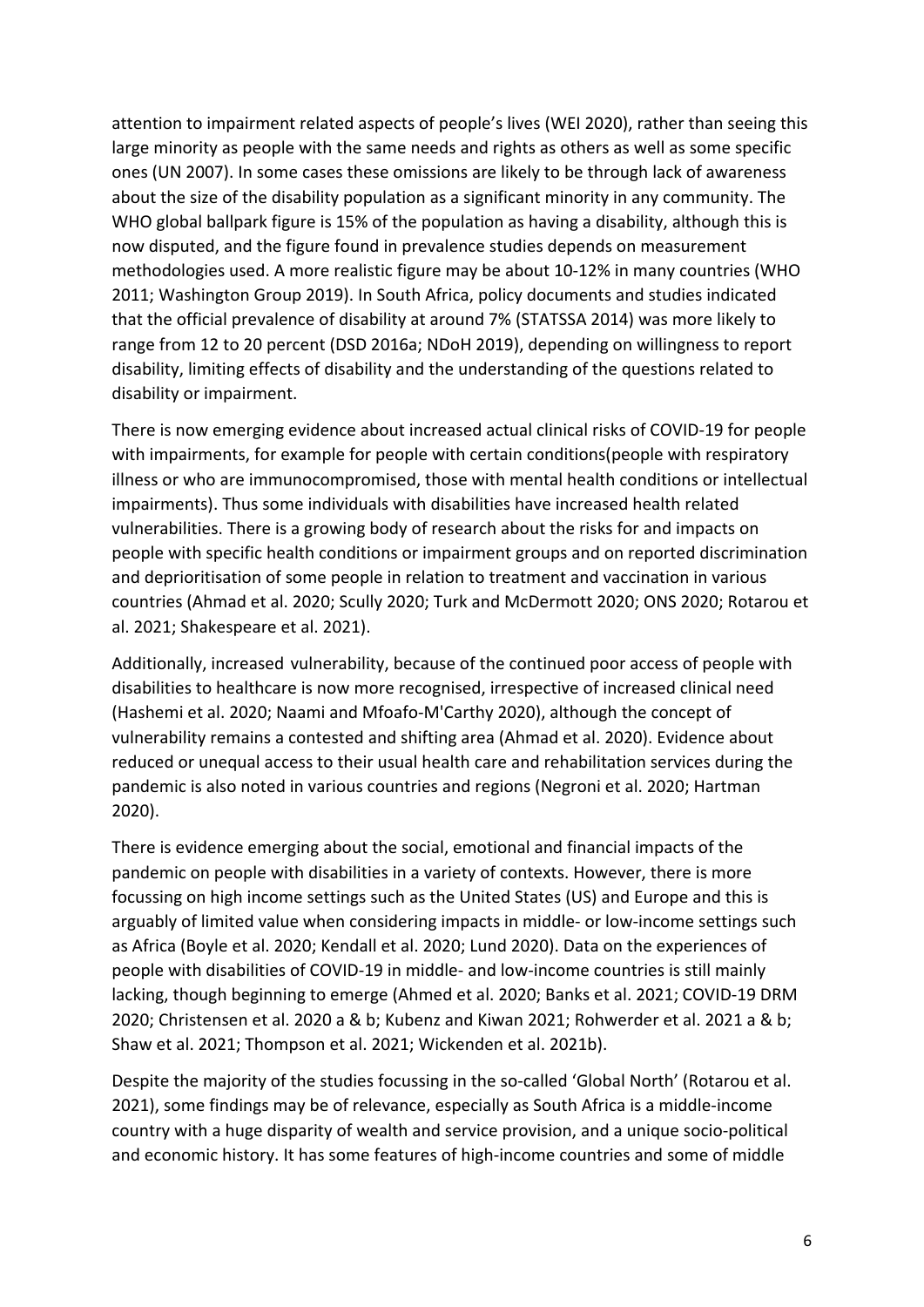and low-income contexts with a Human Development Index of 0.707 and is ranked 114 in the world (UNDP 2020).

It is perhaps inevitable that clinical research will emerge first and have greater prominence during a new disease outbreak and in response to the urgent need for better understanding of the illness itself and potential prevention and cure. However, calls for social science research and exploration of less obvious, longer term and more insidious impacts are emerging. Seeking out people's individual perspectives by asking people directly about their experience is thus important. The UNCRPD (UN 2007), articles 3 and 4.3, is explicit in setting out an obligation of state parties to facilitate the participation of people with disability in research, development programmes and policy making.

The following sections provide an overview of some emerging research on the impact of COVID-19 on disabled people. This is divided into quantitative and qualitative studies, although often there is an overlap between these methodologies. Some purely theoretical or commentary material is included.

## <span id="page-6-0"></span>**Quantitative studies on COVID-19 and disability**

Several predominantly quantitative studies focussing on people with disabilities' experiences of COVID-19 have been undertaken, aiming for global data from multiple countries or targeting particular regions or countries. Brennan et al's. (2020) study undertaken within the Disability Rights Monitoring programmes has testimonies from 134 countries. However the number of respondents in some countries is very low.

Other surveys look at specific aspects, for example accessibility of COVID-19 information. Fernandez-Diaz et al. (2020) show that the COVID-19 guidance on the WHO website is not sufficiently accessible for people with a range of impairments. Similarly Yap et al. (2020) looked at sign language interpretation (SLI) at press briefings on COVID in 123 low- and middle-income countries and found that only 65% provided SLI support. They also found that international organisations such as WHO were similarly lacking.

The World Blind Union (WBU 2020) conducted a global survey in collaboration with key stakeholders. 853 people from 75 countries participated. They identified barriers related to transportation and mobility, independence, autonomy & dignity, mental health & wellbeing, accessibility, health, physical distancing, attitudes, and inequitable policies and practices.

The ILO (2020b) have conducted 2 surveys on disability inclusion in response to COVID-19. They surveyed National Business and Disability Networks (BDNs) and companies who are members (159) across 22 countries. This showed varying levels of employer awareness and inclusive action in relation to their employees with disabilities and variation across regions. 31% of companies felt that their disability inclusion activities would be affected by COVID-!9 and a further 31% didn't know. The report points out that often people with disabilities are the 'last in and first out' of employment so this is worrying, for them when contemplating finding or resuming work as things return to a 'new normal' post the pandemic. The risk is that gains in inclusivity that have been made before will be lost.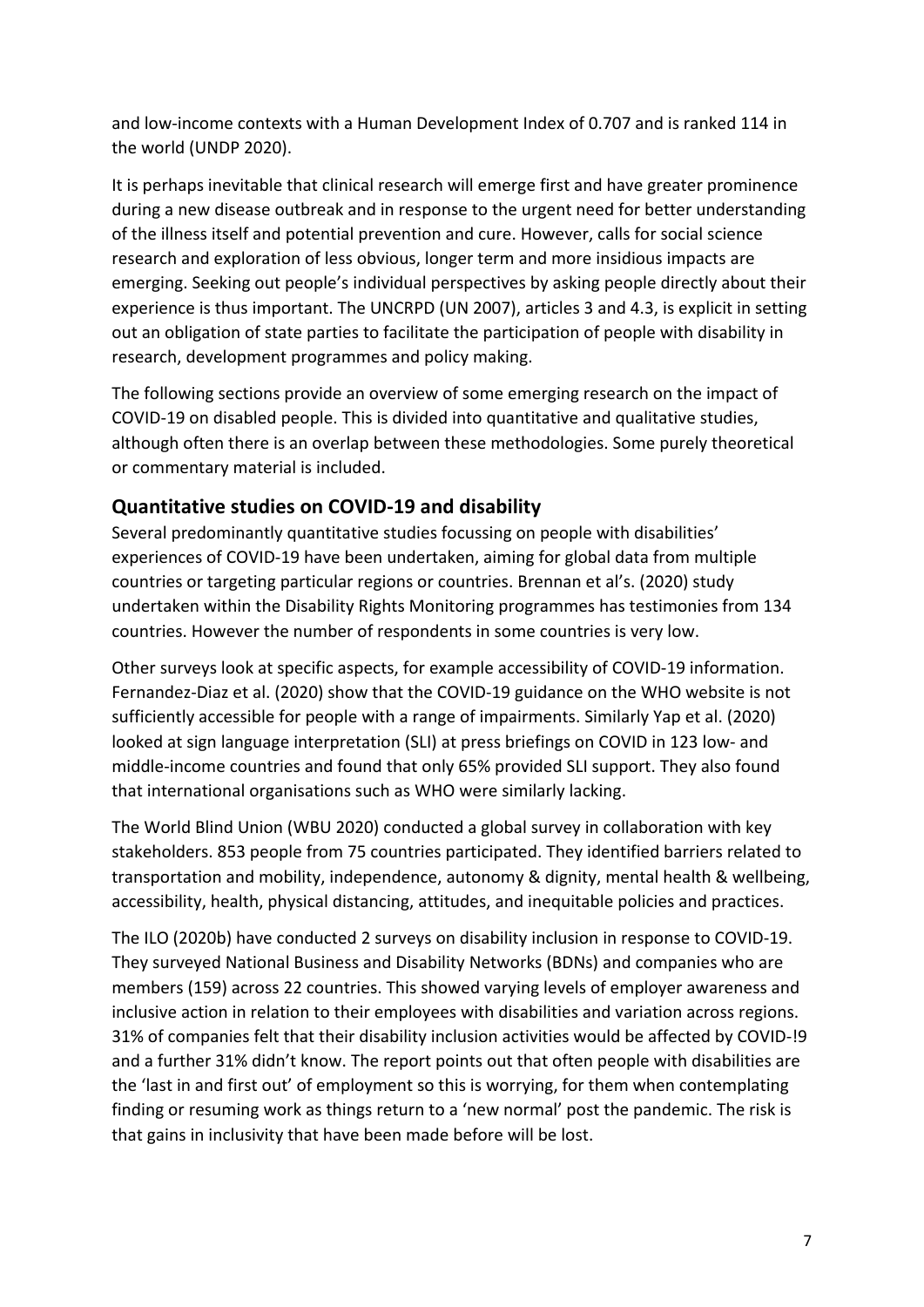The question of how people with disabilities are identified or described (or self-identify) in surveys is important. The Washington Group suite of tools for determining risk of disability through measurement of types and severities of functional difficulties promotes the wide use of their tools during COVID-19 related data collection. This should enable disaggregation of data to show impacts on different subsets of the population and comparison with others (Washington Group 2020).

A US team have developed a 34-item 'COV-DIS' survey tool, developed by expert group consensus and so far it has been used just in the US (Bernard et al. 2020). It has a mainly public health perspective though it does ask questions about work, lifestyle etc. Whether this would be applicable in other cultural contexts is unclear.

## <span id="page-7-0"></span>**Qualitative studies**

Qualitative studies have been carried out on the impacts of COVID-19 in various geographical contexts and with diverse groups of people identifying as disabled, their organisations and allies. Again there is more research focussing on high income countries than low or medium, but some studies do look at these settings. Useful thematic overviews of the literature so far have been produced and these demonstrate that the volume of information on disability related issues is increasing (e.g. Kubenz and Kiwan 2021).

Empirical studies and more informal evidence collecting projects have used various qualitative methods and approaches to explore people's experiences. These vary from predominantly quantitative surveys with some free text opportunities, to structured, semistructured or narrative interviews and case studies. Some have collected information on pre-set deductive categories or themes, whereas others have been more participant led and inductive. Sometimes the method of analysis is unclear.

The international disability alliance (IDA) carried out a short qualitative study in 2020, asking disability movement leaders globally for their perspectives and subsequently focussed on 3 countries: Bolivia, Bangladesh and Nigeria. This was around policy and programming across sectors and with links to the 2030 agenda for sustainable development (SDGs) (Stakeholder group of persons with disability for sustainable development, 2020). IDA has also been active in collecting stories and other data on people's experiences in multiple countries and has used this evidence in collaboration with others to lobby key organisations for a more inclusive approach to pandemic responses (WHO 2020 a & b).

The Institute of Development Studies (IDS) carried out a series of 135 online/phone narrative interviews in Nepal, Bangladesh, Uganda, Kenya and Nigeria, using a narrative approach asking the interviewees to prioritise what is most important to talk about while telling their story (Wickenden et al 2021a, Rohwerder et al. 2021a; Shaw et al. 2021; Thompson et al. 2021). Each person was interviewed twice with a 2-month interval to provide a picture of the progression of the situation for them over time. The choices the participants(gender balanced and with a range of impairments) made about what to report were surprisingly similar across the 5 countries. They emphasised the psychological impacts such as stress and shock, worries and fear about the future (e.g. about work and education), about safety, health and catching the virus, about financial security and family life, poor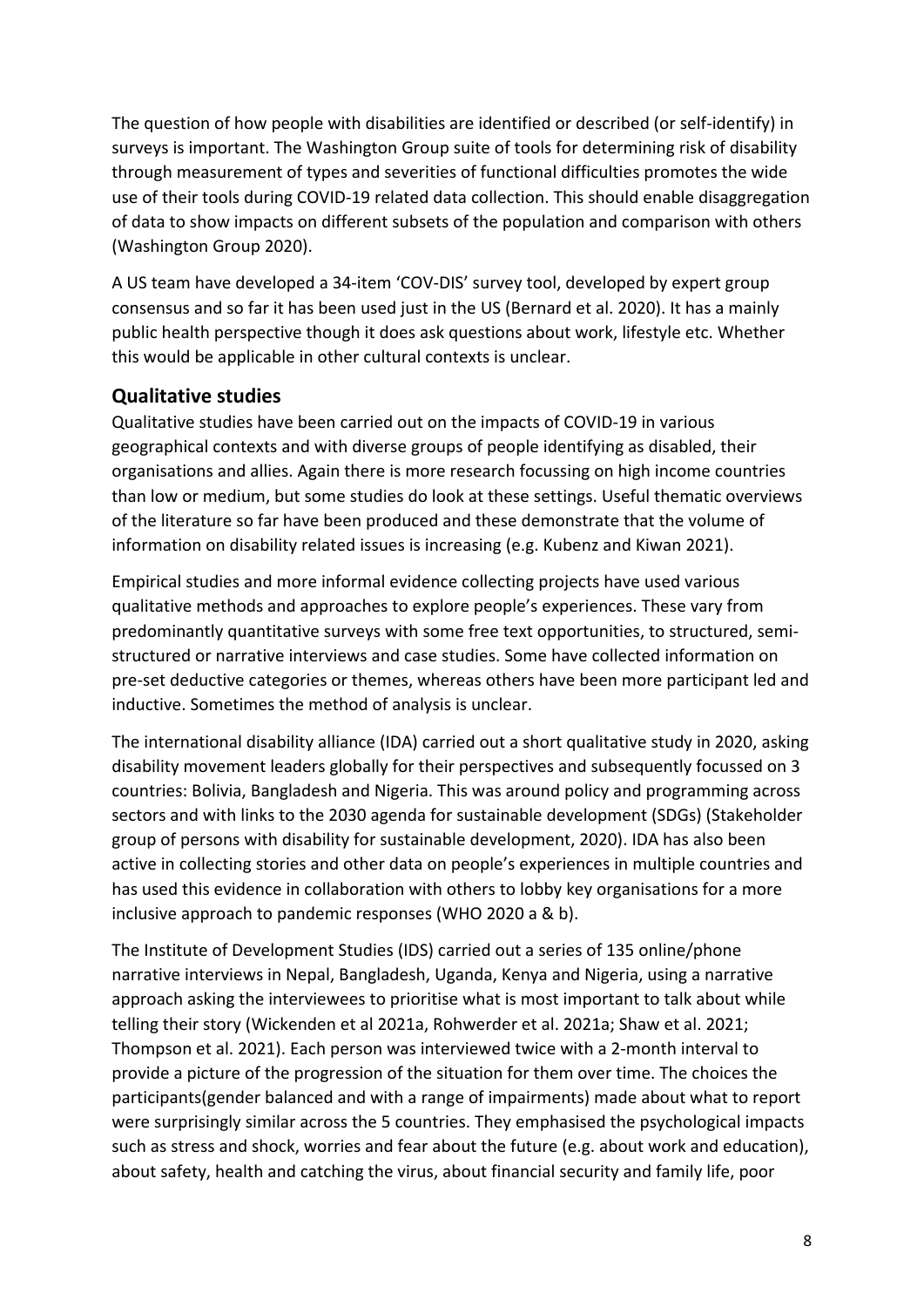access to information and support, and whether things would ever return to an old 'normal'. They consistently reported government responses not being disability inclusive enough, and their reliance on informal support and on INGO or OPD relief. Positive aspects were the gradual adaptation and resumption of education and work and in some cases new educational and employment initiatives and opportunities arising over time. Yet, many felt that as a person with disabilities their situation was worse than that of others and expected things to continue to be bad.

We can see here and elsewhere the impact of cumulative intersectional disadvantages, such as the combination of gender (being female), disability (including type and severity of impairment), rural location, socio-economic status, education level and other factors working together to worsen impacts for the already most excluded and marginalised individuals or families.

Some studies have focussed on particular impairment groups or sectors, for example Giebel et al. (2020) look at the impact of the closure of social support services on people with dementia and their carers in the United Kingdom.

Banks and Hameed (2021) explored through in-depth in-person interviews, the COVID-19 experiences of 60 people with disabilities and some key informants in 6 countries (Ghana, Zambia, Bangladesh, India, Zimbabwe and Syrian refugees in Turkey). They asked about health and economic other impacts and set out to evaluate levels of inclusivity in the various activities.

As well as doing research with people with disabilities themselves, there are examples of document research on policies and practices in particular contexts. For example Sakellariou et al. (2020) focused on the contexts of Argentina, Brazil, Chile, and Peru.

As well as talking to individuals with disabilities, there has also been exploration of the perspectives of organisations of people with disabilities (OPDs) and their involvement in relief and support for their local communities (Christensen et al. 2020 a & b: Ahmed et al. 2020). The International Disability and Development Consortium (IDDC) commissioned work exploring their members'', (INGOs), experiences in responding to the needs of people with disabilities in their programmes (Bhakta 2021).

Qualitative studies focussing on specific countries rather than having a multiple country or global reach include Mathias et al. (2020: 232) in Northeast India, where they found

"people already disadvantaged by their social identity and structural exclusions are more likely to experience further social exclusion, greater health needs, reduced access to care and ultimately, worse outcomes in the COVID-19 crisis, which has acted as an inequality amplifier".

These authors and others point to the need for an intersectional approach. The Indian government only collects data on age and state so cannot identify intersecting social disadvantages that might be revealed if other aspects such as disability status, caste, or religion were recorded. Shakespeare et al. (2021) make a similar point about 'triple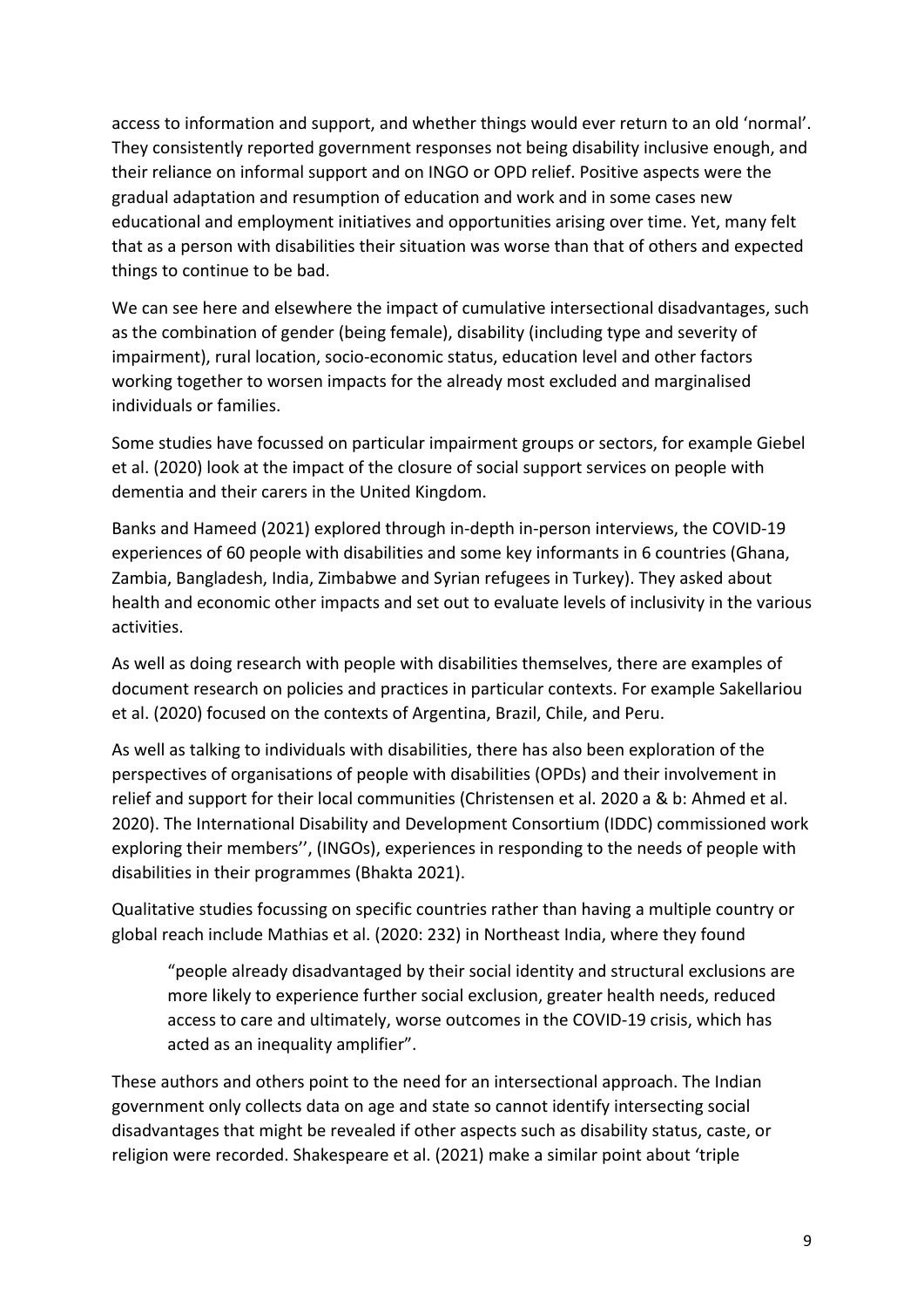jeopardy' (the intersection of race, age, gender, or social class). Qualitative studies can play an important role in bringing out data that illustrates these complexities.

Smaller studies in the form of case studies are also interesting and illustrative of the increased difficulties brought to people's already precarious lives. Gahatraj (2020) provides a poignant example of the exacerbated disadvantage that COVID-19 has had for already excluded groups, in this case the Dalit community in Nepal. Some studies have focussed on particular issues such as health, financial or socio-economic impacts (HI 2020a; Meaney-Davis 2020) or even more specifically on the effects of social isolation (Castres and O'Reilly 2020).

Finally, it is important to recognise the contribution of more conceptual, theoretical work that is being done, which does not necessarily draw directly on new empirical data but explores difficult and controversial concepts that are pertinent to disability. For example, the language used (and hence the underlying assumptions revealed) when discussing prioritising people for treatment or vaccination. For example, how does the use of the words like 'normal' or, 'quality of life' or 'vulnerable' affect decisions that are made and services that are offered or declined for particular individuals (Scully 2020; Ahmadet al 2020)? People may be devalued or dehumanised by some of the vocabulary used, for example talking about people with 'underlying health conditions' (Abrams and Abbott 2020). There may be an implicit judgement made about the value of that person and their entitlement to use scarce resources. It is suggested that some deprioritising of people purely based on their disability contravenes their equal rights under international conventions and national antidiscrimination laws (Sabatello 2020).

## <span id="page-9-0"></span>**Grey literature on predicted risks for people with disabilities - advice and mitigation actions**

During the early months of the pandemic when the likelihood of it affecting all countries and communities began to be understood, many UN agencies, NGOs and others, produced predictive, guidance and mitigation documents for the general public and or various specific populations. Generic guidance, not focussed on disability, includes that from: WHO (2020a & b), OHCHR (2020), and ILO (2020a & b). More specific examples focus on children (UNICEF 2020) and women (UN Women 2020) or are targeted to particular services or sectors such as social protection (Banks et al. 2021) or water, sanitation and hygiene (WASH) (Nath and Gosling 2020; Water for Women et al. 2020). These of course overlap with each other, and some do address disability inclusion as part of this general advice.

Various advocacy groups for specific populations, including disability focussed INGOs and OPDs quickly produced documents underlining the likely increased risks for people with disabilities and also disseminated guidance on disability aware inclusive practice that should be implemented in different contexts (Pregel and Le Fanu 2020; IDA 2020; Inclusion International 2020; Hartley and Balakrishna 2020; ILO 2020a; UNCRPD committee 2020; UNPRPD 2020). Some documents are in nonprint formats, e.g. through videos and radio programmes (Light for the World 2020). All emphasise the rights-based arguments that people with disabilities have the same rights as others to protection, treatment, relief,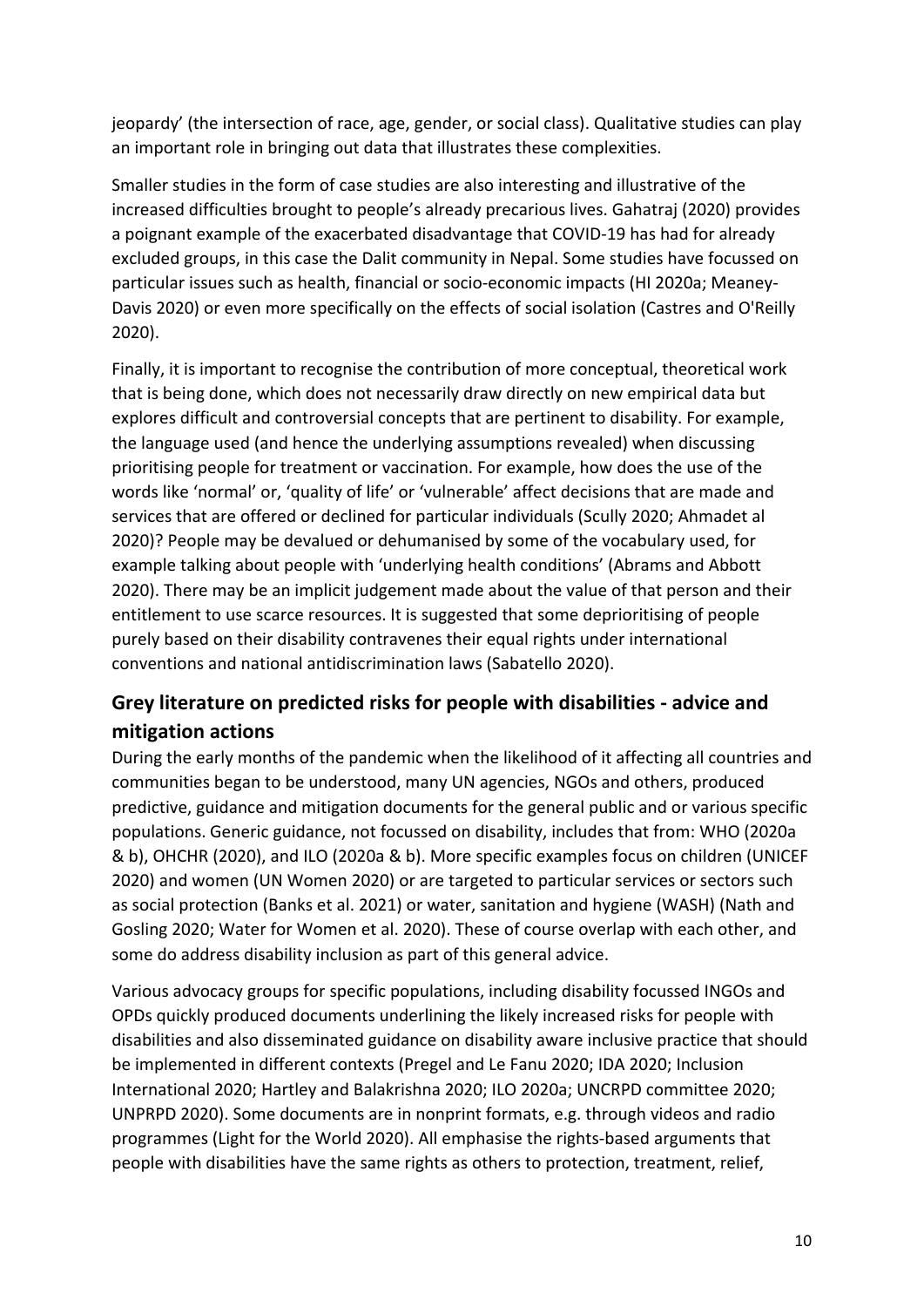vaccines, etc. and may need adapted methods of information sharing, and services in order to access these (Castres and O'Reilly 2020). At the time of writing, these documents were mainly not based on empirical research as this was not available but were predictions and assumptions drawing on these organisations' previous knowledge and experience of disability related risks and the likelihood of COVID-19 compounding these.

Grey literature commentaries have also included particular critical or ethical, anthropological and epistemological stances such as feminist perspectives on the pandemic (GADN 2020; Bell 2021; Singh 2020) and ontological questions around the value of different people's lives (Goggin and Ellis 2020). These perspectives expose many ableist assumptions about what 'normal' means and how people with disabilities are often judged not to comply with such assumptions and how this may lead to discriminatory decisions about access to services and the value of people's lives.

People with disabilities themselves and their organisations have been active in lobbying for more information and increased awareness of the increased risks for and potential discrimination against them during a pandemic and for example in the UK are arguing for a specific inquiry into this (Webster 2020; Dror et al. 2020; Courtenay and Cooper 2021).

Advisory material which focuses on the extra risks and particular needs for people with disabilities have been produced by many different groups focussing either on disability generally (IDA 2020; IDA and IDDC 2020) or on specific impairment groups (e.g. psychosocial disabilities (WNUSP 2020), intellectual impairment (Inclusion International 2020; Courtenay 2020), children with disabilities (Leonard Cheshire 2020), and blind people (WBU 2020a). The focus has extended to particular situations such as those living in institutions (Ryan and El Ayad 2020). There are also regional resources, for example in Australia, Europe, Africa and Latin America (Madou 2020; CAN 2020; ECLAC 2020), which provide guidance based on those legislative and cultural contexts or in accessible formats. This material is sometimes targeted towards individuals and families' needs and sometimes to organisations of people with disabilities or service providers, such as community disability/rehabilitation workers (Hartley and Balakrishnan 2020) or to policymakers and implementers (Kavanagh 2020).

Some resources focus more on the need to ensure that short term, emergency actions and mitigations and acute responses are disability inclusive. Others also or separately address the need for longer term planning for accessibility and inclusivity as the after-effects of the pandemic evolve. Some additionally focus on planning for future possible crises, whether these are pandemics, natural disasters, or other crises. Advisory material about disaster risk reduction and disability is discussed later in this review.

As research is increasingly carried out with various populations and subpopulations globally on the impacts of the pandemic, it is anticipated that more data will be collected on the impacts on people with disabilities, in different contexts. So, the body of knowledge based on research will grow over time. The grey literature described here will then be more clearly informed by experiential and empirical data from sub-sections of the population.

Below is a compilation of some of the key points made in the advisory documents mentioned above about anticipated increased risks for people with disabilities and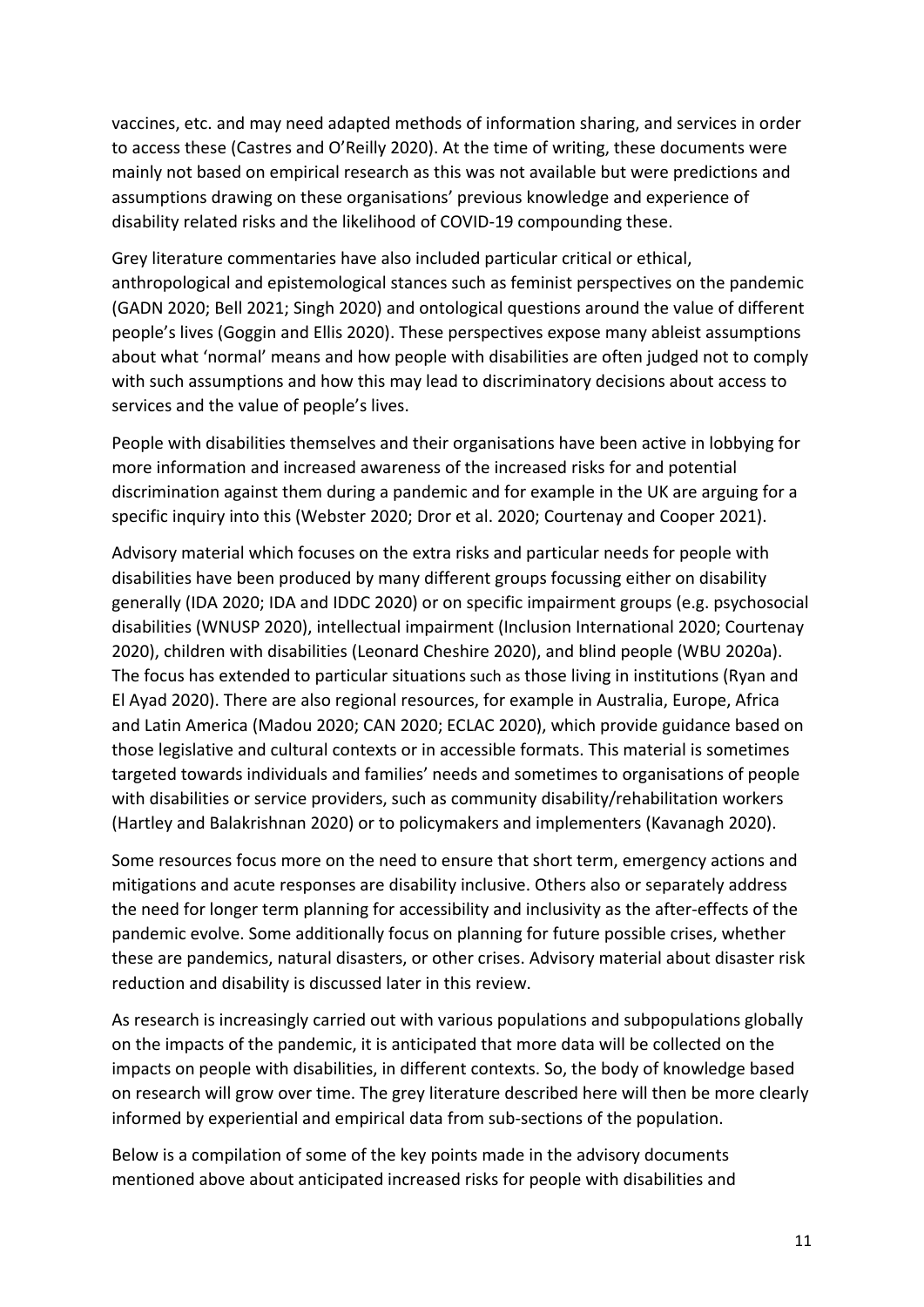suggested mitigations and actions. This is not an exhaustive list but gives a flavour of the types of risks and assumptions predicted and suggestions for types of actions proposed, depending of course on the particular impairment or other identity group producing the materials. There is a great deal of overlap and commonality between the various advisory documents from UN, INGO, disability/impairment related organisations and OPD bodies.

#### <span id="page-11-0"></span>**Increased risks or challenges for people with disabilities**

- Clinical vulnerabilities are linked to underlying health conditions (including some chronic respiratory, metabolic and or degenerative conditions and musculoskeletal conditions such as cerebral palsy, as well as more commonly mentioned risks such as diabetes, heart disease, autoimmune conditions and others) – increased risk of severe illness and complications if COVID-19 is contracted.
- Social vulnerability Pre-existing marginalisation and discrimination which may be exacerbated due to lack of access to services during an emergency, including possible deprioritising of people with disabilities for services such as emergency healthcare, vaccination and relief (e.g. food, hygiene products, psychological support, physiotherapy, etc.).
- Pre-existing poor access to health and education.
- Pre-existing multidimensional poverty (exacerbated by loss of income and increased costs during crises, including direct disability costs).
- Intersectional disadvantage such as gender, age and disability status and other factors compounding each other in negative ways.
- Difficulties with maintaining social distance because of need for support (e.g. for blind people), or because of lack of understanding of the need for distancing (some people with intellectual, communication and psychosocial impairments).
- Difficulties complying with additional hygiene measures such as increased handwashing, wearing a mask etc (due to physical difficulties, lack of facilities or lack of understanding of the need).
- Pre-existing lack of social support networks which could be called upon to help in a crisis.
- Increased financial pressure because of increased costs e.g. of food and transport.
- Loss of usual carer support (e.g. if carer has COVID and/or won't do normal support role because of concerns about infection–either becoming infected or infecting the cared for person).
- Rumour, misinformation and suspicion about people with disabilities being more infectious or more susceptible because disability is often seen as a weakness.
- Increased psychological stress and anxiety can exacerbate pre-existing mental illness or increase additional emotional stress.
- Potential increase in conflict, violence and abuse both within the home and outside due to increased stress, financial worry, everyone being at home, lack of social support, increased discrimination and exclusion –possible exacerbation of the higher levels of abuse and violence generally experienced by women and girls with disabilities.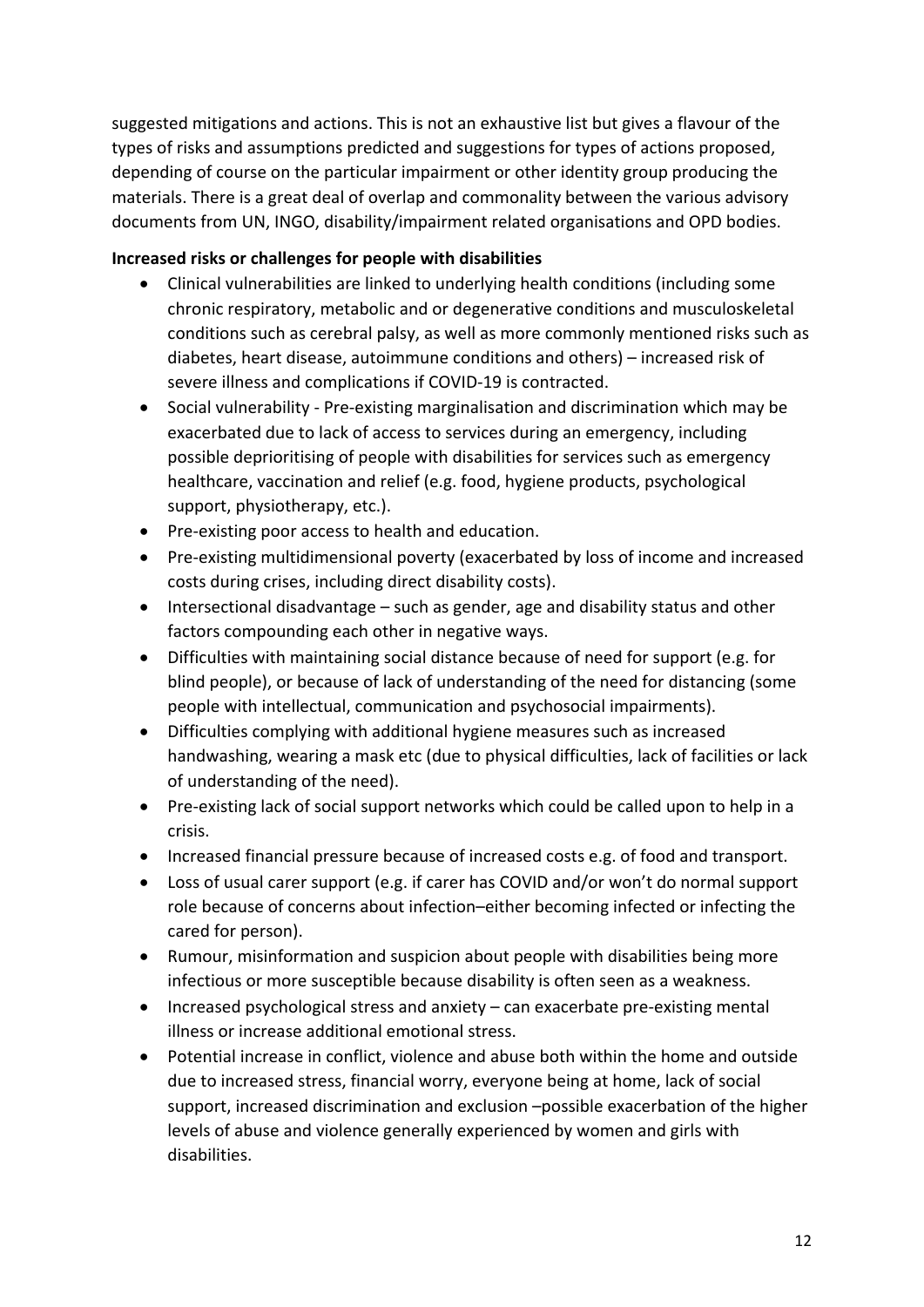• Lack of consultation with people with disabilities or forward planning for inclusive responses to disasters and emergencies including pandemics. This can include lack of inclusion into appropriate post-COVID recovery plans.

#### <span id="page-12-0"></span>**Recommended ways to provide a disability inclusive response**

- Ensure representation of and consultation with OPDs  $-$  e.g. involvement in all regional, national and local government COVID-19 response coordination meetings in emergency contexts and also in future planning forums.
- Public information to be provided in more than one sensory channel e.g. visual and audio and also in captioning, pictorial and easyread version for equitable access to all, with clear unambiguous and inclusive messaging.
- Use of universal design when producing communication materials.
- Ensure that essential services such as healthcare and rehabilitation are open and accessible to people with disabilities on an equitable basis.
- Specific recognition of additional social protection and relief needs for people with disabilities and their carers/families, making sure that access to these is inclusive.
- Recognition of the need for additional community support close to home and inclusion in all relief activities in accessible venues.
- Priority access to food and essential item shopping, etc. for people with disabilities
- Inclusive approaches to online provision of services /social support, education and work.

Examples of two specific advisory documents one from IDA and one from the World Network of Users and Survivors of Psychiatry are provided in the appendices.

There are various global, regional and national lobbying campaigns around disability and COVID-19 responses, which call for inclusive approaches to all activities related to managing and mitigating pandemics effects. For example, the International Disability and Development Consortium (IDDC) worked closely with WHO to ensure that their resolutions at the World Health Assembly in May 2021 were aligned to the UNCRPD and called for health systems strengthening to be disability aware when planning to 'build back better'. UNESCO in collaboration with UNPRPD have produced a comprehensive resource to inform governments on policy responsiveness for inclusivity (UNESCO & UNPRPD 2021).

#### <span id="page-12-1"></span>**A short note on vaccination for people with disabilities**

We will not discuss vaccination in detail in this review, as it is only briefly explored in the survey, however disability advocates and allies are lobbying to ensure that people with disabilities are not disadvantaged or deprioritised in receiving COVID-19 vaccines. There is evidence that this may have happened in some countries, or that only those with particular types of impairments or health conditions have been offered vaccines as a priority group. In the US, the Johns Hopkins Disability Health Research Center (JHDHRC) has created the COVID-19 Vaccine Prioritization Dashboard for People with Disabilities in collaboration with the Center for Dignity in Healthcare for People with Disabilities (CDHPD). This tool compiles COVID-19 vaccine prioritisation information across the states but may not be applicable in other contexts with different health care systems without adaptation (Epstein et al. 2021).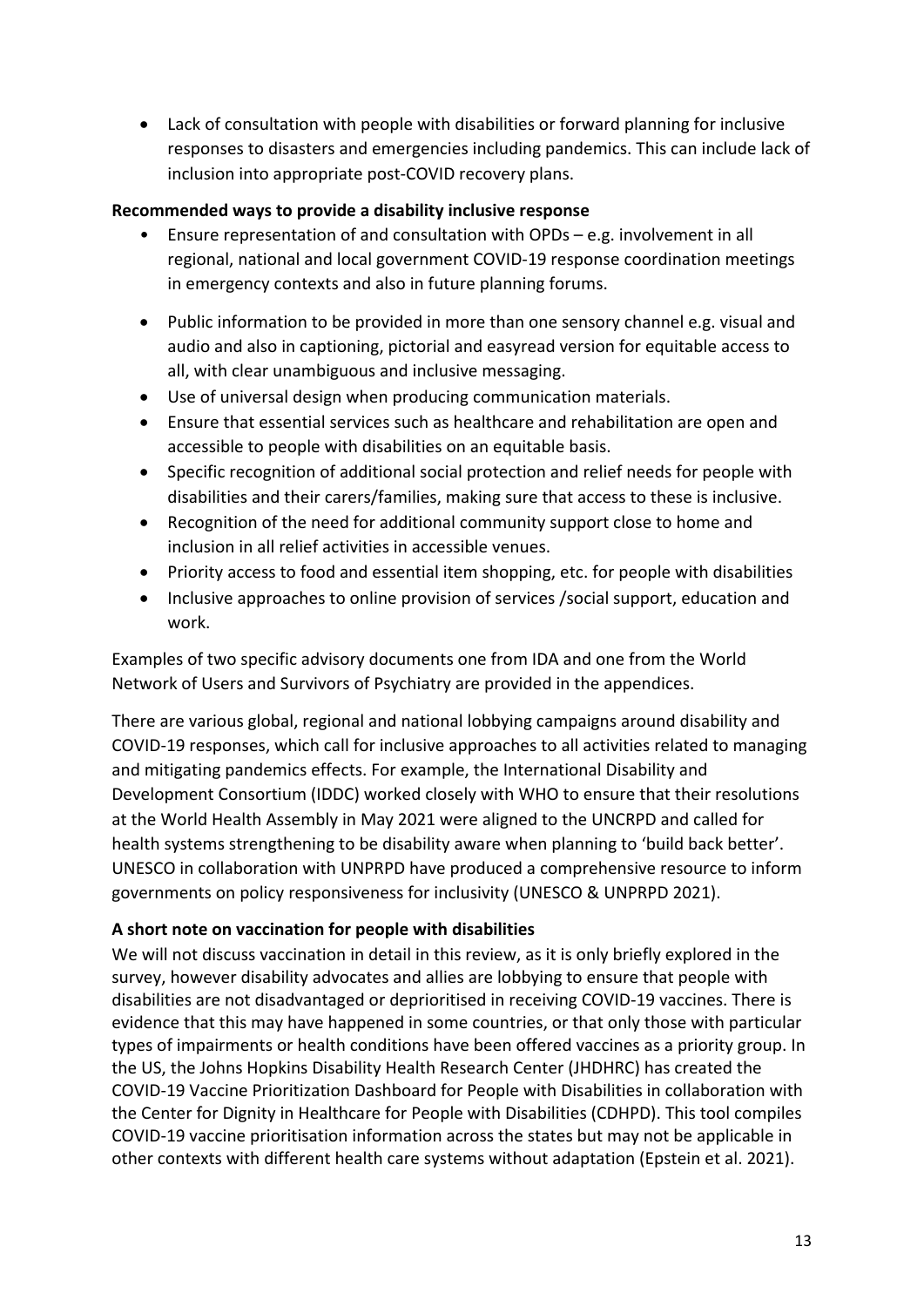Globally, the IDA/IDDC campaign argues that people with disabilities should indeed be prioritized in a spirit of 'reaching the furthest behind first', developing a lobbying toolkit (IDDC statement for UNCRPD 25<sup>th</sup> session). WHO have also produced guidance on COVID vaccination and disability (UNICEF 2020a; WHO and UNICEF 2021).

## <span id="page-13-0"></span>**African research on COVID and disability**

Research about the impacts of COVID on people with disability in Africa has been relatively scant and is concentrated in a few countries. Where INGOs are actively working on disability, some have undertaken their own research (Christensen et al. 2020 a & b; i2i 2020). Universities with a speciality in disability have also undertaken both quantitative and qualitative work (McKinney et al. 2020; McKinney et al. 2021; Ned et al. 2020). Other data on Africa has been collected as part of larger global surveys (Brennan et al 2020)). The extent to which a disability aware perspective has been employed within broader COVID-19 research in Africa is difficult to determine to date.

#### <span id="page-13-1"></span>**Health services**

For people with disabilities, access to health services and medicines during the pandemic was a challenge in many countries in Africa, due to a number of factors including increased cost of transport and other restrictions. A lack of accessible transport, remote rural living, and loss of personal assistance during the pandemic made access to services difficult. Evidence from South Africa suggests a shortage of medication and restrictions imposed on the number of items that could be purchased with no acknowledgement of the needs for certain categories of people also was a challenge for people with disabilities. In Zimbabwe, the cost of medicine was prohibitive and many pharmacies demanded to be paid in dollars (Brennan et al 2020). In Botswana, some people with disabilities were found to be more vulnerable to exposure to COVID-19 due to the need for ongoing support, rehabilitation therapy or regular healthcare treatment (UN Botswana 2020).

Similar lack of access to health and rehabilitation services and medication was found in Uganda, in part due to the lockdown and ban on public transport. Some caregivers also reported poor health and a lack of access to health care services themselves. Others were concerned about contracting COVID-19 in hospitals as they re-opened, so they avoided going (Mbazzi et al 2021). Also in Uganda, it was reported that people with albinism in particular faced challenges accessing the health care (e.g. skin care products) they required (IDA 2020 d). Others have highlighted difficulties with access to assistive technology during the pandemic across many countries (Smith et al. 2020)

In South Africa during pre-COVID-19 times people with disabilities often struggled to access healthcare in under-resourced areas. COVID-19 has increased the pressure on the health system, resulting in people with disabilities finding it even harder to access the medical care they need (Kathard, Padarath, Galvaan, and Lorenzo 2020). Where care is being offered virtually via the phone or internet, people with disabilities may not be able to access it due to a number of factors including a lack of awareness, language and communication barriers, cognitive and communicative impairments, dexterity challenges and technological challenges. Key disability-specific health services were not considered as essential services during the initial stages of lockdown, which had an impact on the health of people with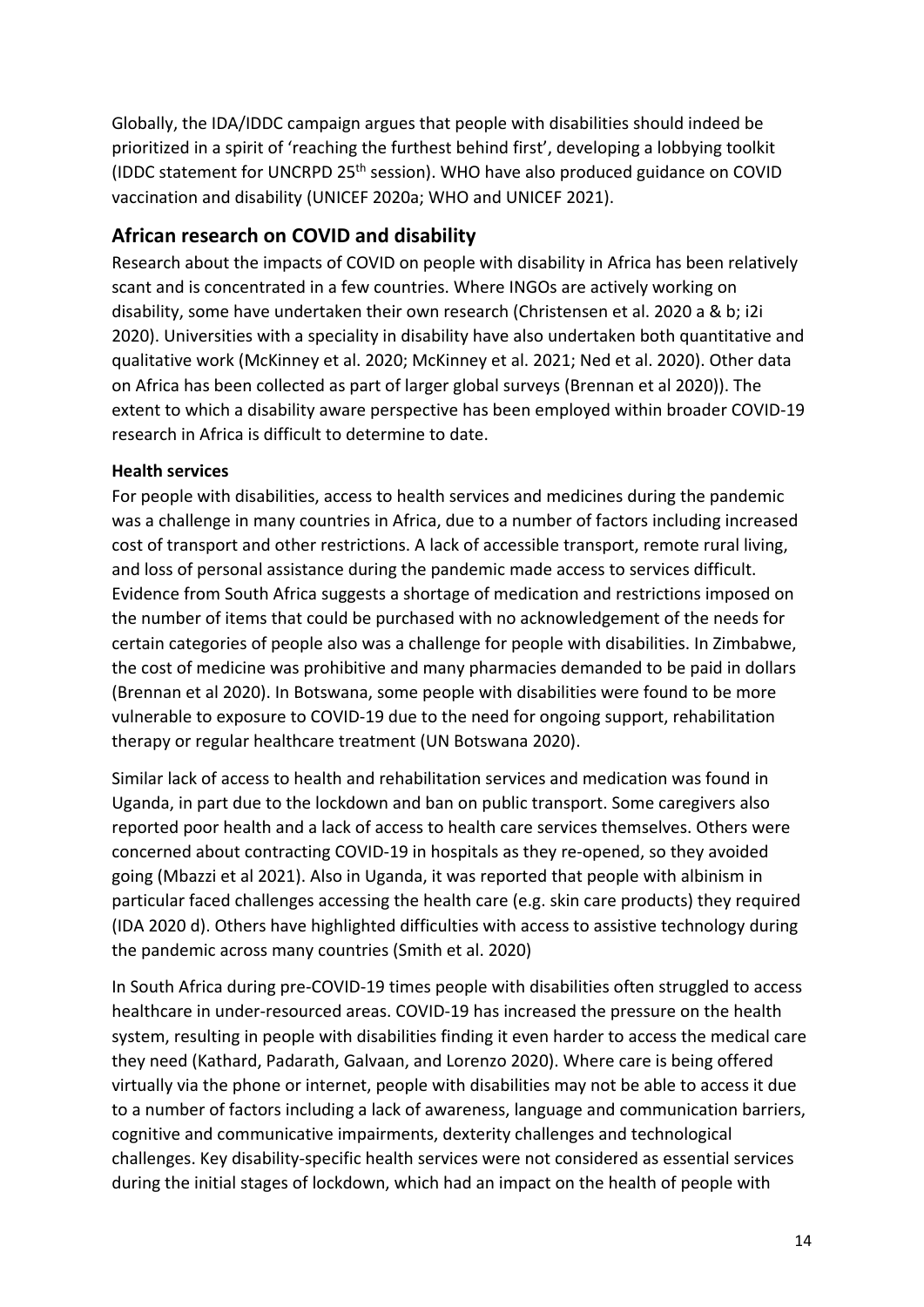disabilities. De-prioritisation left some people with disabilities in South Africa without personal assistants and carers, assistive devices and technology services, rehabilitation services, therapeutic and developmental interventions, and without sign language interpretation services (Ned et al 2020). Other evidence from South Africa suggests that the government indicated that hospital triage should discriminate against COVID-19 patients with disabilities in the event of a shortage of hospital places (Brennan et al. 2020). A different policy analysis also came to the same conclusion - that current South African triage policies exclude many people with disabilities, especially those with physical disabilities (McKinney et al. 2020).

Thirty- nine percent of people with disabilities surveyed in Kenya reported experiencing disability discrimination, including exclusion from vital services. The sample was 312 people with disabilities but participants came from both Bangladesh and Kenya, so the actual number of people who experienced discrimination in accessing services in Kenya is not available (i2i 2020). Other evidence from Kenya indicates some services (such as psychiatric nurses) started to visit people with disabilities in their homes rather than in a hospital setting to avoid infection (Brennan et al. 2020). Hospitals are generally seen as places of potential infection.

People with disabilities were found to be more likely to be at risk from contracting COVID-19 in Lesotho (UNDP Lesotho 2020), Somalia, (HI 2020c) and South Africa (Maserame, Rumbold and Yah 2020). This increased risk was due to a number of factors including the need to access services, challenges associated with diagnosing people in care facilities, barriers to accessing health services and water sanitation and hygiene (WASH) facilities and a lack of accessible public health and COVID-19 communication.

#### <span id="page-14-0"></span>**Impact on mental health**

There is increasing recognition of the impact of COVID-19 on people's mental health (Sale, Polyakov and Eaton 2020). A study involving 132 adults in Nigeria found that lockdown during COVID-19 was having a significant effect on anxiety levels. A significant and positive correlation was found between the pandemic and reported sleeplessness and anxiety. The lockdown is shown to have a negative impact on mental health in Nigeria (Afolabi 2020). Also in Nigeria negative impact of the pandemic on mental health was worse for women and girls (Joseph et al. 2021).

A Ugandan respondent toCOVID-19 Disability Rights Monitor (Brennan et al. 2020) who is a representative of an organisation of persons with disabilities said:

"Due to isolation and social restrictions it has caused a lot of fear and psychological pain, anxiety, with uncertainty about what will happen next. This may culminate into an increase in mental breakdowns and increase in suicide cases." (Brennan et al. 2020: 29).

Another Ugandan study found that the inability to access health care services caused parents with children with disabilities great distress as they noticed their child's health regress. Participants also reported emotional distress due to financial difficulties, home schooling, a lack of social support and not being able to attend funerals. Children with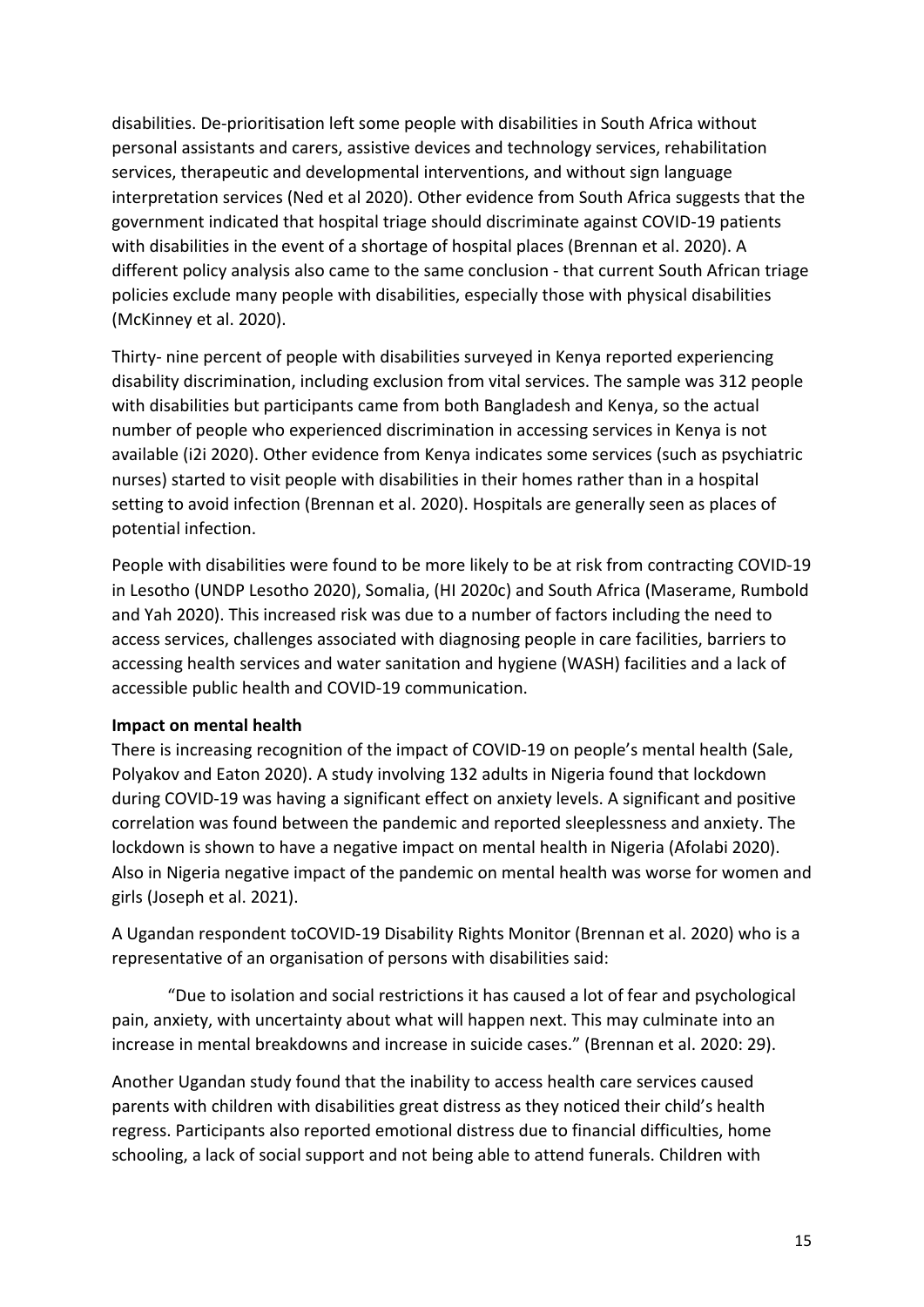disabilities also reported not being happy because they miss their friends and were unable to play (Mbazzi et al. 2021).

A representative of an OPD from South Africa expressed concern about the services available:

"Mental health services which are community based are not available, this put beneficiaries at risk of relapse" (Brennan et al. 2020: 5).

It is notable that this increased risk often comes from factors related to stigma and discrimination and a lack of accessibility and inclusivity in systems rather than because of increased clinical vulnerability, which is relevant for only a proportion of people identifying as disabled (Scully 2020). However, the interaction with poverty is important to remember, as we know that people with disabilities are disproportionately likely to be poor (Groce et al. 2011).

#### <span id="page-15-0"></span>**Public Information about COVID-19**

Access to technologies including television, radio, or social media impacted how people with disabilities could receive information about the pandemic. Evidence from Ethiopia, Cape Verde, Malawi, Lesotho, Rwanda, and Zimbabwe suggests that information was inaccessible for persons with disabilities, particularly for those living in remote and rural areas, although respondent numbers were very small in these countries (Brennan et al. 2020; IDA 2020e; CAN 2020). There was concern expressed in South Africa that people with disabilities have little information on COVID-19, and the information that can be accessed does not result in people understanding the severity of the situation (reference). Fake news on social media has made the situation worse (IDA 2020c). In South Africa not all national televised broadcasts relating to COVID-19 had sub-titles, excluding people with hearing impairments (Hart, Msitshana and Bohler-Muller 2020; Ned et al. 2020). In Uganda, from a purposive sample of 40 OPD members, one in three reported not receiving the same COVID-19 information as people without disabilities (Christensen 2020a). Similar findings were reported in Botswana, where UN Botswana (2020) reported that people with disabilities may have unequal access to information on prevention and response measures as well as the services available. In Lesotho, limited access to information on prevention and assistance was reported to be a factor in increasing the risk of contracting COVID-19 for people with disabilities (UNDP Lesotho 2020).

However, some evidence suggests that information on COVID-19 was adequate and accessible. For example, in Uganda, a study involving 48 parents and their children with disabilities found that most were well informed about COVID-19 through various communication channels. Parents of children with hearing impairment and intellectual disabilities played an important role in translating or simplifying messages for their children (Mbazzi et al. 2021). Zambia provided sign language for all television updates from the Ministry of Health and the COVID-19 programmes. South Africa did the same but failed to provide captioning for the hearing-impaired non- Sign Language users (Hart, Msitshana and Bohler-Muller 2020). In Cote d'Ivoire, Ethiopia, Morocco and Namibia some information on COVID-19 is available in sign language. In Tanzania caregivers were educated about COVID-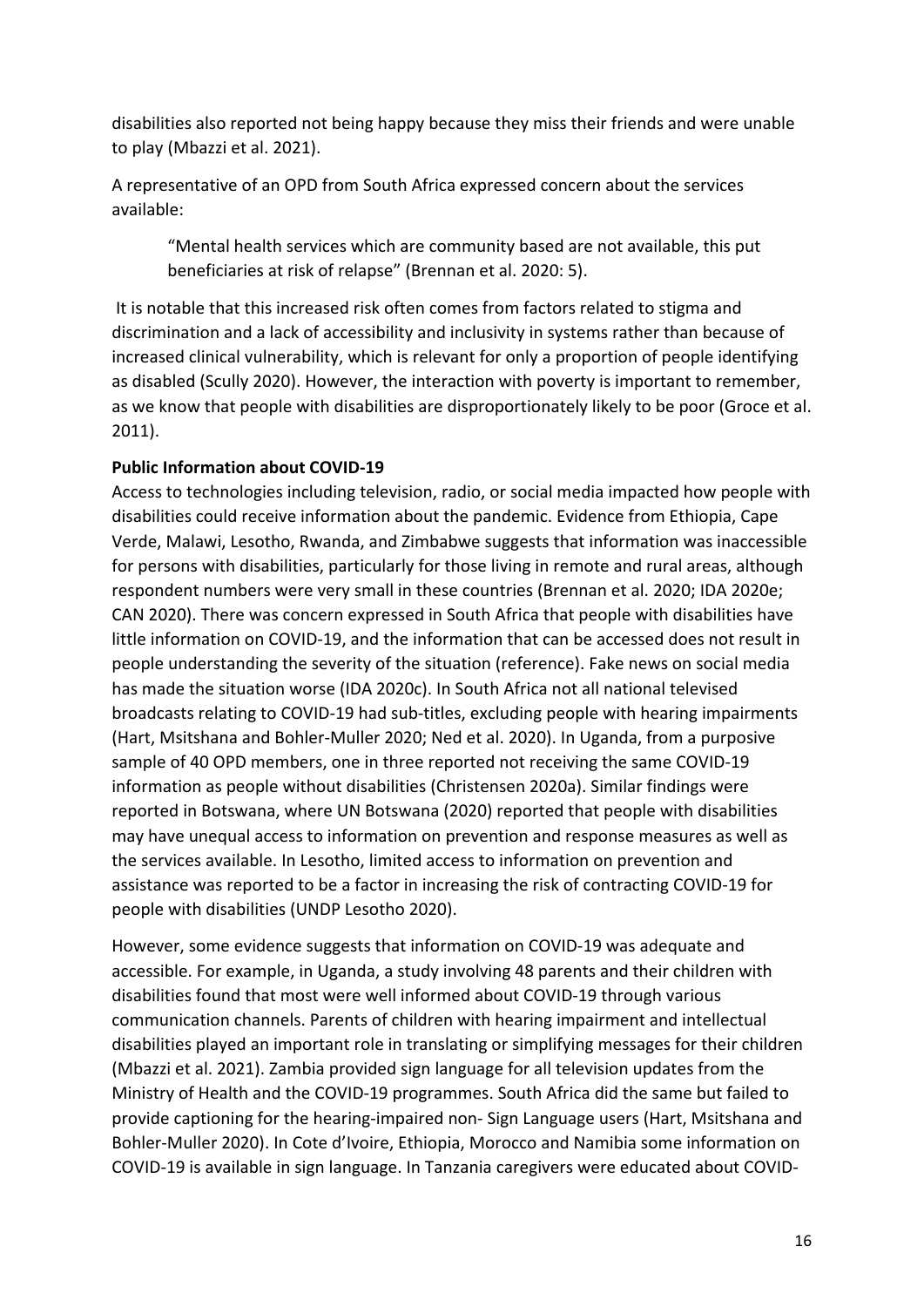19 to pass on the information to people with disabilities (CAN 2020). In Kenya, 89% of people with disabilities who were asked reported having access to general public information on COVID-19 (although the sample size is not clear) (i2i 2020). In Rwanda, sign language was used to improve accessibility of the information for deaf and hearing-impaired sign language users. The videos were shared using social media platforms and were designed to be as accessible as possible by using sign language and simplified formats (Brennan et al. 2020).

#### <span id="page-16-0"></span>**COVID related relief and support for people with disabilities**

In South Africa, the government provided a stimulus package, including food parcels and a social relief from distress grant (SRD), but many people with disabilities did not receive this support (Ned et al. 2020). In Uganda relief support was found to exclude people with disabilities, with 70% of people with disabilities asked reporting not receiving the support needed to meet survival needs. Distribution methods were found to be exclusive of people with disabilities (Christensen 2020a). This may not be because of deliberate exclusion but the result of a lack of a disability aware approach to organising relief. In Mali, some efforts were made to supply people with disabilities with provisions during COVID-19, but there was still unmet need. The cost of travelling to the point of collection was a barrier for some people with disabilities. Also, as the distribution process resulted in people being crammed together, there was an increased risk of infection (IDA 2020b).

The global report COVID-19 Disability Rights Monitor study reported that Uganda, Nigeria, Kenya, Côte d'Ivoire, Tanzania, and Rwanda where among the countries with the highest percentage of respondents who reported no access to food (Brennan et al. 2020). Evidence from Botswana indicated that restricted movements were found to hinder people with disabilities from accessing some basic needs including food parcels (UN Botswana 2020)

#### <span id="page-16-1"></span>**Personal protective equipment and hygiene supplies**

People with disabilities in Uganda reported being discriminated against and not receiving the same protection support (such as face masks and soap) as others (Christensen 2020a). In Kenya, it was reported that government mechanisms to supply personal protective equipment to people with disabilities were ineffective. As some people with visual impairments have a greater reliance on touch than other people, they were acutely affected by the lack of soap. Also, in Kenya, the masks being used excluded the deaf community who use lip-reading as a means of communication (Gathu 2020). This finding was consistent with another study that reported that over a third of people with disabilities surveyed in Kenya reported not having access to all the necessary personal protective equipment (PPE) for themselves, their families or support workers (i2i 2020). No further details were provided as to whether PPE was generally in short supply, or whether publicly provided PPE was particularly in challenging to acquire.

The COVID-19 Disability Rights Monitor report included testimony from South Africa, among other countries, that suggested that the government had failed to provide PPE and adequate sanitation in institutions. The report also included some positive examples found in other African contexts, where governments had prioritised the health and safety of older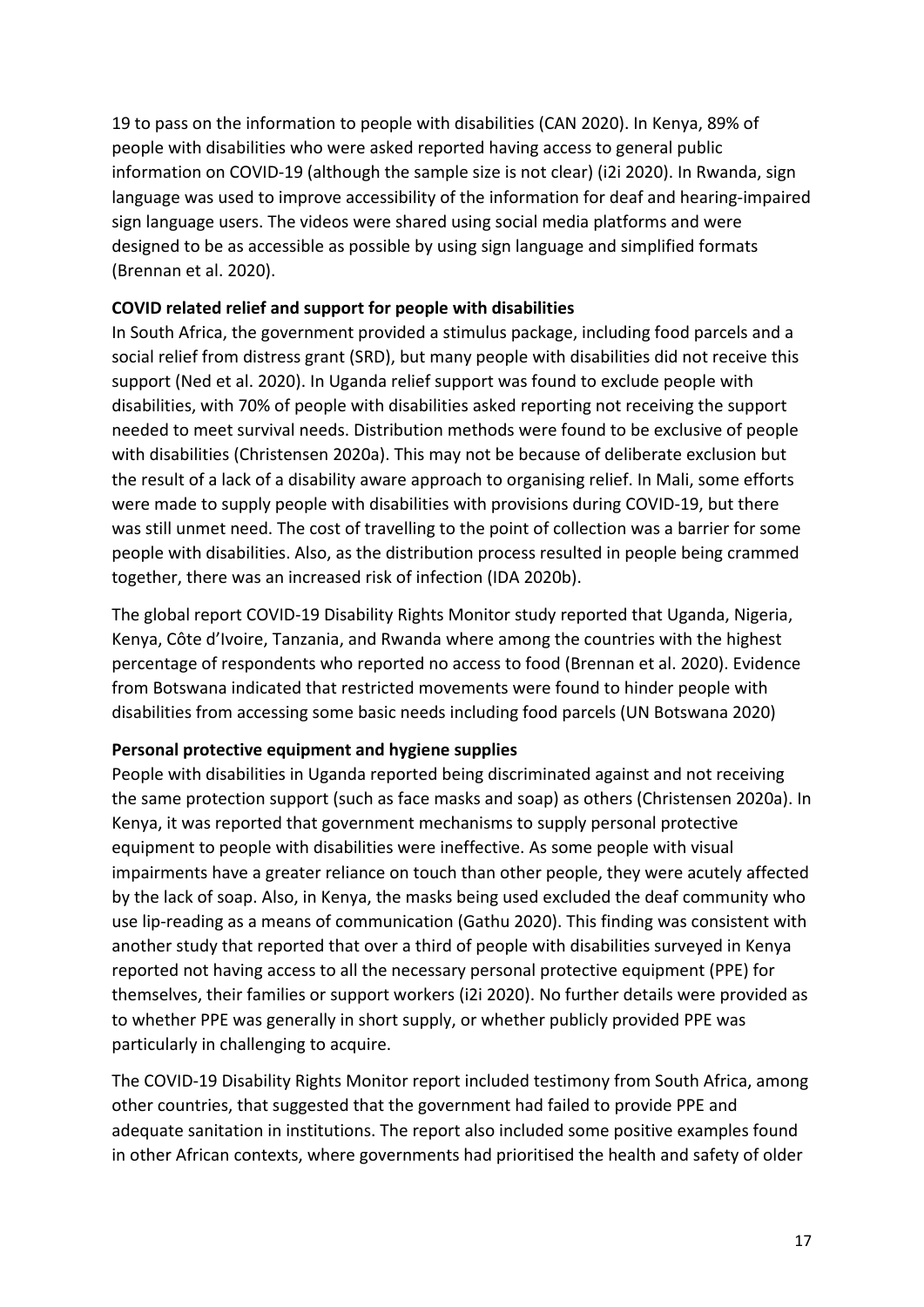persons with disabilities. For example, the Sudanese government had made significant efforts to sanitise residential homes for older persons with disabilities (Brennan et al. 2020).

#### <span id="page-17-0"></span>**Financial impacts**

Many poor people in Africa are self- employed in the informal sector, and their income has been badly affected by reduced demand for their work as a result of government responses to COVID-19. A rapid socio-economic impact assessment in Tanzania found that key sectors that employ the majority of the poor, the youth and people with disabilities are and will continue to be severely impacted by the pandemic (ESRF 2020). A study from Uganda reported that participants with disabilities reported losing 64% of their monthly household income since the crisis began (ADD International 2020). A socio-economic impact analysis of COVID-19 in Botswana found that restrictions on movements due to COVID-19 result in people with disabilities being most likely to be out of work and income, especially if they are involved in the agriculture and fishery sector and the informal economy, having potentially long-term consequences on their livelihoods. Also, as many of those affected are women, the impact of household food security is a major challenge (UN Botswana 2020). A study from Mali found that the finances of people with disabilities have been particularly negatively affected by COVID-19 (IDA 2020 b).

In South Africa it was reported that for people with disabilities, social grants to make up for the loss of income are very difficult to obtain (IDA 2020c). In Kenya, 68% of people with disabilities who participated in a study reported not being able to work, while 65% felt insecure in their current jobs (i2i 2020). In Uganda, all participants who took part in a study reported being affected economically by the lockdown as they could not work. Both the employed and self-employed were affected financially resulting in food insecurity. For many, the situation got worse over time (Mbazzi et al. 2021). IDA (2020 e) reported how in Zimbabwe people with disabilities had lost income during COVID-19 which had increased their food insecurity.

#### <span id="page-17-1"></span>**Risk of violence**

There have been many anecdotal reports of the possibility of increased violence during the pandemic, although it is difficult to find clear empirical data on these incidents, probably because of the difficulties with collecting such data.

In Uganda people with disabilities were found to face an increased risk of violence during the COVID-19 crisis. Based on a sample of 40 OPD members, 77% of women and 80% of men reported an increase in economic, physical, psychological and/or sexual violence after Covid-19. In addition, one in three women respondents reported experiencing an increased risk of physical and/or sexual violence (ADD International 2020). The risk of violence experienced by people with disabilities in Uganda was also reported by IDA (2020d). Similar issues have also been highlighted in Kenya, with increased reports of domestic physical abuse towards women and girls with disabilities (Gathu 2020).

Risk of violence was found to increase for people with disabilities who lived in countries with strict curfews and strong police or military presence. Examples include those in Uganda experiencing violence because they were not aware of curfew times or because they had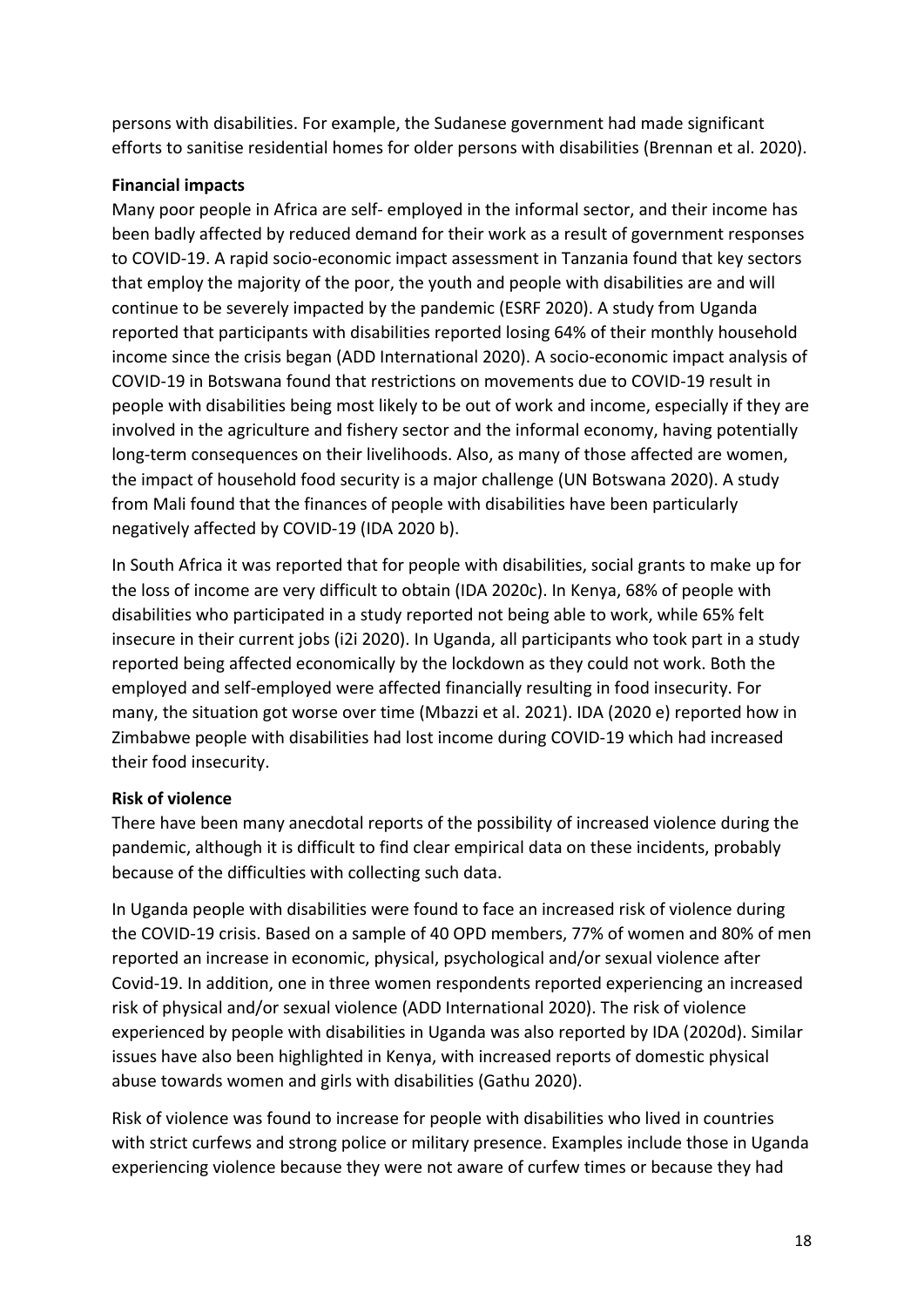deliberately broken the curfew to seek food, police brutality against women and girls with disabilities in Nigeria when collecting food relief, and parents in South Africa being fined or arrested for trying to buy essential supplies (including medication) for their children with disabilities (Brennan et al. 2020). While the government in South Africa is reported to be using disability rights-centred COVID-19 measures to support people with disabilities, abusive implementation from the South African Defence Force and the police remains a concern (Nwachukwu and Asuelime 2021).

#### <span id="page-18-0"></span>**Specific impact on children with disabilities**

The impact of the pandemic on children with disabilities was significant in many countries in Africa. The education of children with disabilities were disproportionately affected by the move to remote schooling due to the lack of technology, electricity outages, and the lack of specialist teaching support in Nigeria (Samaila et al. 2020), Malawi (Brennan et al. 2020, UNDP Malawi 2020), Uganda (IDA 2020d; Mbazzi et al. 2021), South Africa (IDA 2020a), and Eritrea (UNDP Eritrea 2020). Gathu (2020) reported that in Kenya many children with disabilities did not have access to technology, but that for those that did, more time was needed to become oriented on how to engage with the virtual learning format. The education of children with hearing impairments or those with developmental disabilities was particularly disrupted due to the lack of sign language interpreters and the lack of professional teaching support (Gathu 2020). The lack of captioning may also be an issue.

Children with intellectual disabilities in the African context may be particularly affected by teaching moving online due to COVID-19 (Samboma 2021). In South Africa, there was particular concern about the education of children with autism, as some parents were found to be unable to meet their children's needs at home (IDA 2020a). However, evidence from Zimbabwe on the education of children with autism during the pandemic found that family members played an essential role during the crisis to overcome the challenges associated with the transition from school to home routines (Majoko and Dudu 2020).

IDA (2020a) also reported concern over food security as schools had played an important role in feeding children with disabilities in South Africa, and the temporary closure of schools prevented them and other learners getting at least one balanced meal a day. In Kenya, OPDs were found to have a significant role in overcoming some of the challenges posed by the pandemic to children with disabilities (see the section on OPDs below). There is also concern about children with disabilities being restricted to inaccessible and unsafe facilities, with testimonies about this from Uganda and Rwanda. There were particular concerns about the mental health of children with psycho-social disabilities who were homed in this way. Evidence from Uganda, Nigeria, and Tanzania among other countries suggests that governments took inadequate measures to protect children with disabilities who live on the streets. An OPD representative from Nigeria said:

"Children (with disabilities) and their parents are still in the street with no face masks, no social distancing. Their lives are in danger." (Brennan et al. 2020: 38).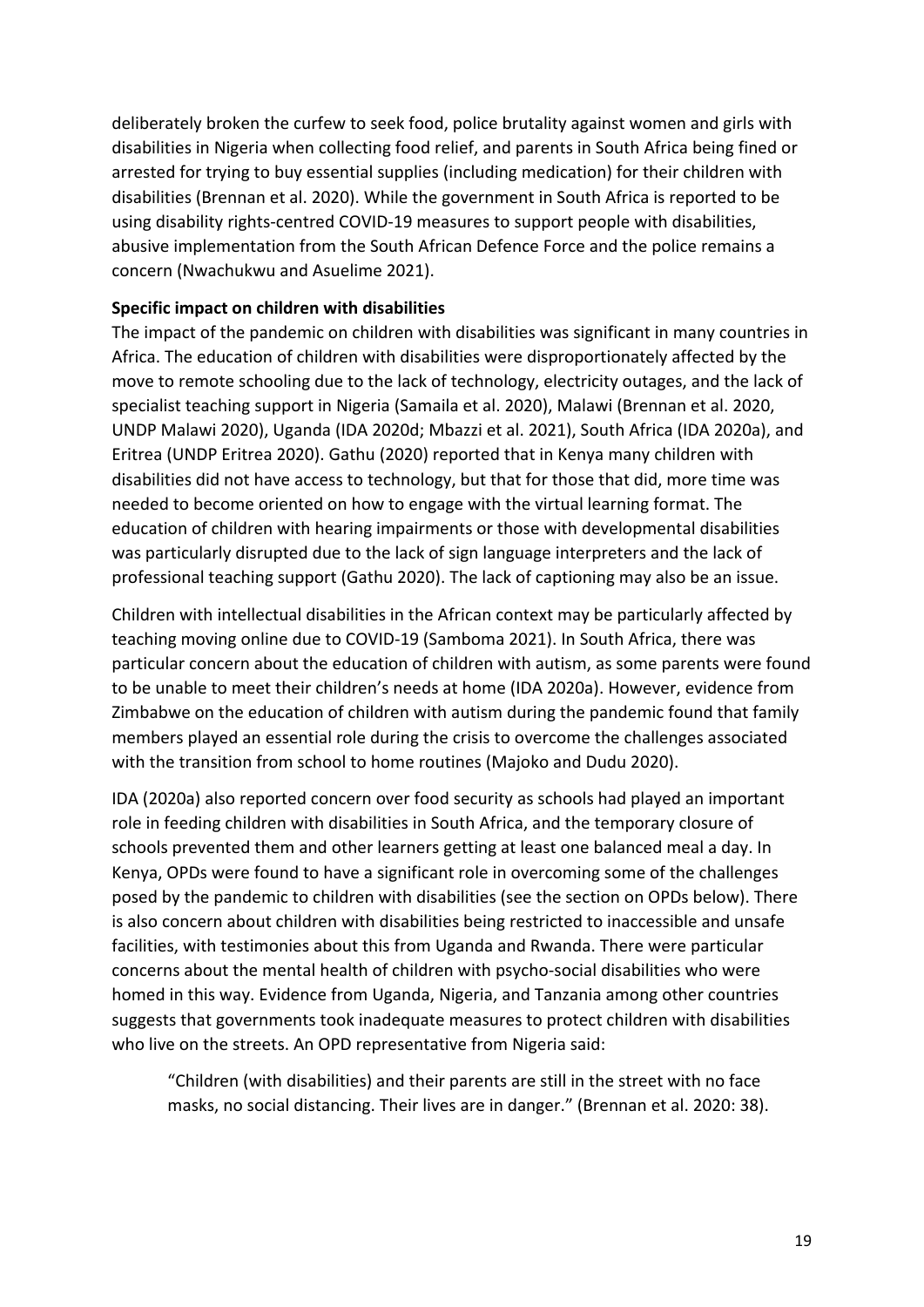#### <span id="page-19-0"></span>**Role of OPDs in support and relief**

In Uganda, OPDs were found to be supportive both in terms of communicating information and mobilising resources (ADD International 2020). Reflecting on the role of OPDs in helping children with disabilities, a representative of an OPD in Kenya said:

"It's the [disability] organisations that are trying to help children [with disabilities] in this pandemic. The government has even refused some of our organisation[s] to help and deliver the medical care the people with disabilities may need in their communities" (Brennan et al. 2020: 36).

IDA (2020e) detailed how OPDs had supported people with disabilities during the pandemic in Zimbabwe. OPDs provided both food and information to people with disabilities.

Overall then, in Africa people with disabilities have been largely excluded from the pandemic mitigation measures, despite rare instances where governments have stepped-up to assist persons with disabilities in some but not most respects. Relief measures are focused on the general population and usually do not take into consideration the specific requirements of people with disabilities. The temporary closure of schools and the impact of loss of employment, or reductions in salaries have resulted directly or indirectly in people with disabilities becoming increasingly financially and food insecure. OPDs and other nongovernment organisations have had to supply essential services and address food insecurity, while also ensuring communications and updates about the virus are understood. Principles of non-discrimination, equal opportunities and accessibility seem to have been overlooked in Africa during the pandemic. Legislation, such as curfews have not accommodated or even acknowledged the challenges faced by people with disabilities and how COVID has exacerbated these. The literature and other reports indicate that governments in Africa are far from being disability inclusive, which has worsened the disadvantages experienced by this sector of the population directly and indirectly and seemingly worsened their marginal status.

#### <span id="page-19-1"></span>**Humanitarian Disaster Risk Reduction and Pandemics**

Disaster risk reduction (DRR) is the concept and practice of reducing the risk of disaster through systematic efforts to analyse and manage causal factors. DRR strengthens capacities, including that of marginalised groups such as people with disabilities, to deal with shocks and stresses (Kunstmann et al. 2020). The 2015 Sendai Framework calls for a disability perspective to be integrated into disaster management. It was adopted at the Third UN World Conference on Disaster Risk Reduction in Sendai, Japan, in 2015. The framework sets out a broader and a more people-centred preventive approach to disaster risk than has previously been expressed, including how governments should engage with relevant stakeholders, including people with disabilities, when designing and implementing policies, plans and standards. Empowering people with disabilities to publicly lead and promote universally accessible response, recovery, rehabilitation and reconstruction approaches is described as key (UNDRR 2015).

As detailed by UNDRR (2016), the Bangkok Principles were agreed to guide the implementation of the health aspects of the Sendai Framework. These included the need to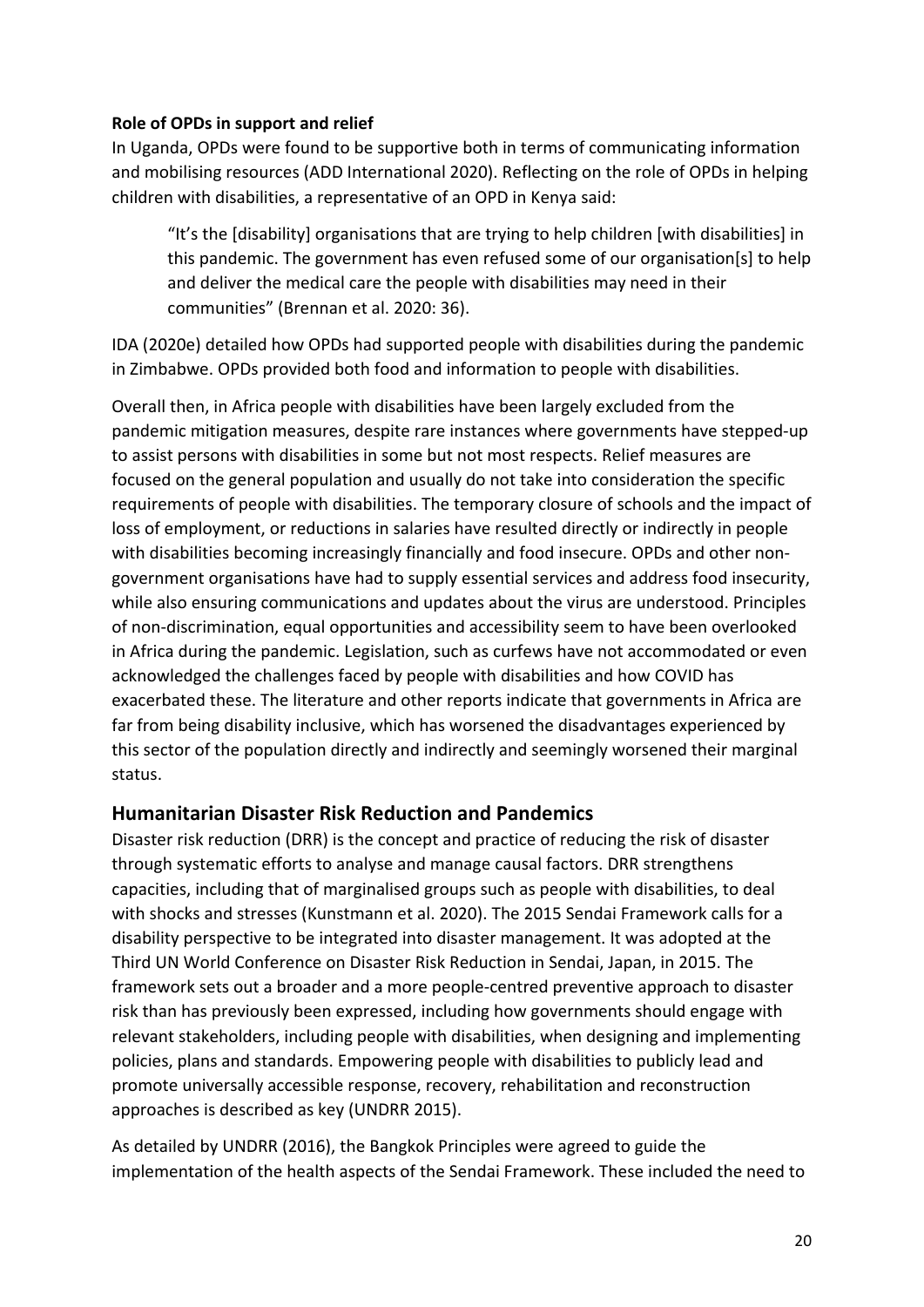strengthen the design and implementation of gender-responsive and inclusive disaster risk reduction policies and plans, with community involvement, to address the vulnerabilities of people with disabilities and other population at risk and protection needs before, during and after disasters. They also called for the incorporation of disaster-related mortality, morbidity and disability data into multi-hazards early warning system, health core indicators and national risk assessments, allowing for data to be disaggregated by disability and other factors in disaster loss databases (UNDRR 2016).

The World Health Organisation (2019) state that with regards to health, the needs and rights of people with disabilities (along with other marginalised groups) must be at the centre of work relating to emergency and disaster risk management.

Inclusive disaster risk reduction must deliver support to those most at risk (Gartrell et al. 2020). Evidence indicates that people with disabilities face particular risks during disasters that may increase the support they need (Yasukawa 2021). Women with disabilities have been found to be disproportionately impacted by disasters. They may be excluded due to social processes, which can cause heightened risk exposure and reduce resilience (Gartrell et al. 2020). Children with disabilities may be particularly at-risk during disasters, for many reasons given their age, but also due to the loss of parents and guardians. As such they must also be given the opportunity to contribute to the management of risks caused by disasters in any community (Ressa 2020).

The Paris Agreement - an international treaty on climate change that entered into force in 2016 - acknowledges that although climate change is a common concern of humankind, the rights of people with disabilities and other marginalised groups must be considered (UNFCCC 2015). The Sustainable Development Goals aim to leave no one behind. The interrelationship between disaster risk reduction and sustainable development is highlighted by a number of the Sustainable Development Goals, including SDG11 (cities) and SDG9 (building resilient infrastructure) (UN 2022). However, it could be argued that the SDGs relating to disaster risk reduction could be more explicitly inclusive of people with disabilities and their needs.

Another important development was the Charter on Inclusion of Persons with Disabilities in Humanitarian Action that was developed in 2016 ahead of the World Humanitarian Summit. The aim of the Charter was to make humanitarian action inclusive of persons with disabilities, by lifting barriers persons with disabilities are facing in accessing relief, protection and recovery support and ensuring their participation in the development, planning and implementation humanitarian programmes (Humanitarian Disability Charter 2022).

#### <span id="page-20-0"></span>**Inclusive DRR best practice**

The Inter-Agency Standing Committee's guidelines on the inclusion of persons with disabilities in humanitarian action set out essential actions that humanitarian actors must take in order to effectively identify and respond to the needs and rights of persons with disabilities who are most at risk of being left behind in humanitarian settings. They are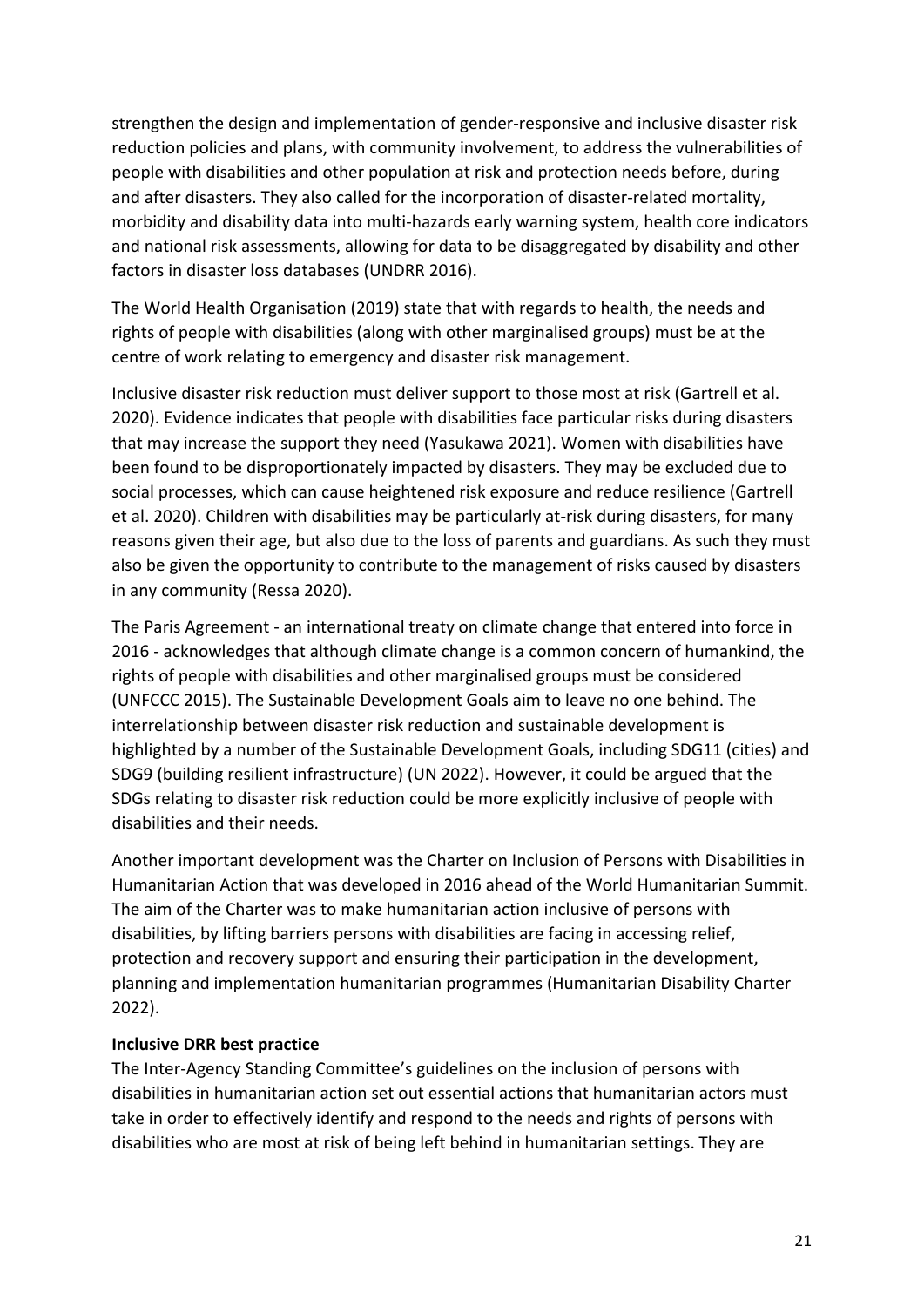specific to persons with disabilities and to the context of humanitarian action and build on existing and more general standards and guidelines (IASC 2019)

While including people with disabilities in DRR planning will better ensure that the needs of people with disabilities are considered, for their meaningful inclusion, technical skills, knowledge and goodwill from all parties are needed (Rahmat and Pernanda 2021). To make pandemic planning and preparedness disability inclusive, people with disabilities must be involved as consultants and partners, not just as users. Emergency plans must be known and understood by all stakeholders who may need to use them (Mzini 2021).

The COVID-19 pandemic has highlighted the potential of digital tools for information sharing, contact tracing, and communication. However, barriers to access and adaptability for people with disabilities and other marginalised groups must be considered. There is however limited evidence about barriers to inclusivity of communication channels, so further research is needed (Chan et al. 2021). Mobile technologies have the potential to improve the inclusiveness of disaster responses, particularly for people with disabilities. However, to maximise effectiveness, DRR products should be co-developed with local stakeholders (including people with disabilities) through a user-centred design approach (Paul, Bee and Budimir 2021). There should also be some sort of national record keeping of people with disabilities across government departments. One may register for disability financial assistance with one department and neither this department nor any other will follow up in times of disaster as COVID-19 anecdotes portray. Departments do not communicate with one another neither does the private sector.

Statistical invisibility is important when considering DRR - if no information is available on people with disabilities, their level of need will not be recognised and understood, and they may then be excluded from public policy actions. Countries need updated and comparable information on people with disabilities, obtained in compliance with international recommendations, to facilitate rapid inclusive interventions in crisis and disaster situations (NU CEPAL 2021). Disaggregated data by impairment or type of need is essential to both understand the impact of the pandemic and monitor the inclusion of people with disabilities in the response and recovery (UN 2020). Effective implementation of any disability inclusive emergency plan requires monitoring and evaluating progress and success (Mzini 2021).

From a human rights perspective, both the UNCRPD and the 2030 SDG agenda emphasise the importance of including people with disabilities in planning and implementation of disaster response and recovery planning and is highly relevant to the COVID-19 crisis response and recovery (UN 2007; UN 2022). To ensure responses are inclusive, active involvement of people with disabilities is needed at all stages (from planning and design to implementation and monitoring) (UN 2020). Men, women, boys and girls with different types of impairment should be consulted in pandemic response planning. In particular they should be involved in discussions about the impact of public restrictions such as lockdowns, and recommendations to enhance safety and access to services (HI 2020a).

To ensure that the most marginalised people and groups are not left behind, pandemic response and recovery must reflect and respond to the multiple and intersecting forms of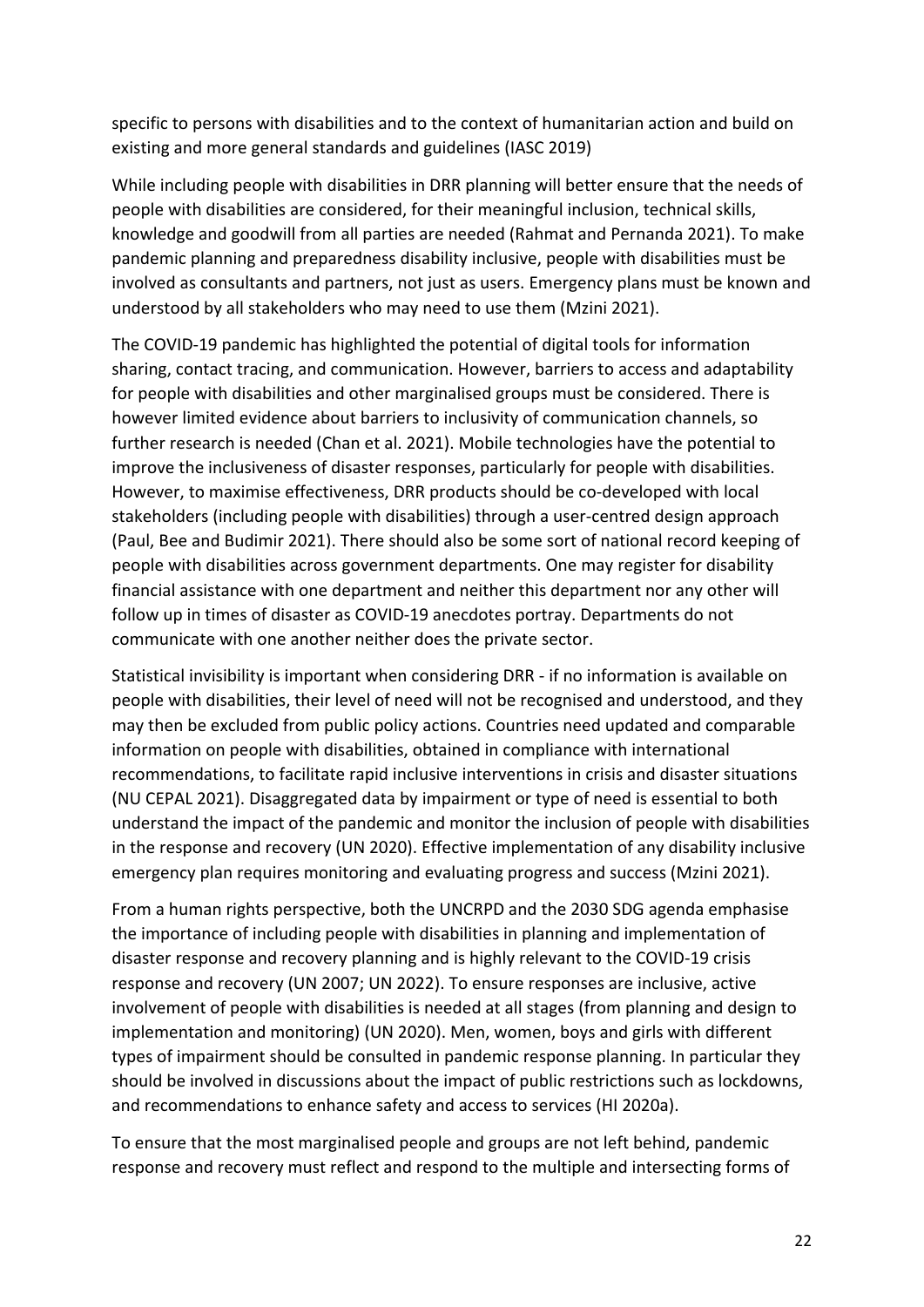discrimination that people with disabilities experience across sectors. It is particularly important to ensure that humanitarian assistance and disaster response through national and local coordination mechanisms and preparedness and response plans are disability inclusive. Planning must include considering access to WASH, health, and food and nutrition (UN 2020) as well as other essential services such as power/electrification.

#### <span id="page-22-0"></span>**DRR since COVID-19**

When it became clear how serious the COVID-19 situation was, there were calls to ensure that disaster and recovery planning was disability inclusive (Djalante et al. 2020). The UN Global Humanitarian Response Plan for COVID-19 identified persons with disabilities as among the most affected population group in March 2020 (UN OCHA 2020).

Inclusive responses to the pandemic are needed to ensure the rights of people with disabilities are not overlooked or violated. This includes both during lockdown (access to supplies for life and health) and post-lockdown (access to quality inclusive education and inclusion in the labour market). The principles of non-discrimination, equal opportunities and accessibility must be included in the management of the health emergency itself, both during the pandemic and in the subsequent recovery phase, especially with regard to health services (NU CEPAL 2021). Equally important is an inclusive approach to the mitigation of post-acute phases of a pandemic where the psychosocial, educational and economic impacts can continue long after the acute health emergency has subsided.

Understandings of disability rights must be central to inclusive COVID-19 preparedness. In crises such as the COVID-19 pandemic standards of care and resource allocations must not be based on assumptions about people with disabilities' quality of life or value - stereotypes about disability must be avoided. People with disabilities should be included on triage protocol committees and disaster risk reduction working groups who work on response strategies (Singh 2020). Practical guidance includes engaging with people with disabilities and coordinating with OPDs to understand barriers, concerns and recommended actions that are needed during an emergency as well as monitoring the response from the government and other stakeholders. Where possible, the voices of people with disabilities should be amplified, to facilitate opportunities for them to share experiences, concerns and requests. It is essential that all official information and communications on a pandemic are disability inclusive (Armitage and Nellums 2020). Steps must be taken to strengthen disability-inclusive health systems. As well as regular health services, treatment protocols must not discriminate against people with disabilities (Pregel and Le Fanu 2020).

The COVID-19 pandemic has illustrated that governments need to think about the impact of disasters on mental health as well as physical health. Responses relating to mental health must be fast and provide early intervention. Media platforms can be used to provide accurate and reliable information. In addition, the government needs to expand its education and training of front-line staff, health officials, and policymakers to make appropriate responses to people's psychological and mental health needs during a pandemic (Bandares-Paulino and Tudy 2020).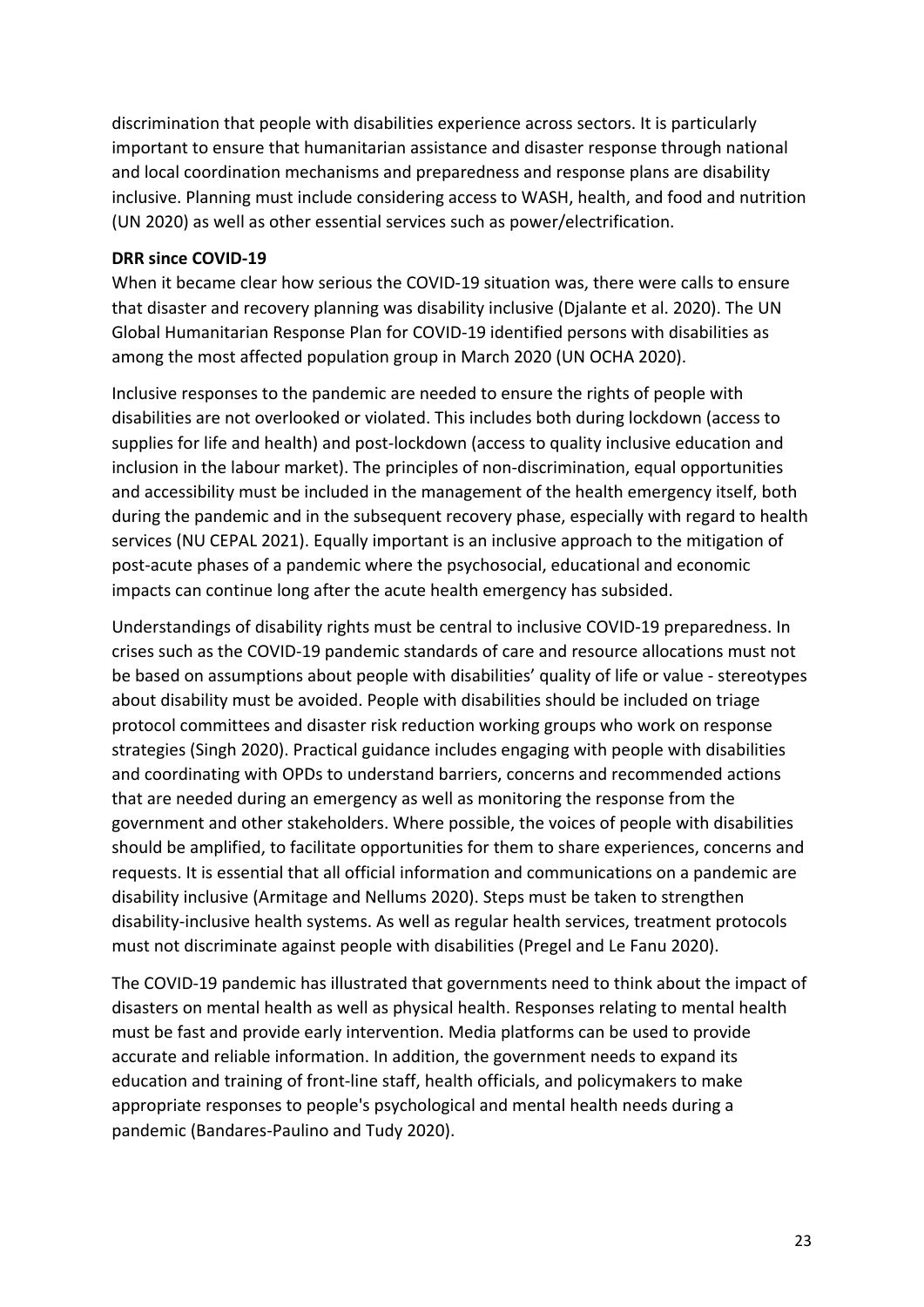The COVID-19 Disability Rights Monitor Survey highlighted a failure to include people with disabilities in collective responses to COVID-19 at both the national and global level. For many people with disabilities the only support they received was from OPDs and community-led initiatives. Many of the emergency measures taken by governments in response to the COVID-19 crisis were found to have exacerbated existing human rights abuses that affect people with disabilities and failed to prevent further human rights abuses. People with disabilities in institutions were particularly affected, with emergency measures resulting in the denial of access to healthcare, bans on visitors, and isolating residents. Many people with disabilities living in institutions were not informed about the state of emergency (Brennan et al. 2020).

Bhakta (2021) exploring the impact of the COVID-19 pandemic on the International Disability and Development Consortium (IDDC) members and their partners, found that the majority of pre-existing disability inclusion programmes have been adapted since the crisis to focus on direct responses to the pandemic and the needs of people with disabilities. It found that only 10 programmes were focused on Resilience/Disaster Risk Reduction (24% of responses). This is relatively low, compared to those involved in advocacy (90%). As the crisis developed, most programmes adopted an immediate risk mitigation and reduction response to the needs of people with disabilities. For example, a disaster risk reduction approach was needed for Cyclone Amphan, which struck parts of Bangladesh, Sri Lanka, India, and Bhutan as the pandemic developed. The report recommends that the implementation of all COVID-19 responses are evaluated for how inclusive they are, and that the results should feed into guidelines for future emergency action plans. Further it states:

The lack of preparedness to face a pandemic such as COVID-19 led to major disruptions in services, discrimination, human rights abuses and reversed hard won progress for people with disabilities. The pandemic has highlighted the need for disability inclusive DDR strategies to strengthen countries' preparedness to address future crises (Bhakta 2021: 7).

The report also highlighted the importance of taking into account the diverse and individual needs of people with disabilities, and in particular those experiencing intersectional identities (e.g. gender, age and disability) leading to discrimination and marginalisation (Bhakta 2021).

A survey from the Americas and the Caribbean of more than 230 participants found that 80% of the people who responded were not aware of any specific public actions, programs or initiatives in their country for people with disabilities to address the current pandemic. Of the 20% who responded that they were aware of such initiatives, 48% rated these measures as poor. Among the interventions that people knew about 59% were seen as public measures by national authorities and only 29% as those by local public authorities. It would seem likely that locally produced actions would be more fine-tuned to people's needs in the context. Slightly more than two-thirds (68%) of respondents stated that they do have access to information related to the pandemic in an accessible way (UNDRR 2020).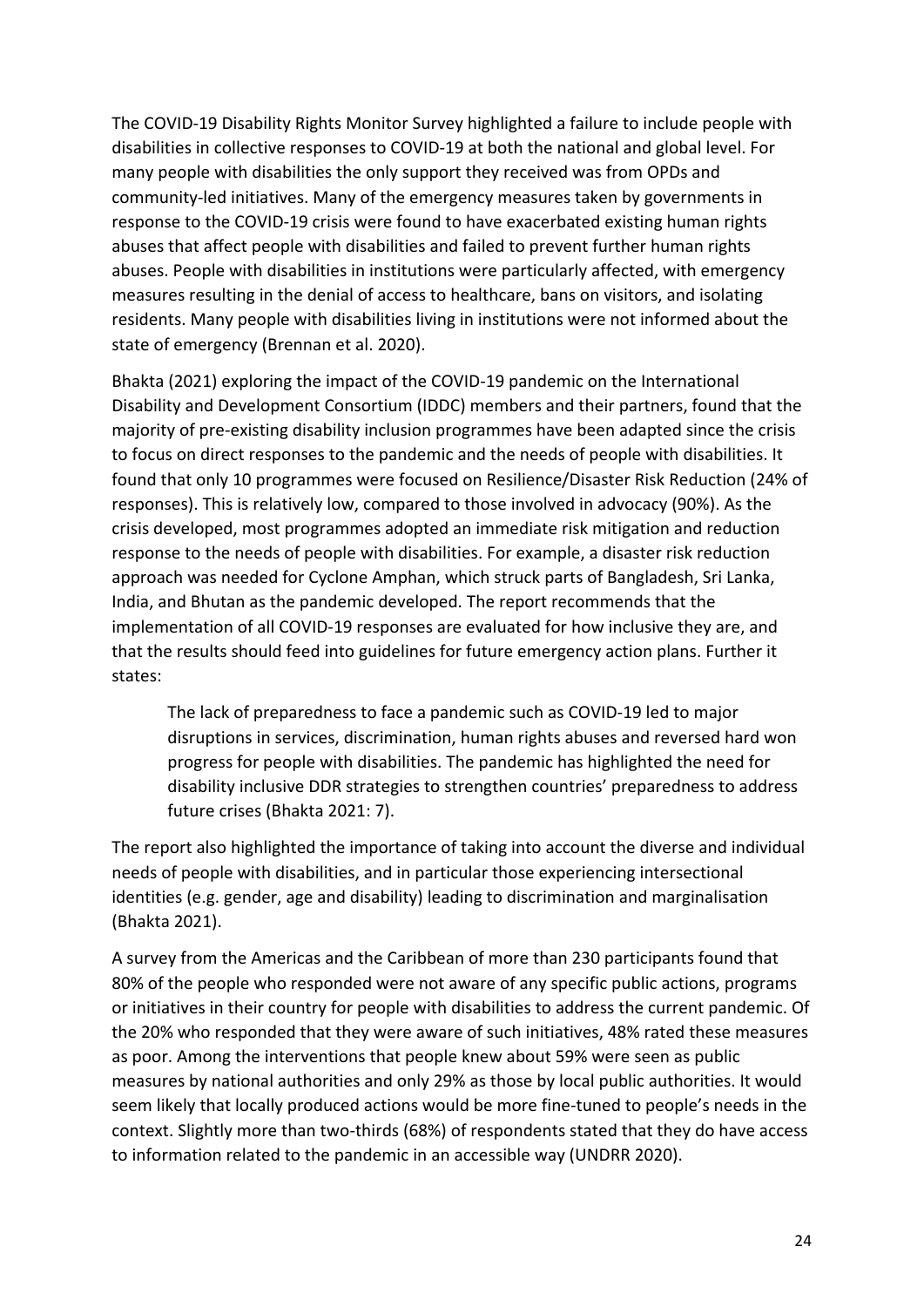In India, mental health and psychosocial support (MHPSS) interventions as part of the COVID-19 response was found to be an issue, with greater attention on mental health needed in the disaster risk response process (Gray et al. 2021).

Research from Sierra Leone suggests that efforts to make emergency responses more inclusive that were developed during the Ebola crisis have been shown to be sustainable, as they have improved the responses to the COVID-19 pandemic. These interventions include decentralizing mental health services, working with organizations of people with disabilities to ensure the accessibility of public health messages, addressing barriers to accessing response services, as well as involving people with disabilities in planning and coordination, so that their needs and priorities were heard (Inter-Agency Standing Committee 2021).

In Australia, evidence suggests that the overall government COVID-19 response has been successful but that the pandemic has exposed and exacerbated social inequities, particularly for people with disabilities (Yates and Dickinson 2021). Similar findings relating to the impact of pre-existing forms of social injustice and discrimination faced by people with disabilities on experiences of COVID-19 have been reported elsewhere (Scully 2020; Sabatello 2020). Specifically relating to Australia, Yates and Dickinson (2021) argue that the governments lack attention to the intersection of disability and pandemic planning, resulting in people with disabilities feeling they are a low priority in public responses to crises.

The Ghanaian COVID-19 response strategy was found not to specifically address the needs of people with disabilities. For example, the government employed the services of the National Disaster Management Organisation and Faith-Based Organisations to distribute food and relief items, despite social welfare agencies being perhaps better placed to understand the needs of people with disabilities. In the future people with disabilities, including women, must form part of the crisis response teams (Naami and Mfoafo-M'Carthy 2020).

A review focused on gender-responsiveness and disability inclusion in DRR in the pacific found only half of the 12 countries investigated are collecting and using sex-, age- and disability-disaggregated data to monitor the implementation of the Sendai Framework for DRR. Nine of the 12 countries committed to include people with disabilities in formulating DRR processes. However, people with disabilities were found to be commonly considered a homogenous group in national DRR plans, even though people with diverse types of impairments have different needs, which undermines inclusive DRR. In Asia, only six out of 14 countries investigated are collecting and using sex-, age- and disability-disaggregated data to monitor the implementation of the Sendai Framework for DRR. Of the 14 countries, 11 recognised the need to involve women in DRR formulation through consultation and participation, and seven countries are working towards including people with disabilities in these processes (UN Women 2020).

Evidence from Indonesia described how people with disabilities were involved in the emergency response with support from national organisations of persons with disabilities. Online meetings were held to gather information and collective action plans were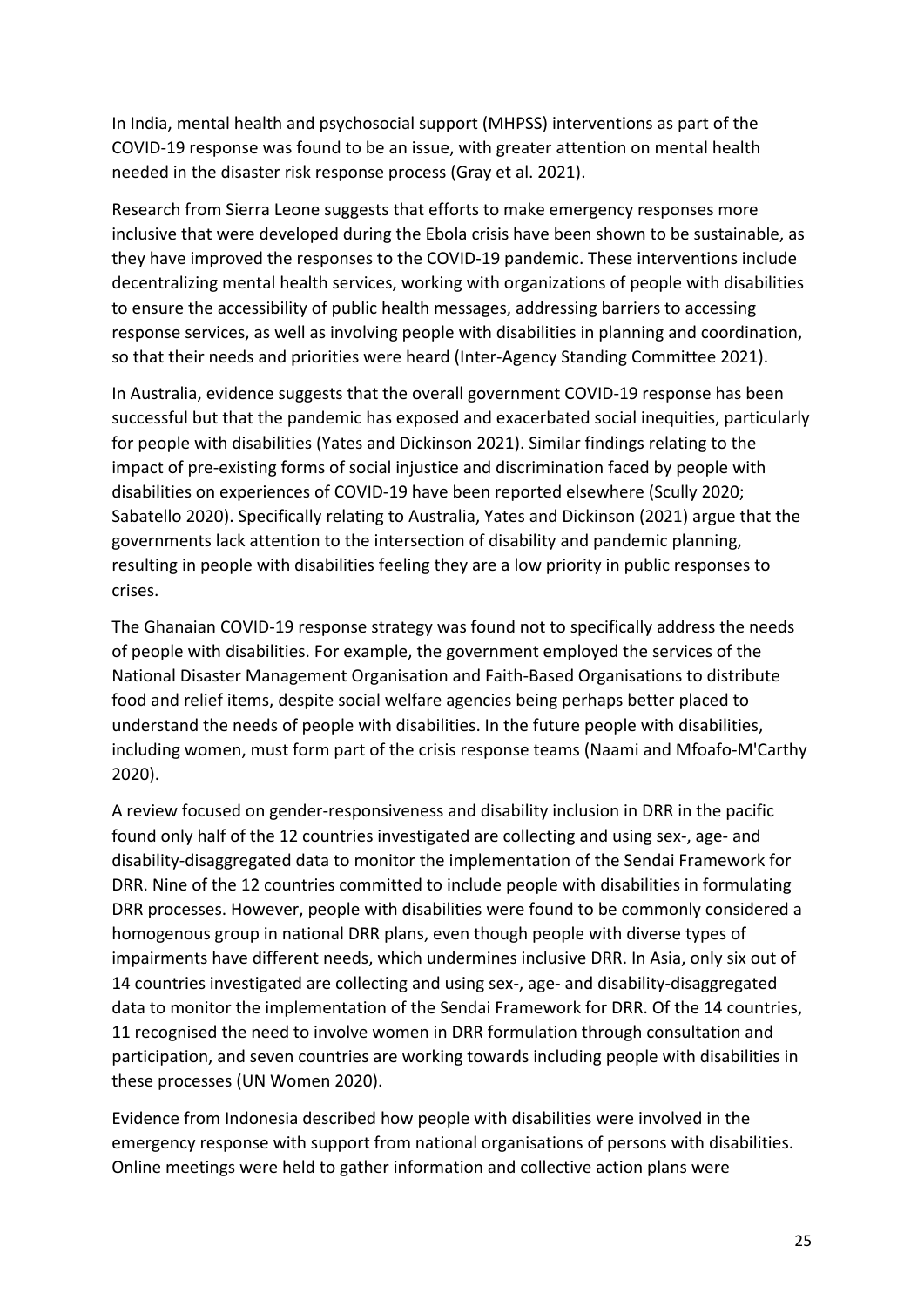developed, including communications to raise awareness of the mental health implications of isolation (Brennan et al. 2020). In response to the predicted mental health challenges posed by lockdown, China offered psychological counselling by mental health professionals (Liu et al. 2020).

In Sierra Leone, responses including MHPSS that had been developed for previous disasters could be mobilised quickly during COVID-19 by utilizing many of the same coordination mechanisms (Gray et al. 2021).

Overall then, there have been moves in the last 20 years to make sure that disaster risk reduction strategies and guidance at global and national levels become more disability aware and inclusive. Progress has been patchy with many countries signing up to such pledges but not always implementing the practical actions needed. During the onset of an acute emergency , be it a natural or manmade physical disaster or a pandemic, approaches which would make interventions inclusive are often overlooked or forgotten and thus the exclusion or neglect of people with disabilities is easily exacerbated.

## <span id="page-25-0"></span>**The South African policy and legislation environment on disability and humanitarian action**

This section looks at the various directives in South Africa that directly or possibly relate to persons with disabilities. It begins by focusing on the Constitution and existing legislation relating to persons with disabilities and the protection of their rights, before examining the relevant directives issued so far during the pandemic.

#### <span id="page-25-1"></span>**The Legislative environment**

The South African Constitution contains an equality clause with an anti-discrimination provision that explicitly lists disability among the prohibited grounds of discrimination (section 9(3)). The Bill of Rights further sets out the rights to dignity (section 10), to security of the person, which includes the right to freedom from all forms of violence (section 12), as well as the right to have access to adequate housing (section 26). Section 27 provides for all persons the right to have access to health care services, including reproductive health care, sufficient food and water; and social security, including, if they are unable to support themselves and their dependents, appropriate social assistance. Section29 lays out that everyone has the right to a basic education, including adult basic education. All these provisions are underpinned by section 7(2), which enjoins the State to "respect, protect, promote and fulfil the rights in the Bill of Rights". The Promotion of Equality and Prevention of Unfair Discrimination Act 4 (2000) gives effect to the implementation of section 9 of the Constitution and prohibits discrimination against people with disabilities.

Although sign language is not one of the eleven official languages, the constitution requires that sign language should be promoted and that conditions should be created for its development and use (section 6). Yet nothing is stated about open or closed captions on television or other video display devices for other hearing-impaired people who are not sign-language users.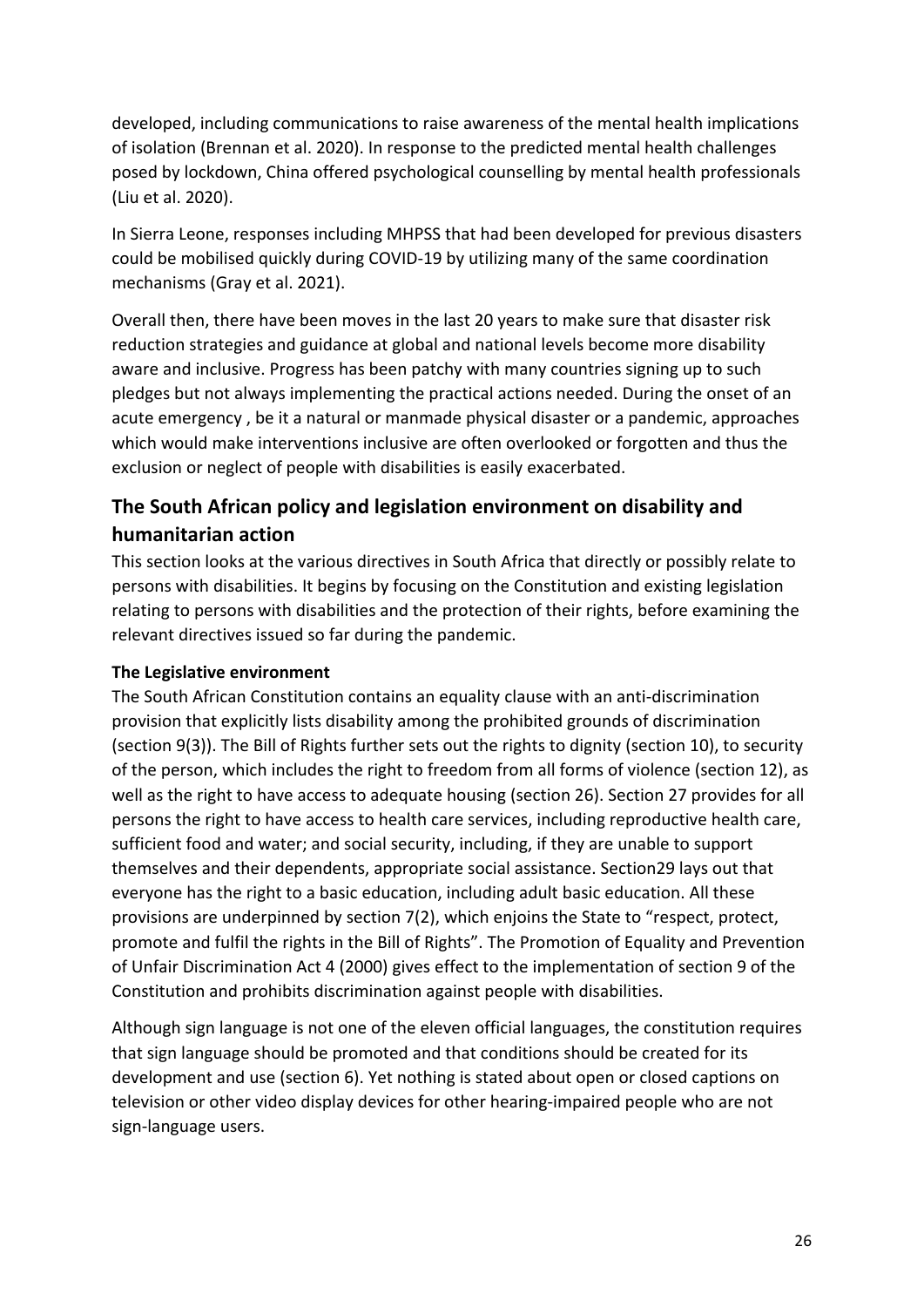The Constitution is far-reaching in its inclusion of provisions defining the relationship between international and national law. Although Section 231 requires an act of incorporation by parliament for an international agreement (such as the UNCRPD) to become law in the country, the Constitution also states that customary international law is law in South Africa unless it is inconsistent with the Constitution or national legislation (section 232). Importantly, Section 39(1)(b) of the Constitution requires a court to consider international law when interpreting the Bill of Rights. This may include both binding (i.e. treaties and conventions ratified by South Africa) and "non-binding" sources of international law, such as customary international law. In addition, section 233 of the Constitution states that every court, when interpreting legislation, must prefer any reasonable interpretation of such legislation that is consistent with international law.

South Africa does not at present have all-inclusive disability legislation. The implementation of disability rights is dealt with within "generic" anti-discrimination legislation for example

- Employment Equity Act 55 of 1998 and the Employment Equity Act No.55 of 1998 as amended in 2017
- Promotion of Equality and Prevention of Unfair Discrimination Act 4 of 2000
- Skills Development Act (Act No. 97 of 1998)

Given a relatively progressive constitutional and legal framework, it is somewhat surprising that South Africa has not yielded more in the form of disability jurisprudence – apart from two cases arising from the field of employment law. Importantly, the Constitutional Court has not yet had been faced with the interpretation of the concept of 'substantive equality' in the context of disability.

Nevertheless, without a specific Act that protects the rights of persons with disabilities, South Africa does not have the necessary legislation or a sufficient framework to monitor, intervene and provide justice for persons with disabilities when necessary (Sibanda 2015). Maromoagae (2012: 345) notes that:

South African jurisprudence with regard to the reasonable accommodation of persons with disabilities in the workplace does not offer much guidance.

Thus, a more comprehensive Act than the EEA (and by implication the other Acts) is required to ensure that rights of employees and potential employees are safeguarded. The same applies generally to persons with disabilities in society with respect to PEPUDA. Countries such as Kenya, Australia and the United Kingdom have specific legislation (Acts) explicitly for persons with disabilities.

South Africa is a party to the UNCRPD and in 2011, the then State President Jacob Zuma reported that a Disability Act was being drafted to deal with enforcement, non-compliance and implementation of the UNCRPD.

The UNCRPD covers matters such as accessibility, rehabilitation, participation in political life, equality and non-discrimination of people with disabilities. However, four years later nothing had materialised. Again in 2015, the Persons with Disabilities Rights Act was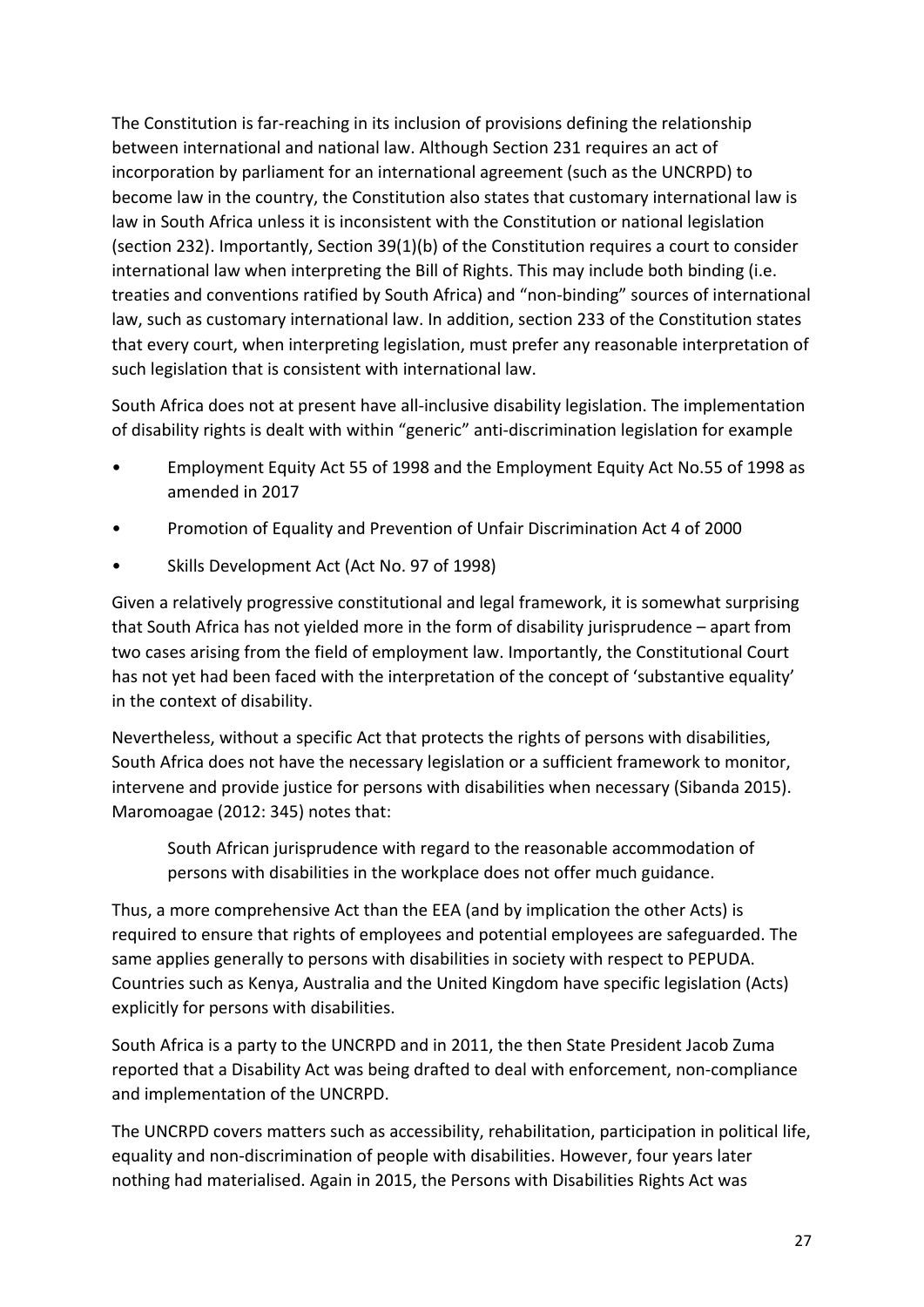promised in the 2015 White Paper of Persons with Disabilities. It is now long overdue, although it should be recognised that in mid-2019 the South African Law Reform Commission (SALRC) embarked on the process of research to inform draft legislation. In the absence of such legislation, persons with disabilities are largely left to rely on a "welfarist" approach – the kindness of government, non-governmental and private stakeholders, such as employers – for the protection of their interests and rights. In the absence of such formal and enforceable legal protection and an accompanying sea-change in attitudes within society, government policies can be deeply patronising and continue to foster dependence. Persons with disabilities are treated as little more than the object of health and welfarist interventions. These interventions are often well below the level of what is required for the multiple conditions, severity and diverse composition (age, gender, socioeconomic class, life stage and progressive disabilities) of people with disabilities. Although it is important to provide appropriate support to enable people to enjoy the same socio-economic and cultural opportunities as everyone else in South Africa, such an approach is no substitute for enshrining their rights in law.

#### <span id="page-27-0"></span>**COVID-19 regulations concerning People with Disabilities**

This section discusses the Disaster Management Act 57 (2002) and how this responds to the COVID-19 pandemic and mentions, either implicitly or explicitly, 'disability' or related terms (GoSA nd). To date approximately 150 regulations have been promulgated since March 2020. However, very few of these have any direct focus on people with disabilities and their treatment. Similarly, regulations were withdrawn, repealed, replaced and at times reinstated as the country moved through different lockdown levels as infection rates and death toll rose.

In terms of the Disaster Management Act 57 of(2002), regulations can be promulgated that make provision for people with disabilities. Set out below is a brief description and discussion of the regulations that explicitly and implicitly relate to the 2020 Covid-19 pandemic. It is noteworthy that many of the regulations do not talk directly about people with disabilities or specific impairment related needs. In principle, the onus of identifying what kind of specific needs apply s in a particular situation falls on the regulator in question. In practice, however, the task of interpreting and applying relevant provisions falls on the implementers.

The International Air Services COVID-19 regulations restricting movement by air travel were among the first regulations to be promulgated.<sup>[1](#page-27-1)</sup> They provided in broad terms that a passenger who is unable to wear a face mask or take a COVID-19 test due to a disability may be exempted.

Regulations setting out the criteria for self-quarantine and self-isolation for people inside the country, $<sup>2</sup>$  $<sup>2</sup>$  $<sup>2</sup>$  don't in fact deal with criteria for quarantine or self-isolation, but rather with</sup>

<span id="page-27-1"></span><sup>&</sup>lt;sup>1</sup> Regulations issued and promulgated in Government Notice ('GN') 415 of 26 March 2020. Withdrawn by GN 63/2021.<br><sup>2</sup> GN R868 in GG 43600 dated 7 August 2020, GN 1278 in GG 43954 dated 3 December 2020 and GN 240 in GG

<span id="page-27-2"></span><sup>44297</sup> dated 19 March 2021.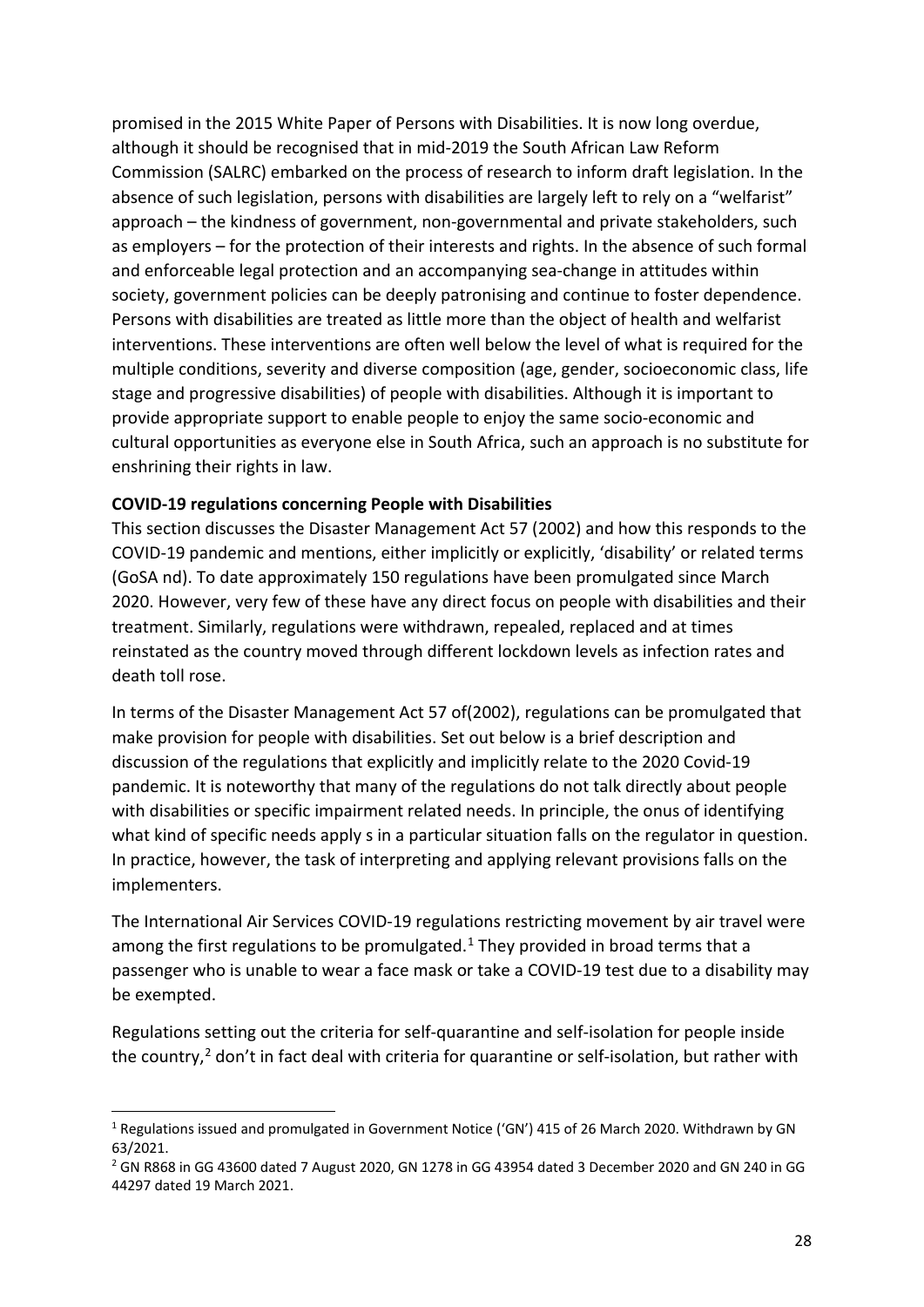the conditions under which quarantine or self-isolation must take place. These regulations do not expressly address the likely different needs of many people with disabilities.

The Minister of Home Affairs issued regulations about quarantining, where people need to travel abroad for medical services.<sup>[3](#page-28-0)</sup> When someone requires assistance, the person providing assistance must be screened and, where applicable, be subjected to mandatory quarantine. Care for people with disability is not mentioned explicitly but may, be encompassed within the definition.

The Minister of Social Development issued regulations that apply to all Department of Social Development (DSD), South African Social Security Agency (SASSA), and National Development Agency (NDA)-managed and mandated programmes and projects.[4](#page-28-1) These and other regulations promulgated on behalf of DSD pay relatively significant attention to people with disabilities.

These regulations have very broad application and require universal access for people with disabilities in a prescribed manner, to all service points, infrastructure and any other essential service and products that are related to COVID-19. For example, people with disabilities 'must have access to personal assistance at all service points, hospitals, screening, testing facilities, supermarkets and any other available facilities which are appropriate and', in a departure from general COVID-19 restrictions, 'where it is deemed necessary, may be provided with regular care-giving services at their places of residence'.

The same set of lockdown regulations include provisions relating to old age homes and frail care facilities, and are relatively strict, given the greater vulnerabilities of residents and the elderly more generally to COVID-19. Thus, no clients may be released from these facilities; no visitation is allowed during the lockdown period; the family reunification and interaction programme is suspended; and no new admissions are allowed, except in the case of older persons 'in distress' and upon a social worker's recommendation. Despite not elaborating or specifically referring to particular types of impairments, these regulations appear to apply to residents of these facilities who are both disabled and distressed.

These regulations also address residential facilities for people with disabilities, including respite care facilities that are centre- and community-based. The regulations provide that clients may be released from these facilities only upon the recommendation of a social worker or other relevant practitioner, taking into consideration the needs of persons with severe disability.

Care givers must be available to provide care in residential facilities and for required homebased care services during the lockdown period. This includes psychosocial support services, which must be provided to all those infected with or affected by COVID-19. Furthermore,

<span id="page-28-0"></span><sup>3</sup> GN 416 on 26 March 2020.

<span id="page-28-1"></span><sup>&</sup>lt;sup>4</sup> The regulatory notice GN R430 dd 30 March 2020 has been amended by [GN R455](https://discover.sabinet.co.za/webx/access/netlaw/57_2002_disaster_management_24_gg43213_2020_GOV_nn455.pdf) in Government Gazette ('GG') 43213 7 April 2020[, GN R517](https://discover.sabinet.co.za/webx/access/netlaw/57_2002_disaster_management_24_gg43300_2020_GOV_nn517.pdf) GG 43300 dd 9 May 2020, [GN 727](https://discover.sabinet.co.za/webx/access/netlaw/57_2002_disaster_management_24_gg43494_nn727.pdf) GG 43494 dd 2 July 2020[, GN 853](https://discover.sabinet.co.za/webx/access/netlaw/57_2002_disaster_management_24_gg43588_2020_GOV_nn853.pdf) GG 43588 dd 6 August 2020[, GN 1063](https://discover.sabinet.co.za/webx/access/netlaw/57_2002_disaster_management_24_gg43777_2020_GOV_nn1063.pdf) GG 43777 dd 7 October 2020, [BN 131](https://discover.sabinet.co.za/webx/access/netlaw/57_2002_disaster_management_24_gg43866_2020_BRD_nn131.pdf) GG 43866 dd 2 November 2020 and [GN 111](https://discover.sabinet.co.za/webx/access/netlaw/57_2002_disaster_management_24_gg44174_2021_GOV_nn111.pdf) GG 44174 dd 22 February 2021.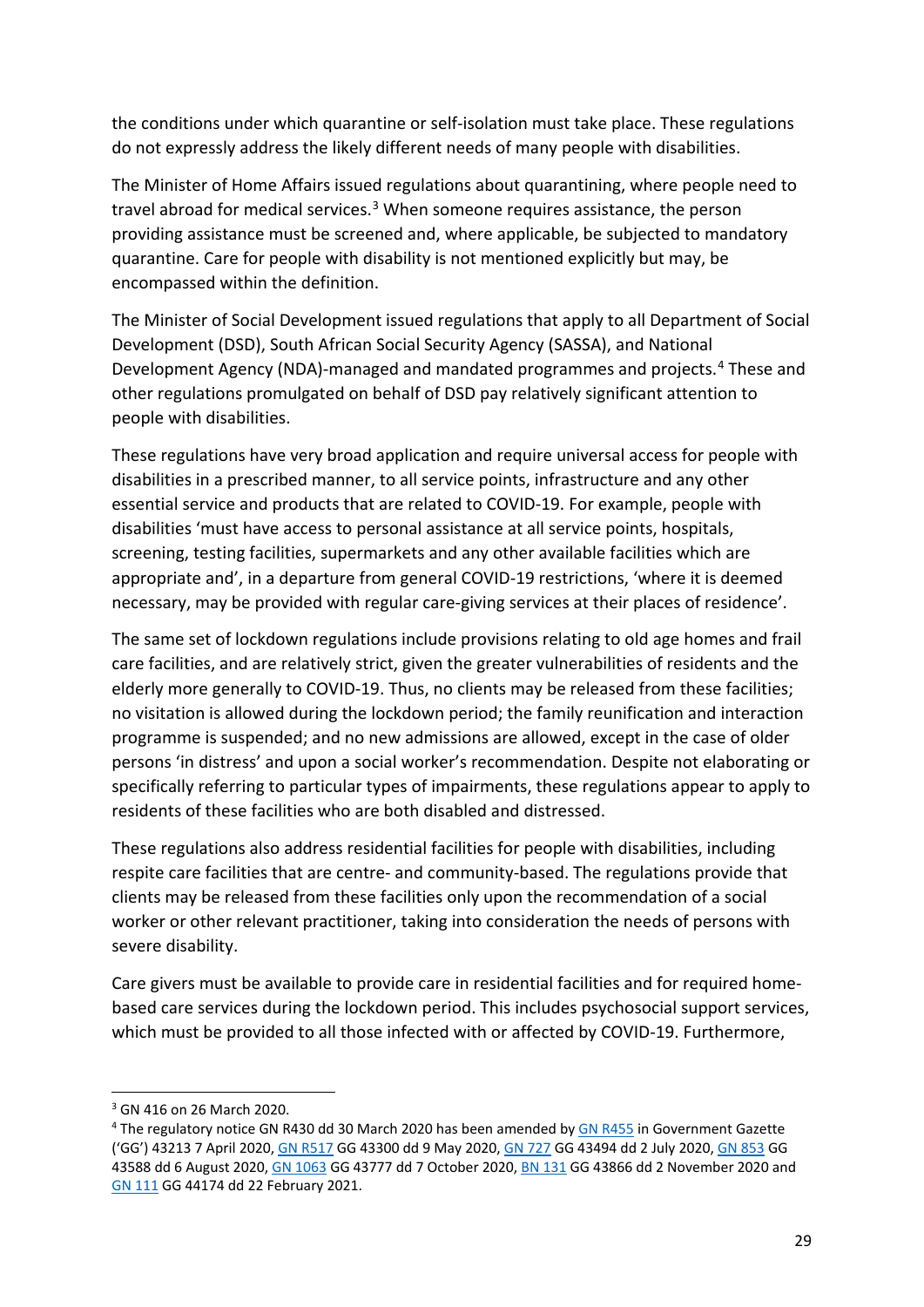people with disabilities requiring psychosocial interventions must have access to all prescribed medications and counselling as a minimum requirement for crisis interventions.

When a person with disabilities is to be released from DSD-operated facilities, such as high care facilities in old age person (OAP) homes, as well as drug and alcohol rehabilitation centres, a social worker must be satisfied with regard to the state of readiness of the place that will accommodate that person.

In terms of theseCOVID-19 regulations, a monthly top-up amount of R250 became payable in addition to existing permanent and temporary disability grants. The same top-up amount applied to the following grants: Older Persons, War Veterans, Care Dependency Grant and Foster Child Grant, while the Child Support Grant (CSG) was topped up by R300 but only for the month of May 2020. From June 2020 until Oct 2020 a CSG Care Givers Allowance (CGA) of R500 per month was payable. It is unclear why a CGA was payable only for children and not also for example, at least adult persons with severe or extensive disabilities.

The COVID-19 regulations applicable to the South African Social Services Agency (SASSA), responsible for the administration and disbursement of all social grants, made special provision for temporary disability grants that would ordinarily lapse during the lockdown period. They were deemed to have not lapsed during this period and had to be continued until the end of October 2020, subsequently extended until the end of December 2020. The same was applicable to the COVID-19 additional form of Social Relief of Distress (SRD) grant. Similarly, the validity of medical reports required for disability grants in the period prior to the lockdown was extended from 3 months to 6 months. While not confirmed, it seems reasonable to anticipate that these extensions of validity of medical reports will be further extended in appropriate circumstances. Generally, these regulations reflect a recognition that especially stricter lockdown levels make it more difficult for certain people with disabilities to continue to follow the normal procedures during the various lockdown levels.

The regulations concerning various economic sectors<sup>[5](#page-29-0)</sup> provided that

'Sector-specific health protocols may address matters such as…special measures affecting persons with greater vulnerabilities or similar measures, in order to achieve social distancing, protect employees or limit congestion in public transport and at the workplace'.

Although no specific mention was made of relevant categories of people with disabilities, the regulations were broadly phrased enough to include a requirement that health protocols must take account of the needs of persons with particular vulnerabilities, including people with disabilities.

Lockdown regulations also permitted continuation of private domestic live-in staff, and staff providing care to the sick, mentally ill, elderly, people with disabilities and children, recognising such staff as essential workers.

<span id="page-29-0"></span><sup>5</sup> GN R480 issued on 29 April 2020, as amended. See Regulation 30(4) of the Regulations issued by the Minister for Cooperative Governance and Traditional Affairs.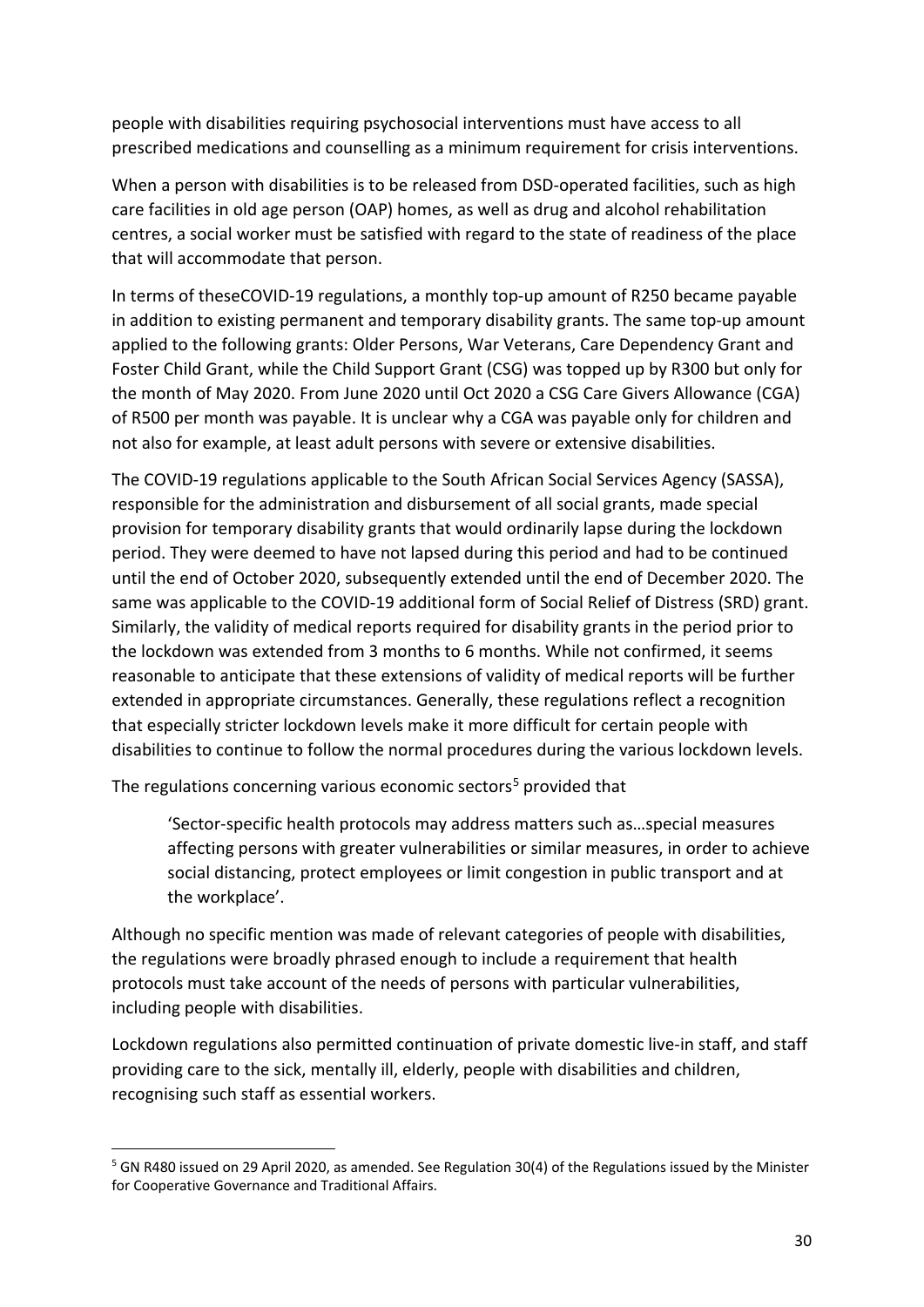Regulations issued by the Minister of Communications and Digital Technologies concerning electronic communications, postal and broadcasting services aimed to facilitate the broad public availability and use of digital and broadcast technologies to combat the spread of COVID-19, classifying them as essential services.<sup>[6](#page-30-0)</sup> Electronic communications and broadcast licensees were required to expand the provision of access to the education and health sectors, for example, to support remote learning; to

'… support the health sector with programming and public announcements related to the COVID-19 disaster'; to zero-rate all COVID-19 sites as identified by the Department of Health and zero-rate all calls to the Department of Health's national helpline number for COVID-19.[7](#page-30-1)

Notably, the regulations require broadcasting service licensees 'to receive and disseminate public information related to the national effort to combat the spread of COVID-19 in all local languages including sign language'.[8](#page-30-2)

The regulations also enabled the home-delivery of medical products by pharmacies during various levels of lockdown.<sup>[9](#page-30-3)</sup> Although these regulations did not refer specifically to people with disabilities or their particular needs, they are clearly of benefit to them.

Regulations were issued by the Minister of Justice and Correctional Services to permit support persons for persons with disabilities in all courts, court precincts and justice service points.<sup>[10](#page-30-4)</sup> Regulations applicable in all correctional centres and remand detention facilities<sup>[11](#page-30-5)</sup> outlined restrictions regarding placement, movement and release of inmates, parolees, and probationers during Alert Levels 3, 4 and 5. In addition, the referral of inmates to external health facilities was limited to medical emergencies only. The regulations also dealt with amenities, consultations and visits during alert levels 3, 4 and 5, suspending visits by external non-essential health care providers, such as specialists, dentists, psychiatrists, and physiotherapists, except for medical emergencies. The correctional services regulations have the potential to negatively impact people suffering with long-term physical and mental disabilities. If vulnerable individuals who may require these 'non-essential' treatments (which are undefined) are forced to wait for a 'medical emergency' to occur in order to receive treatment, this could arguably amount to neglect of such persons and the breach of their right of access to healthcare.

Regulations were issued by the Minister of Trade, Industry and Competition regarding ecommerce sales during alert level 4 of the COVID-19 national state of disaster. They provided for 'Identification of vulnerable workers and special measures for their protection,

<span id="page-30-0"></span> $6$  GN 417 in GG 43164 dd 26 March 2020, and amended b[y GN 451](https://discover.sabinet.co.za/webx/access/netlaw/57_2002_disaster_management_22_gg43209_2020_GOV_nn451.pdf) GG 43209 dd 6 April 2020 and [GN 516](https://discover.sabinet.co.za/webx/access/netlaw/57_2002_disaster_management_22_gg43299_2020_GOV_nn516.pdf) in GG 43299 dd 8 May 2020.

<span id="page-30-1"></span> $<sup>7</sup>$  Ibid. paras 10.1 and 10.2.</sup>

<span id="page-30-2"></span> $8$  Ibid. para 5.1.

<span id="page-30-3"></span><sup>&</sup>lt;sup>9</sup> GN 484 dd 3 May 2020 as amended (not materially) by [GN 590](https://discover.sabinet.co.za/webx/access/netlaw/57_2002_disaster_management_41_gg43351_2020_GOV_nn590.pdf) GG 43351 dd 26 May 202[0 GN 671](https://discover.sabinet.co.za/webx/access/netlaw/57_2002_disaster_management_41_gg43439_2020_GOV_nn671.pdf) GG 43439 dd 12 June 2020 and [GN 594](https://discover.sabinet.co.za/webx/access/netlaw/57_2002_disaster_management_41_gg44814_2021_GOV_nn594.pdf) GG 44814 dd 7 July 2021.

<span id="page-30-5"></span><span id="page-30-4"></span><sup>&</sup>lt;sup>10</sup> GN R489 dd 4 May 2020, amended by GN 6232 dd June 2020.<br><sup>11</sup> GN 698 dd 22 June 2020, repealed and replaced by GN 54 in GG 44111 dd 28 January 2021.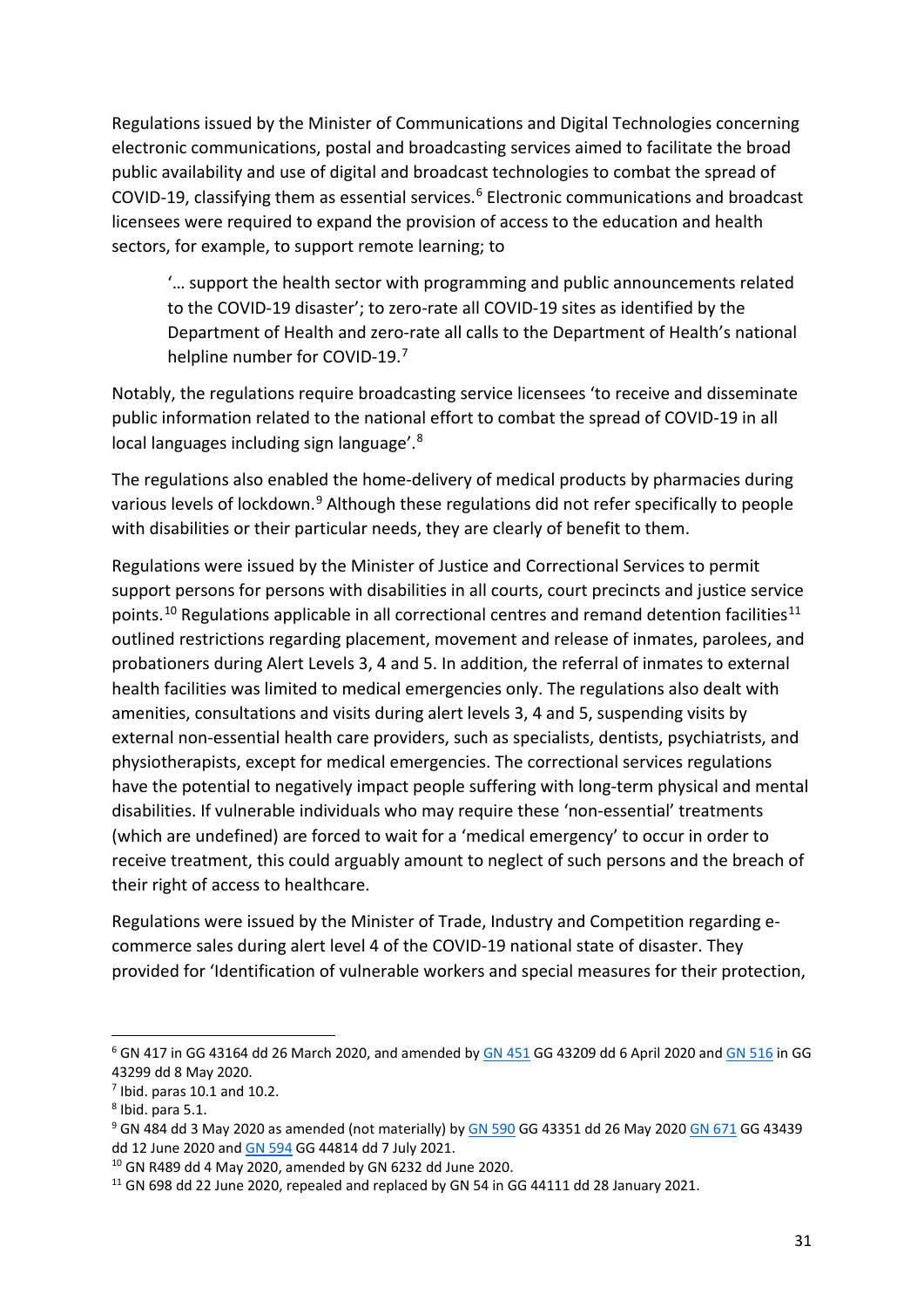including protection against unfair discrimination or victimisation'.<sup>[12](#page-31-0)</sup> While not aimed solely at people with disabilities, these regulations can be interpretated and applied in a way that ensures that their particular needs are respected.

Paragraph 8 of the Regulations by the National and Provincial Departments of Basic Education regarding the re-opening of schools while preventing and combating the spread of COVID-19 set out a plan for the phased return of learners to schools.<sup>[13](#page-31-1)</sup> The following categories of schools, referring specifically to learners' disabilities, are mentioned individually as part of the breakdown of grades/ages for phased school return: 'Schools for Learners with Severe Intellectual Disabilities (SID); schools with Learners with Severe and Profound Intellectual Disabilities (LSPID) and schools with autistic learners'.

The Regulations include detailed provisions for 'learners with special educational needs' and are fairly comprehensive, covering a wide range of disabilities, including learning difficulties and visual impairment. In addition to the guidelines developed for schools with specific categories of learners with disabilities, all schools with learners with special educational needs, as contemplated in the South African Schools Act, must comply with all directions and circulars regarding the re-opening of schools. In addition, schools must comply with the *Guidelines for Schools for Autistic Learners* and with the DBE's guidelines applicable to learners who are blind, partially sighted or deaf.

These back-to-school regulations also provided that education officials who are unable to practise social distancing from learners with special education needs must be provided by each provincial education department with appropriate personal protective equipment (PPE), including protective clothing, where necessary. The regulations require that officials who carry out symptom screening in schools for deaf learners must be able to communicate using South African Sign Language. Where this is not possible, a sign language interpreter must be available to ensure proper communication with the learners. Furthermore, provision must be made for written communication for blind learners, as well as those who are both deaf and blind, through Braille.

Each provincial education department must, at a minimum, provide the following PPE to learners with visual and hearing impairments: face shields must be provided to blind learners; cloth face masks must be provided to low vision learners, teachers and support staff; and face shields must be provided to teachers, support staff and learners in schools for the deaf. Where a learner with disabilities does not return to school for any relevant reason, the Head of Department must make all reasonable efforts to ensure that the learner is provided with appropriate learning and teaching support material, assistive devices and therapeutic support.

<span id="page-31-0"></span><sup>12</sup> GN R535 dd 14 May 2020.

<span id="page-31-1"></span><sup>&</sup>lt;sup>13</sup> GN 343 dd 23 June 2020, as amended by GN 42 in GG 44154 dd 12 February 2021 and by [Gen N 145](https://discover.sabinet.co.za/webx/access/netlaw/57_2002_disaster_management_128_gg44339_2021_GEN_nn145.pdf) in GG 44339 dd 27 March 2021[, Gen N 224](https://discover.sabinet.co.za/webx/access/netlaw/57_2002_disaster_management_128_gg44486_2021_GEN_nn224.pdf) in GG 44486 dd 23 April 2021, [GN 451](https://discover.sabinet.co.za/webx/access/netlaw/57_2002_disaster_management_128_gg44633_2021_GOV_nn451.pdf) in GG 44633 dd 28 May 2021[, GN](https://discover.sabinet.co.za/webx/access/netlaw/57_2002_disaster_management_128_gg44779_2021_GEN_nn393.pdf)  [393](https://discover.sabinet.co.za/webx/access/netlaw/57_2002_disaster_management_128_gg44779_2021_GEN_nn393.pdf) in GG 44779 dd 29 June 2021, [Gen N 422](https://discover.sabinet.co.za/webx/access/netlaw/57_2002_disaster_management_128_gg44858_2021_GEN_nn422.pdf) in GG 44858 dd 15 July 2021 and [GN 442](https://discover.sabinet.co.za/webx/access/netlaw/57_2002_disaster_management_128_gg44922_2021_GEN_nn442.pdf) in GG 44922 dd 1 August 2021.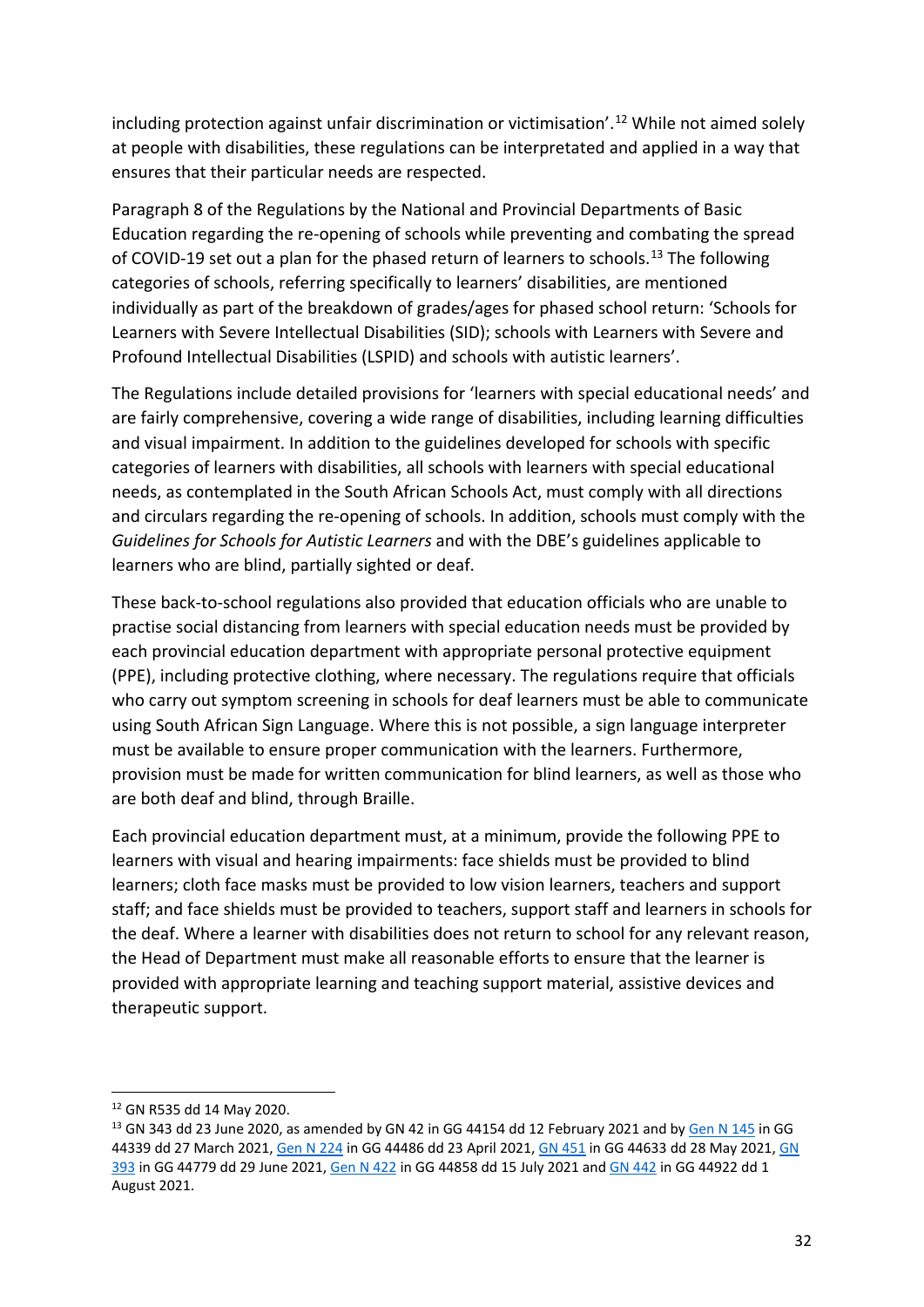The Regulations creating the COVID-19 temporary employee/employer relief scheme (C19 TERS) define 'vulnerable employee' as an individual 'with known or disclosed health issues or comorbidities or .. any employee at … higher risk of complications or death than other employees if infected with COVID-19'. While this definition could be applicable to certain categories of people with disabilities, it could also apply to those over 60 years old who are recognised by medical experts as being more vulnerable. No explicit or clear mention is made in the regulations of additional or special consideration of any needs of people with disabilities.

Consolidated regulations on occupational health and safety measures in certain workplaces deal with risk assessments and plans for protective measures and require employers to 'identify vulnerable employees'. Employers must require employees to disclose whether they have any of the health issues, comorbidities or conditions contemplated in the definition of vulnerable employees (does not necessarily include persons with disabilities) and thereafter take special measures to mitigate the risk of COVID-19 for those employees in accordance with the Department of Health's Guidelines to facilitate their safe return to work or their working from home. Employers with 50+ employees must report to the National Institute for Occupational Health each employee's vulnerability status for serious outcomes of a COVID-19 infection. However, it is not clear what vulnerabilities must be disclosed and by law persons with disabilities need not disclose their disability or where relevant any related comorbidities of health vulnerabilities.

Regulations issued by the Minister of Social Development dealing with early childhood development (ECD) centres, include 'partial care facilities'.[14](#page-32-0) The definition of 'partial care facilities' in these regulations extends to all partial care facilities that provide an 'after school service'. However, the regulations also provide for controlled access to and COVID safety protocols in old age homes ('older persons' residential facilities') and frail care facilities (neither of which are defined in these regulations), as well as 'community nutrition and development centres' (CNDCs). The impression given is that insufficient care and attention is given to ensuring that regulations and directives are properly named or labelled so that individuals, groups or organisations affected are given adequate notice of changes to the law that may affect them.

Overall then, no regulations are dedicated *solely* to including or expressly taking into account the needs of particular categories or groups of people with various types of impairment. Those few regulations that did include some measures aiming to assist people with disabilities, largely emerged from the DSD and the DBE. Most regulations aimed at people with disabilities focused on those resident in care facilities, places of safety, attending court, prisoners and parolees. Where certain provisions or measures are expressly stated, they are included in regulations that have a broader focus than only people with disabilities. Even when measures are included that expressly address the needs of people with disabilities, those measures are usually limited in scope and are phrased in broad terms that treat all impairment groups in the same way. The only explicit exceptions relate to the provision of educational materials in Braille for partly or wholly unsighted learners, and the

<span id="page-32-0"></span><sup>14</sup> GN 993 in GG 43710 dd 11 September 2020.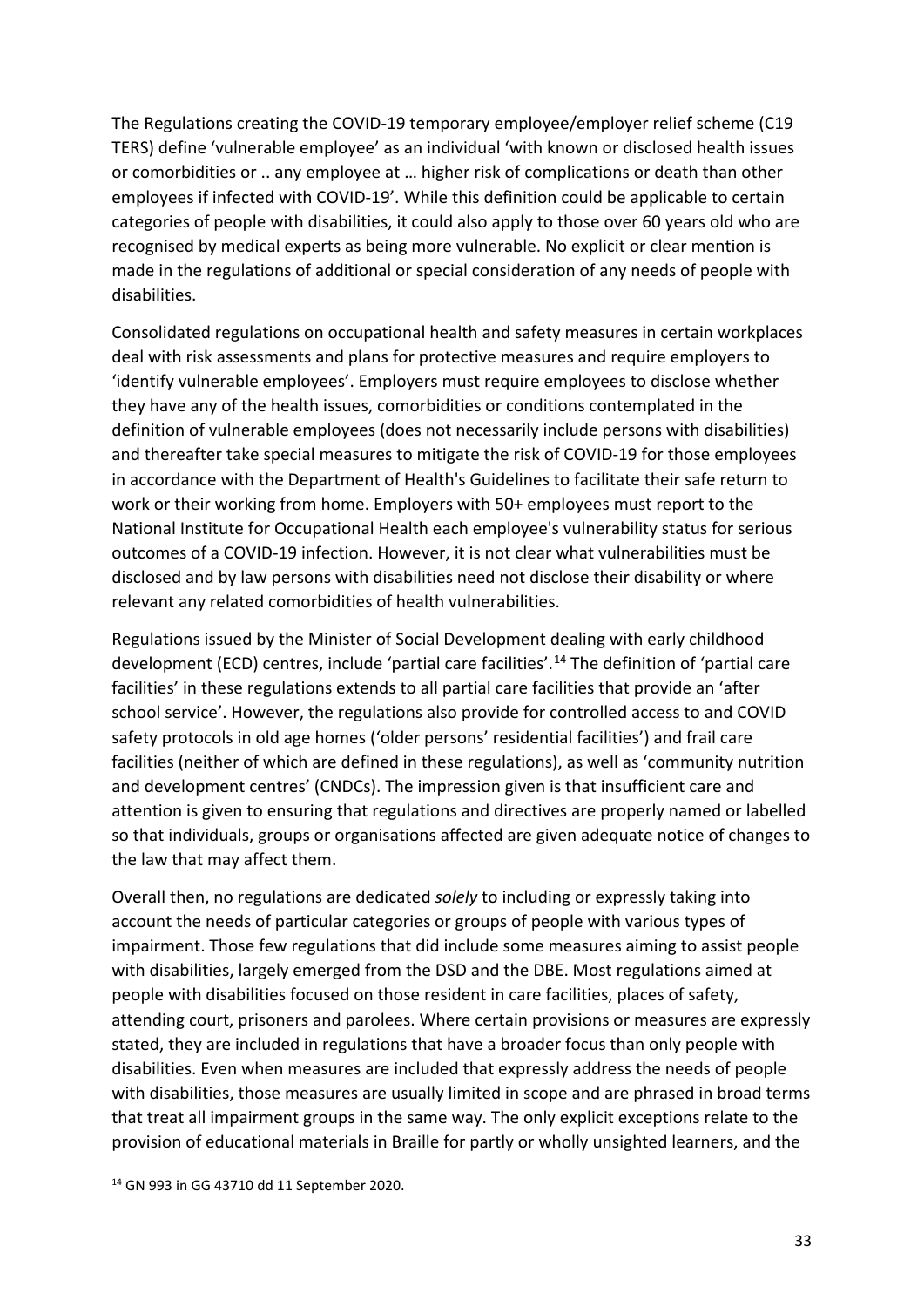provision of SA sign language for people who are hearing impaired or deaf. Although few regulations and directives explicitly or obviously detract from normal activities by persons with disabilities. Their failure to explicitly take into account their uneven impact on people with and without disabilities renders them discriminatory or at least insensitive. The regulations seem to have an institutional bias in most respects and focus on people within institutions or attending law courts and accessing social grants, public health services and education facilities.

Some regulations have very broad application and require universal access for persons with disabilities in a prescribed manner, to all service points, infrastructure and any other essential service and products that are related to COVID-19. For example, a DSD directive, noted above, indicated that people with disabilities

'must have access to personal assistance at all service points, hospitals, screening, testing facilities, supermarkets and any other available facilities which are appropriate and',

in a departure from general COVID-19 restrictions,

'where it is deemed necessary, may be provided with regular care-giving services at their places of residence'.

As can be seen, however, a strong element of discretion is built into these provisions through phrases such as 'which are appropriate' and 'where it is deemed necessary'. It is evident that many regulations appear to have implicitly acknowledged the limited capacity of the state to proactively reach out to meet the diverse needs of people with disabilities, therefore resorting to reactively providing or requiring the provision by others of 'personal assistance' at service points that could be reached by people with disabilities. Similarly, many of these regulations implicitly anticipate the extensive reliance, both of people with disabilities and of the state, on existing networks of established or repurposed organisations to meet the range of needs of people with disabilities during the pandemic. One example to illustrate the 'blind spot' is that the regulations provide for physical distancing and other hygiene protocols at nutrition centres but made no mention of ensuring that nutrition support was taken to people with disabilities who might be in isolation under lockdown and not living in a residential institution of some kind.

A final point is that most disaster regulations, including those pertaining to disability, focus on controlling the spread of the virus rather than addressing particular needs of a diverse marginalised group in society in daily life.. In some cases, the regulations have had far reaching undesirable social, economic and human rights consequences and need mitigation in light of these consequences.

## <span id="page-33-0"></span>**The need for an inclusive framework on humanitarian action in South Africa**

Under the auspices of the UNPRPD, UNESCO has produced 2 documents which aim to guide governments in disability inclusive pandemic responses and recovery. These might well be useful documents to inform the framework.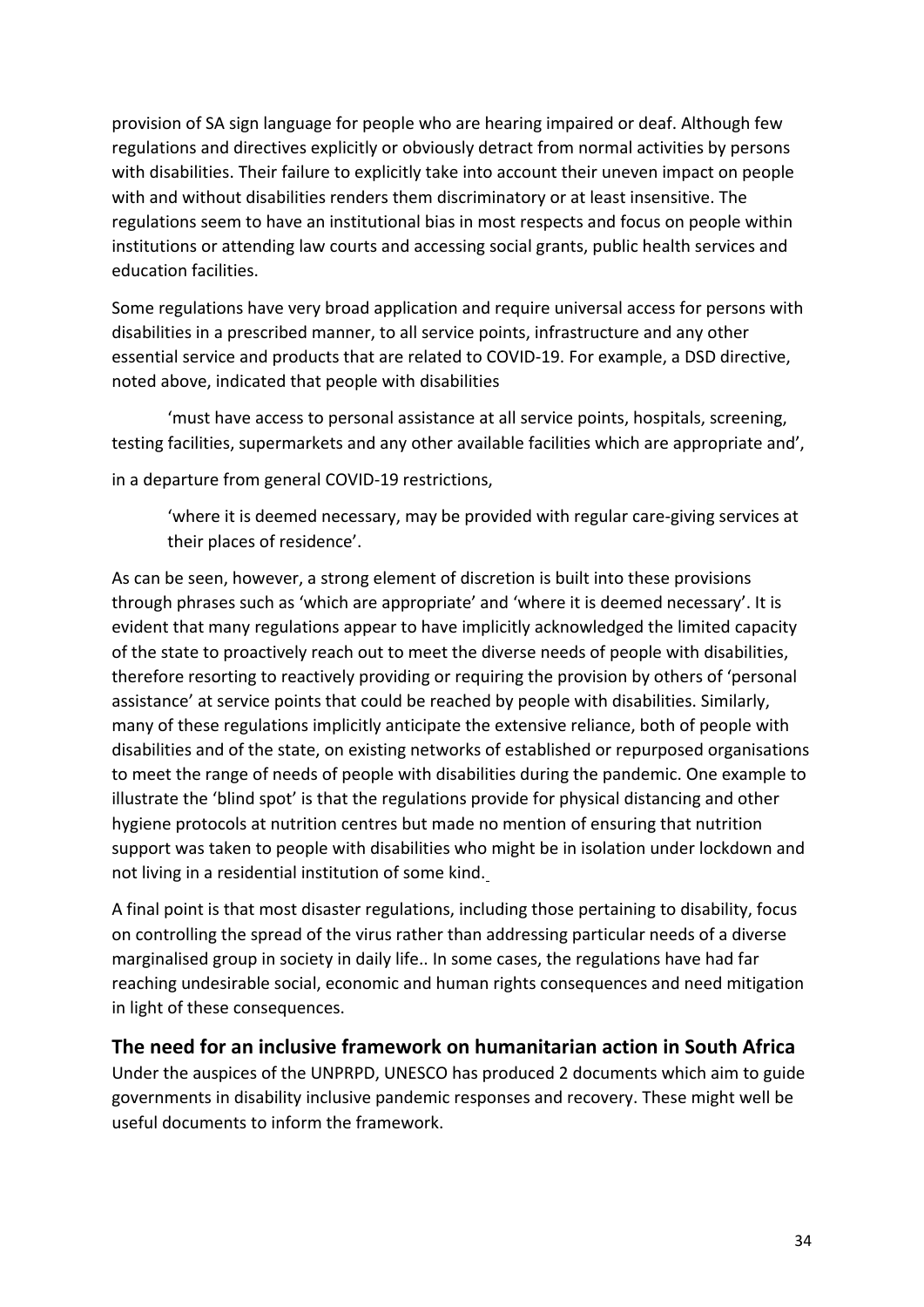- Policy responsiveness for Inclusion of Persons with disabilities in the context of the COVID-19 Pandemic (2021)
- Disability Inclusive Covid-19 response best practices

The 1996 Constitution and acts of parliament, such as the Promotion of Equality and Prevention of Unfair Discrimination Act 4 (2000) and White Paper on the Rights of Persons with Disabilities (DSD 2016a), enshrine their rights. During COVID-19, emerging evidence suggests that they face exacerbated inequities and greater exclusion regarding healthcare and other essential services (Brennan et al. 2020; Ned et al. 2020). Furthermore, despite some rights protection, the Disaster Management Act 57 (2002), which guides state intervention during the pandemic, makes no mention of inclusive approaches or accommodating people with disabilities who are never specifically mentioned. Some government regulations make limited reference to people with disabilities, but nothing about urgent care or support for essential services. The National Coronavirus Command Council (NCCC) that approves COVID-19 mitigation strategies indicated in December 2020 that its workstreams include a disability focus (SA News 2020) but nothing tangible or encompassing is evident.

While the South African government heeds many of the recommendations of WHO, particularly those related to safety and prevention put forward by the Strategic Advisory Group of Experts on Immunisation (WHO SAGE) during the pandemic, they fail to distinguish the specific needs of people with disabilities. The National Disaster Management Centre (DMC), responsible for disaster management and mitigation, simply argues that the Disaster Management Act and the National Disaster Management Framework of 2005 provide for the protection of vulnerable households and communities and that this definition implies people with disabilities and argues that it is still work in progress (DMC nd). The DMC ignores specific circumstances and makes no distinction between persons with disabilities and other vulnerable groups in the country, a trend seemingly adopted by the NCCC. In April 2021, the WHO argued that disabled status must be factored into COVID-19 vaccination plans because:

persons with disabilities may be at greater risk of severe disease and death if they become infected with COVID‑19 due to health conditions that underlie their disability and barriers to accessing appropriate and timely health care (WHO and UNICEF 2021).

They warned that difficulties with communication, inaccessibility to transport, health facilities and support services, and potential discriminatory triage practices may impair access to vital healthcare services, including vaccinations (WHO SAGE 2020). However, the government paid little heed to these warnings or the increased vulnerability of this group or the need to prioritise them as Stage II priority cases as recommended by WHO SAGE in October 2020 (ibid.) and continued to rollout the vaccination process according to age cohorts. As late as 28 July 2021, the NDoH (2021) acknowledged growing concerns about vaccinating persons with disabilities and the need to schedule home visits, emphasising nothing was done when the pandemic started to ensure the inclusion of people with disabilities. Possibly because the DMC still sees their activities in this regard as work in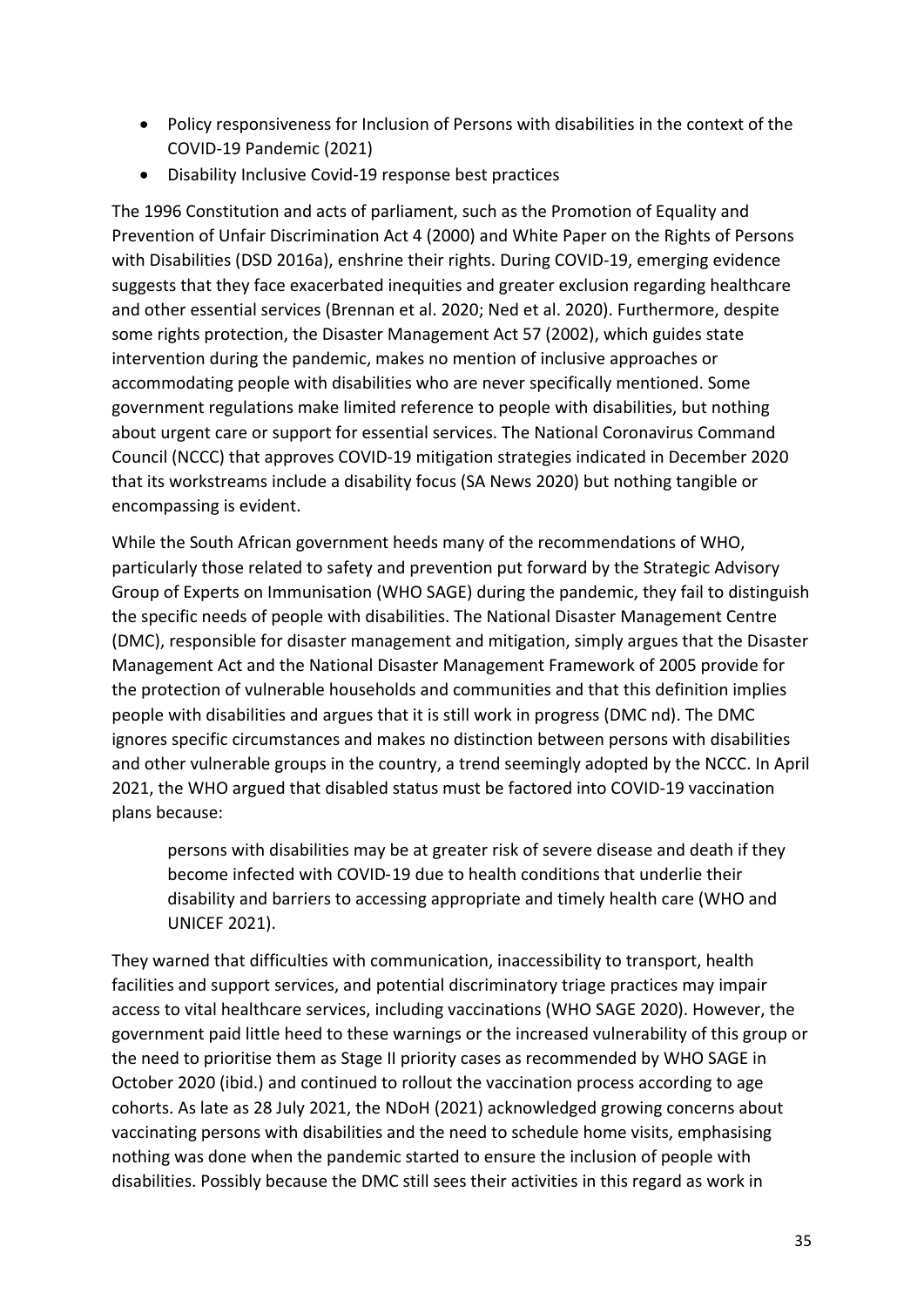progress<sup>16</sup> and there is little national buy-in of Section 3.5 of the Implementation Matrix 2015-2030 of the White Paper on the Rights of Persons with Disabilities (DSD 2016b) by them, other departments or the NCCC. Section 3.5.1 of the Matrix deals with compiling disability-inclusive risk-management documentation. Sections 3.5.2 and 3.5.3 deal with providing "accessible disaster relief services" and "accessible emergency services". However, Section 3.5.1. has not been completed and perhaps nothing has been done, given that few COVID-19 disaster regulations include the diverse needs and circumstances of people with disabilities but rather focus on specific instances such as education, travel and incarceration.

Despite some legislation and policies, such as the *White Paper on the Rights of Persons with Disabilities* (DSD 2016a), there seems to be little adherence to these or even adoption disability inclusive disaster regulations during the pandemic.

## <span id="page-35-0"></span>**Conclusions**

Many agencies predicted that the COVID-19 would have especially negative effects on people with disabilities, with high risks of exacerbating their already disadvantaged position, both in relation to access to services such as health, education, social protection and relief, their status in the community and levels of support they receive, increased poverty and difficulties with securing work as well as lack of accessible and inclusive information and considerable emotional distress. Rates of infection and deaths were expected to be higher for this population even though not all people with disabilities have increased clinical vulnerability.

The conclusions from the report on the Disability Rights Monitor survey were that the impact of COVID-19 have indeed been catastrophic. They suggest that:

'This impact can be mitigated if appropriate actions and protective measures are taken by key stakeholders 'Has advice different actors – e.g. people with disabilities, governments, healthcare providers, disability service providers in the community, institutional settings, the community' (Brennan et al. 2020).

Other emerging studies are supporting these findings, both quantitively and qualitatively in a range of regions, countries and particular situations.

However many international development agencies, UN bodies and INGOs have galvanised to produce clear and fairly consensual guidance about what needs to be done to mitigate these impacts and ensure that they are not repeated during future crises.

The situation in South Africa is very particular because of its unique social and political history. It shows many of the same negative impacts on people with disabilities as we see in other countries, but also has no specific legislation for persons with disabilities, such as a specific Act as found in Australia, United Kingdom and Kenya. This is despite a strong rightsbased approach to disability since the late 1990s, as promulgated in various sections of the 1996 Constitution. Moreover, this has been emphasised with the introduction of the *White Paper on the Rights of Persons with Disabilities* in 2016. However, the DMA and the National Disaster Management Framework of 2005 still lack a disability inclusive focus. Rather this is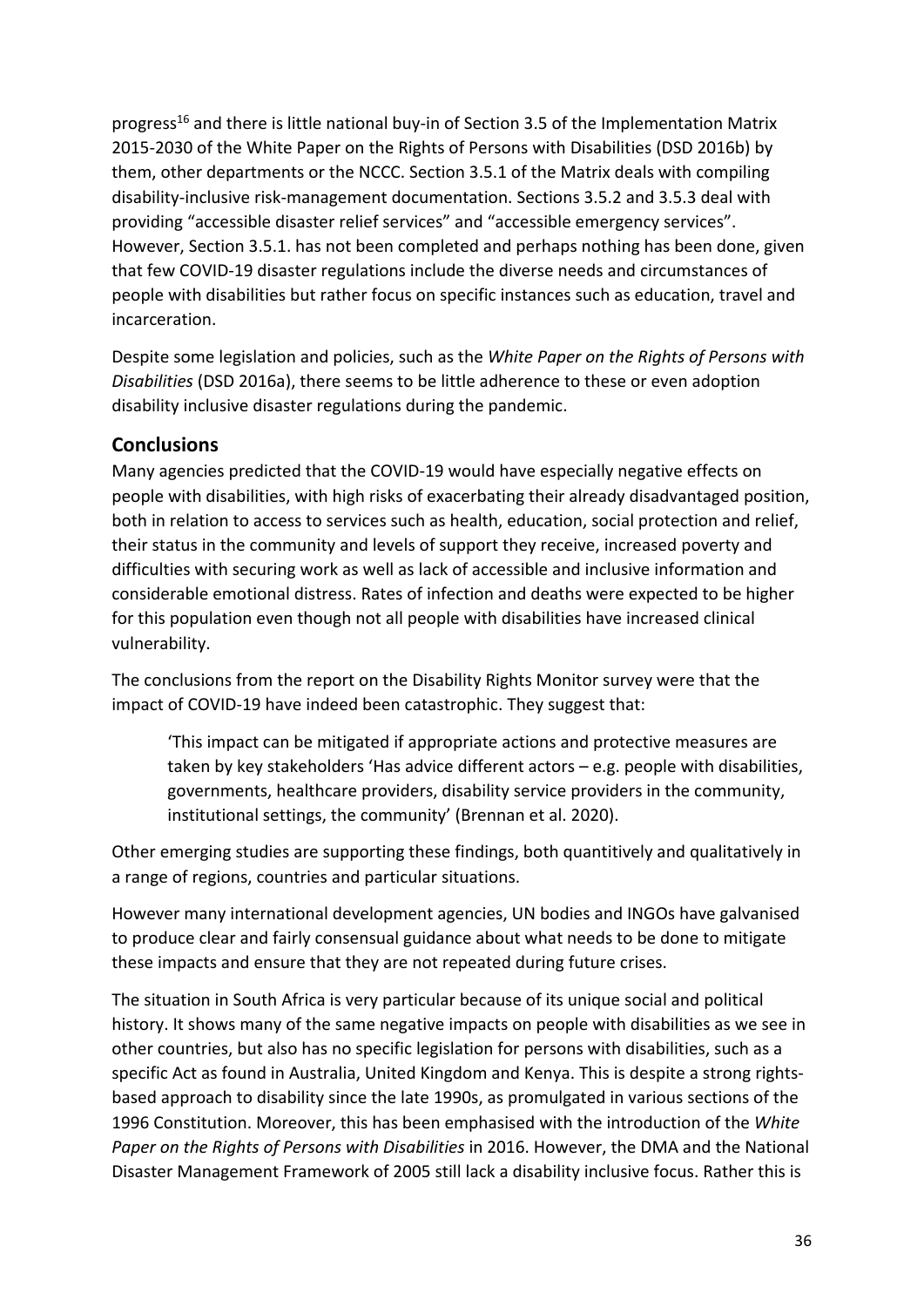still work in progress. This appears to have had some impact on the type of regulations promulgated and their lack of focus on specific needs of diverse people with disabilities including the type of disability. Government argues that the framework is all encompassing and provides for the protection of vulnerable households and communities and that this definition implies people with disabilities alongside others. There is no distinction made to support or even identify the diversity of people and their range of needs. As with other countries there is no monitoring or tracing system in place to address the specific needs of persons with disabilities.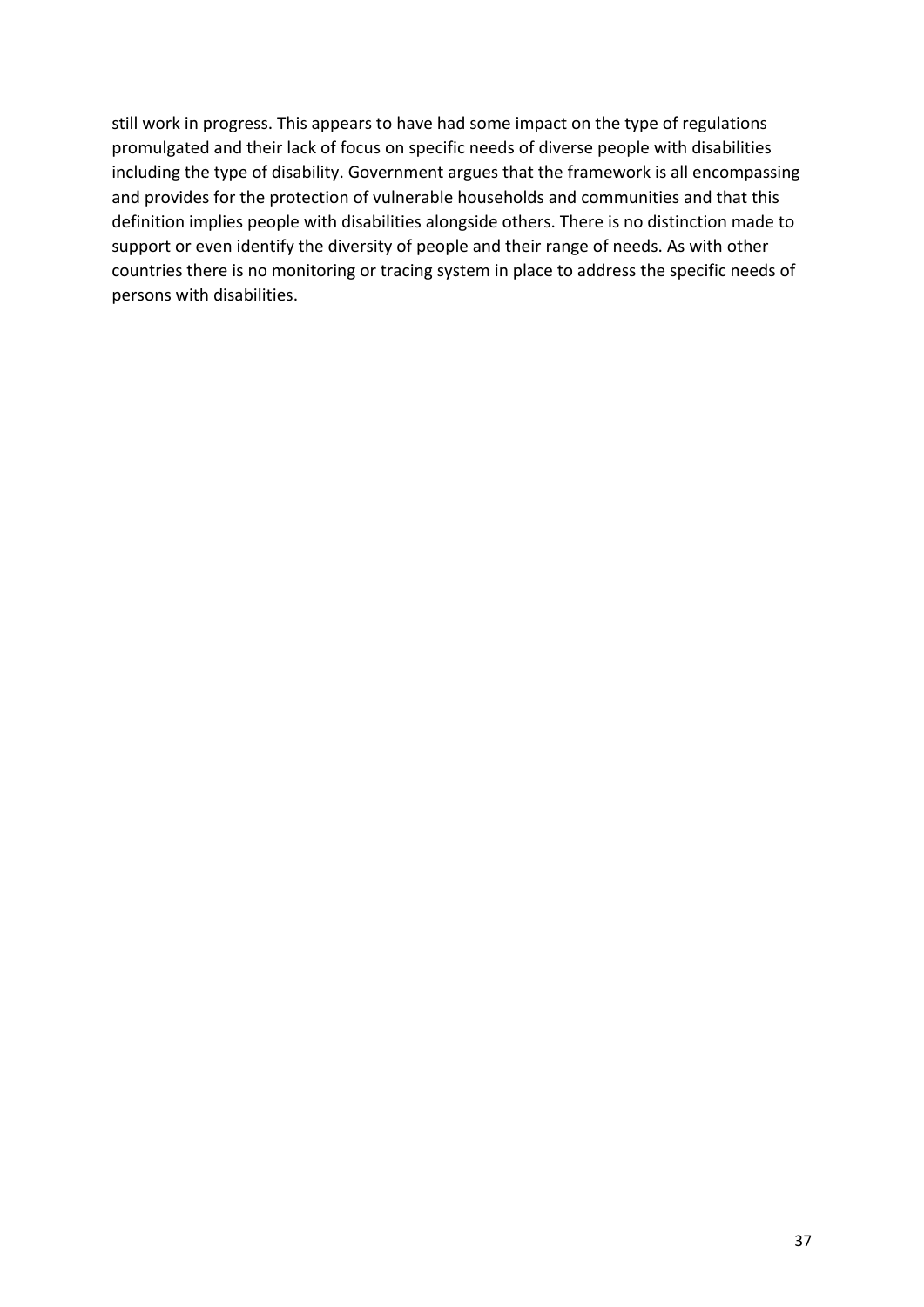## <span id="page-37-0"></span>**References**

Abrams T and Abbott D (2020) Disability, Deadly Discourse, and Collectivity amid Coronavirus (COVID-19). *Scandinavian journal of disability research*, 22, 168-174

Afolabi A (2020). Mental health implications of lockdown during coronavirus pandemic among adults resident in Ibadan, Nigeria. African Journal of Social Work. 10 (3) <https://www.ajol.info/index.php/ajsw/article/view/202677>

Ahmad A, Chung R, Eckenwiler L, Ganguli-Mitra A, Hunt M, Richards R, Saghai Y, Schwartz L, Leach Scully J and Wild V (2020). What does it mean to be made vulnerable in the era of COVID-19? *The Lancet* 395(10235), 1481 – 1482. [https://doi.org/10.1016/S0140-](https://doi.org/10.1016/S0140-6736(20)30979-X) [6736\(20\)30979-X](https://doi.org/10.1016/S0140-6736(20)30979-X)

Ahmed N, Christensen A, Cain E, and Garbett A (2020). COVID-19 Double Jeopardy for Persons with Disabilities. ADD. [https://add.org.uk/file/4225/download?token=jFGRN8\\_7](https://add.org.uk/file/4225/download?token=jFGRN8_7)

Armitage R and Nellums LB (2020). The COVID-19 response must be disability inclusive. *Lancet Public Health*. ;5(5):e257.

Bandares-Paulino G and Tudy RA (2020). COVID-19 and mental health: government response and appropriate measures. *Eubios Journal of Asian and International Bioethics*. 30 (7):378-382.https://philpapers.org/rec/BANCAM

Banks LM, Davey C, Shakespeare, T and Kuper H (2021). Disability-inclusive responses to COVID-19: Lessons learnt from research on social protection in low- and middle-income countries. *World Development*, 137(105178), 1-4. <https://doi.org/10.1016/j.worlddev.2020.105178>

Banks LM and Hameed S (2021). "Exploring the experiences of people with disabilities during COVID-19." International Centre for Evidence in Disability, London School of Hygiene and Tropical Medicine: London.

Bell G (2021). Pandemic Passages. *Anthropology in Action* 28(1): 79-84. <https://doi.org/10.3167/aia.2021.280115>

Bernard A, Weiss S, Stein JD, Ulin SS, D'Souza C, Salgat A, Panzer K, Riddering A, Edwards P, Mead M, McKee MM, and Ehrlich JR (2020). Assessing the impact of COVID-19 on persons with disabilities: development of a novel survey. *International Journal of Public Health*, 65: 755-757.

Bhakta A (2021). Adjust and Respond: The experience of organisations working with people with disabilities in adapting to the COVID-19 pandemic. International Disability and Development Consortium. [https://www.iddcconsortium.net/wp](https://www.iddcconsortium.net/wp-content/uploads/2021/06/IDDC-Adjust-and-Respond_web.pdf)[content/uploads/2021/06/IDDC-Adjust-and-Respond\\_web.pdf](https://www.iddcconsortium.net/wp-content/uploads/2021/06/IDDC-Adjust-and-Respond_web.pdf)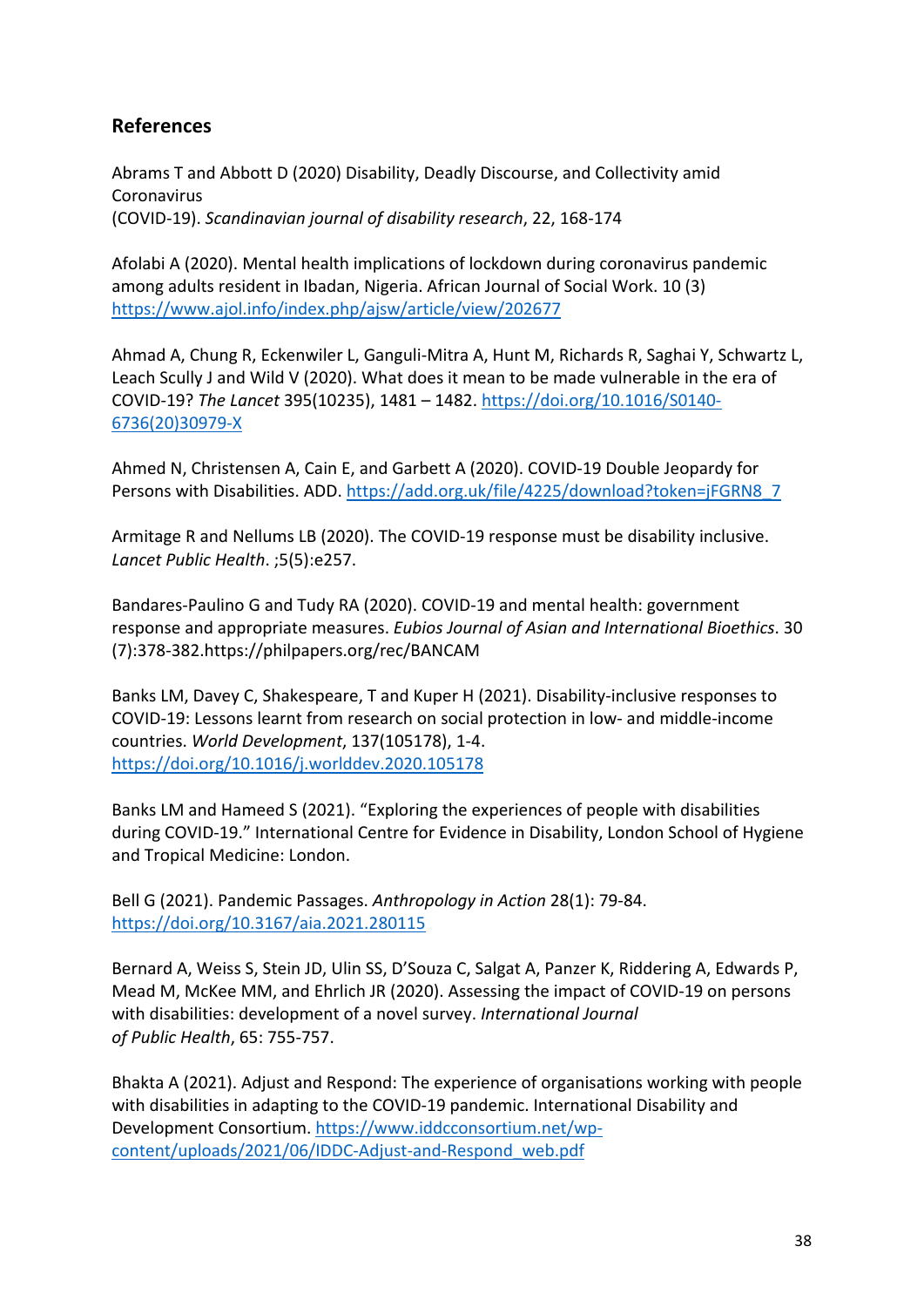Brennan CS, Allen S, Arnold R, Cojocariu IB, Milovanovic DC, Gurbai S, Hardy A, Kawano-Chiu M, Kokic N,Mgijima-Konopi I, Rosenthat E and Youssefian E (2020) Disability rights during the pandemic: A global report on findings of the COVID-19 Disability Rights Monitor. Validity Foundation.

Boyle CA, Fox MH, Havercamp SM. (2020) The public health response to the COVID-19 pandemic for people with disabilities. *Disabil Health J.* 13(3): 100943. <https://doi.org/10.1016/j.dhjo.2020.100943>

Castres P and O'Reilly M (2020). Mitigating the Global Impact of Covid-19 whilst fulfilling the rights of persons with disabilities. Leonard Cheshire Policy Briefing. Leonard Cheshire.

CAN (CBR Africa Network) (2020). COVID-19 Resources for persons with disabilities <https://afri-can.org/covid-19-resources-for-persons-with-disabilities>

Choo E (2020). COVID-19 Fault lines. *The Lancet* 25 April-1 May; 395(10233): 1333. https://www.ncbi.nlm.nih.gov/pmc/articles/PMC7180038/pdf/main.pdf

Christensen A (2020a). Covid-19 - Income loss, risk of violence and the response of persons with disabilities and their representative organisations in Uganda. ADD. <https://add.org.uk/file/4321/download?token=U-U2lhDu>

Christensen A (2020b). COVID-19: Violence risk and income loss among persons with disabilities. ADD. https://add.org.uk/file/4271/download?token=j-v793vJ

Courtenay K. (2020). COVID-19: challenges for people with intellectual disability. BMJ.2020;369:m1609.<https://doi.org/10.1136/bmj.m1609>

Courtenay K and Cooper V (2021) Covid 19: People with learning disabilities are highly vulnerable BMJ 2021; 374 doi:<https://doi.org/10.1136/bmj.n1701>

COVID-19 DRM (Disability Rights Monitor) (2020).. Disability rights during the pandemic. COVID-19 Disability Rights Monitor. [https://covid-drm.org/en/statements/covid-19](https://covid-drm.org/en/statements/covid-19-disability-rights-monitor-report-highlights-catastrophic-global-failure-to-protect-the-rights-of-persons-with-disabilities) [disability-rights-monitor-report-highlights-catastrophic-global-failure-to-protect-the-rights](https://covid-drm.org/en/statements/covid-19-disability-rights-monitor-report-highlights-catastrophic-global-failure-to-protect-the-rights-of-persons-with-disabilities)[of-persons-with-disabilities](https://covid-drm.org/en/statements/covid-19-disability-rights-monitor-report-highlights-catastrophic-global-failure-to-protect-the-rights-of-persons-with-disabilities)

DSD. (2016a). White Paper on the Rights of Persons with Disabilities. Pretoria: Department of Social Development.

DSD (2016b). White Paper on the Rights of Persons with Disabilities - Implementation Matrix 2015 – 2030. (Approved by Cabinet on 9 December 2015)

Djalante R, Shaw Rand DeWit, A (2020). Building resilience against biological hazards and pandemics: COVID-19 and its implications for the Sendai Framework, *Progress in Disaster Science*, 6. https://www.sciencedirect.com/science/article/pii/S259006172030017X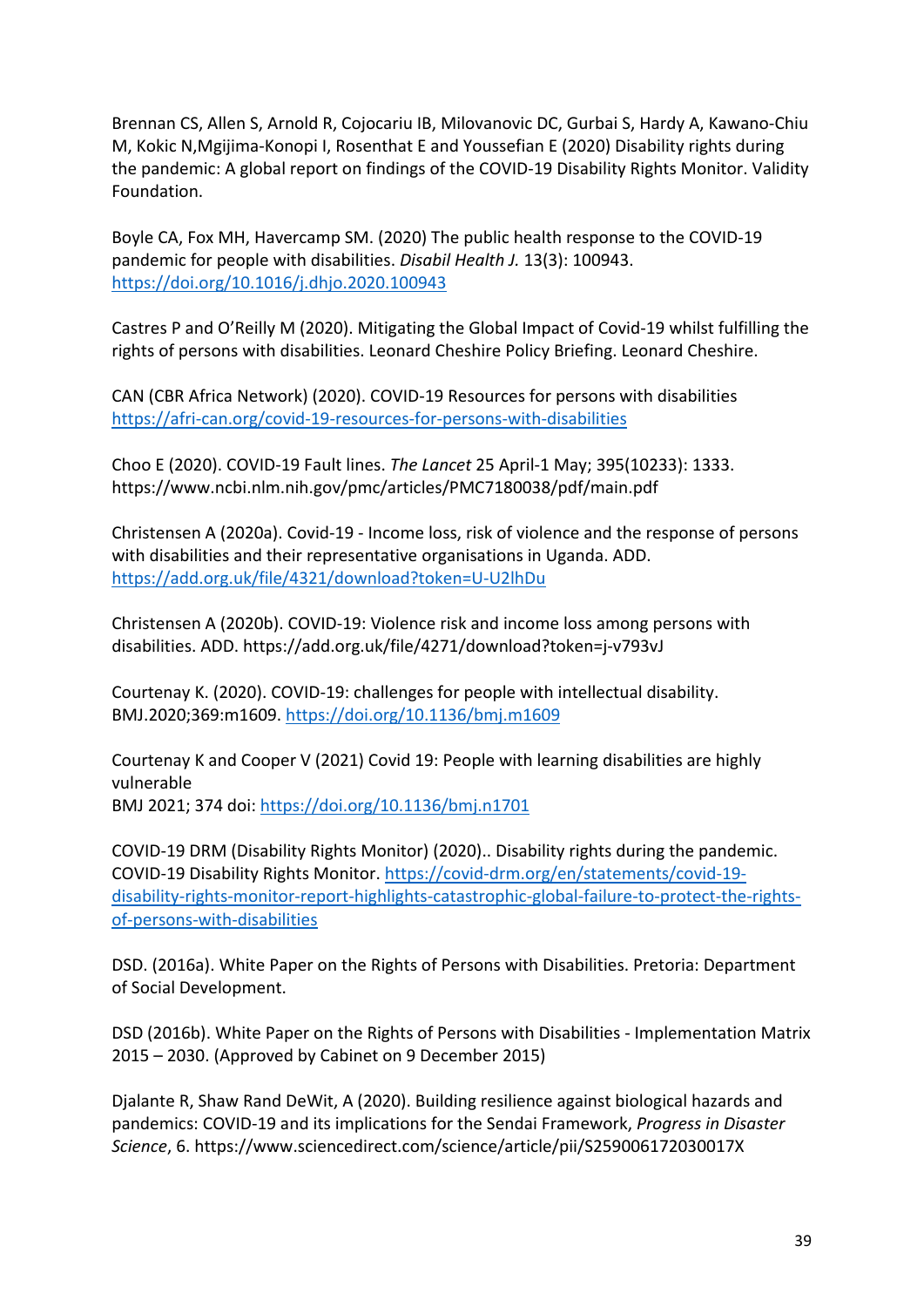Dror AA, Layous E, Mizrachi M, Daoud A, Eisenback N, Morozov NG, Srouji S, Abraham KB, Sela E (2020). A lesson from COVID-19 on inaccessibility of web-based information for disabled populations worldwide. Cold Spring Harbor: Cold Spring Harbor Laboratory Press.

DMC. (no date). Responses to questions raised following the World Conference on Realizing a disability-inclusive post-2015 disaster risk reduction strategy, 14-18 March 2015, Sendai Japan.

ECLAC. (2020). COVID-19 Reports: Persons with disabilities and coronavirus disease (COVID-19) in Latin America and the Caribbean: status and guidelines. Economic Commission for Latin

America and the Caribbean.

ESRF. (2020). Rapid Socio-economic impact assessment of COVID-19 in Tanzania. UNDP Tanzania [https://www.undp.org/content/dam/tanzania/docs/docs2020/undp-tz-SEA-](https://www.undp.org/content/dam/tanzania/docs/docs2020/undp-tz-SEA-Report%20Rapid-COVID19.pdf)[Report%20Rapid-COVID19.pdf](https://www.undp.org/content/dam/tanzania/docs/docs2020/undp-tz-SEA-Report%20Rapid-COVID19.pdf)

Epstein S, Ayers K, and Swenor BK (2021). COVID-19 vaccine prioritisation for people www.thelancet.com/public-health Vol 6 June 2021 with disabilities

Fernandez-Diaz E, Iglesias-Sanchez PP and Jambrino-Maldonado C (2020). Exploring WHO Communication during the COVID 19 Pandemic through the WHO Website Based on W3C Guidelines: Accessible for All? *International Journal of Environmental Research and Public Health*, 17.

GADN. (2020). Submission to the International Development Committee on Coronavirus. GADN. [https://gadnetwork.org/s/IDC-submission-secondary-impacts-of-coronavirus-in](https://gadnetwork.org/s/IDC-submission-secondary-impacts-of-coronavirus-in-developing-countries.pdf)[developing-countries.pdf](https://gadnetwork.org/s/IDC-submission-secondary-impacts-of-coronavirus-in-developing-countries.pdf)

Gahatraj K (2020). Dalits with disabilities hit hardest by lockdown in Nepal (Part 1) [Online]. Minority Rights. Available: <https://minorityrights.org/2020/07/21/covid19-dalits-nepal/>

Gartrell A, Calgaro E, Goddard G and Saorath N (2020). Disaster experiences of women with disabilities: Barriers and opportunities for disability inclusive disaster risk reduction in Cambodia. *Global Environmental Change*, 64.

Gathu I (2020). Impact of COVID-19 on Kenyans with Disabilities. Open Institute. <https://openinstitute.com/impact-of-covid-19-on-kenyans-with-disabilities>

Giebel C, Cannon J, Hanna K, Butchard S, Eley R, Gaughan A, et al. (2020). Impact of COVID-19 related social support service closures on people with dementia and unpaid carers: a qualitative study. *Aging Ment Health*. 2020. https://doi. org/10.1080/13607863.2020.1822292

Goggin G and Ellis K (2020). Disability, communication, and life itself in the COVID-19 pandemic. *Health Sociology Review*, 29, 168-177.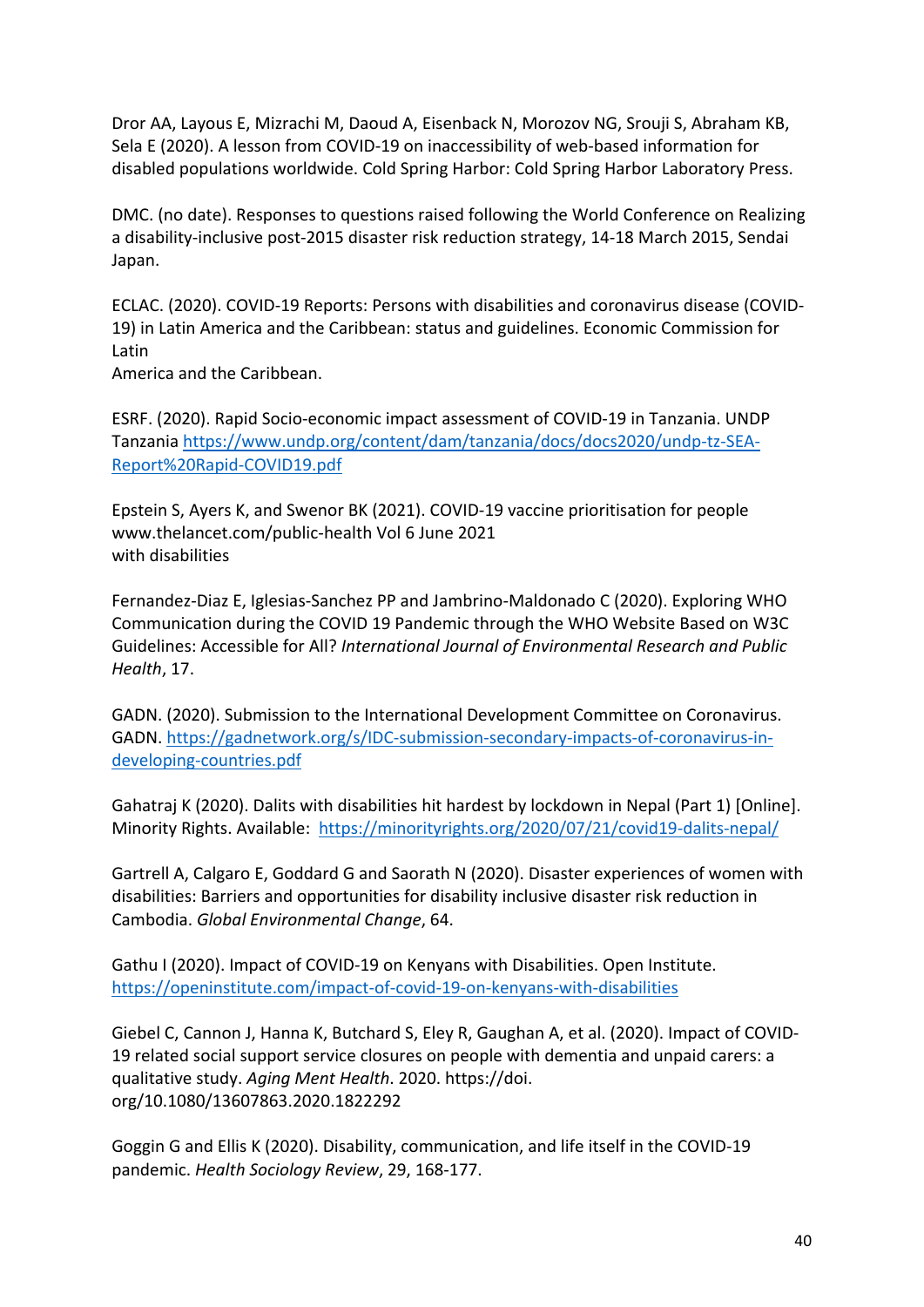GoSA (Government of South Africa). (nd) Regulations and Guidelines - Coronavirus COVID-19 Accessed on 8 October 2021 from [https://www.gov.za/covid-19/resources/regulations](https://www.gov.za/covid-19/resources/regulations-and-guidelines-coronavirus-covid-19)[and-guidelines-coronavirus-covid-19](https://www.gov.za/covid-19/resources/regulations-and-guidelines-coronavirus-covid-19)

Goyal N, Raghavan S, and Kothan K (2020). Neglected and forgotten: Women with disabilities during the COVID crisis in India. Rising Flame and Sightsavers. [https://www.sightsaversindia.in/wp](https://www.sightsaversindia.in/wp-content/uploads/2020/07/NeglectedAndForgotten_RFandSS.pdf)[content/uploads/2020/07/NeglectedAndForgotten\\_RFandSS.pdf](https://www.sightsaversindia.in/wp-content/uploads/2020/07/NeglectedAndForgotten_RFandSS.pdf)

Gray B, Eaton J, Christy J, Duncan J, Hanna F and Kasi S. (2021). A proactive approach: Examples for integrating disaster risk reduction and mental health and psychosocial support programming. *International Journal of Disaster Risk Reduction*, (54) <https://www.sciencedirect.com/science/article/pii/S2212420921000170>

Groce N, Kett M, Lang R and Trani J-F (2011). Disability and Poverty: The Need for a More Nuanced Understanding of Implications for Development Policy and Practice. *Third World Quarterly* 32.8: 1493–1513

Hart T, Msitshana A and Bohler Muller N (2020). South Africa's policies of lip-service disrespect people with disabilities https://www.dailymaverick.co.za/article/2020-11-25 south-africas-policies-of-lip-service-disrespect-people-with-disabilities/

Hartley S and Balakrishna V (2020). Guidance for CBR/CBID workers in the C0VID-19 pandemic. [https://afri-can.org/wp-content/uploads/2020/05/English-Guidance-for-CBR](https://afri-can.org/wp-content/uploads/2020/05/English-Guidance-for-CBR-workers-in-the-Covid-19.pdf)[workers-in-the-Covid-19.pdf](https://afri-can.org/wp-content/uploads/2020/05/English-Guidance-for-CBR-workers-in-the-Covid-19.pdf)

Hartman M (2020). An Unequal Response: COVID-19 and Disability. COVID-19 School of Public Health expert insights. https://www.jhsph.edu/covid-19/articles/an-unequalresponse-covid-19-and-disability.html

Hashemi G, Wickenden M, Bright T, & Kuper H (2020). Barriers to accessing primary healthcare services for people with disabilities in low and middle-income countries, a Meta synthesis of qualitative studies. *Disability and Rehabilitation*, 1-14.

Hillgrove T and Pryor W ( 2020). Experiences of people with disabilities in COVID-19: A summary of current evidence. Canberra, Australia: Australian Aid, DID4All.

HI (2020a). COVID-19 in humanitarian contexts: No excuses to leave persons with disabilities behind! Evidence from HI's operations in humanitarian settings. Humanity & Inclusion (HI). [https://reliefweb.int/sites/reliefweb.int/files/resources/COVID-](https://reliefweb.int/sites/reliefweb.int/files/resources/COVID-19%20in%20humanitarian%20contexts)[19%20in%20humanitarian%20contexts%20](https://reliefweb.int/sites/reliefweb.int/files/resources/COVID-19%20in%20humanitarian%20contexts)

HI (2020b). Rapid needs assessment: An inclusive response to COVID-19 in Nepal. Humanity & Inclusion (HI)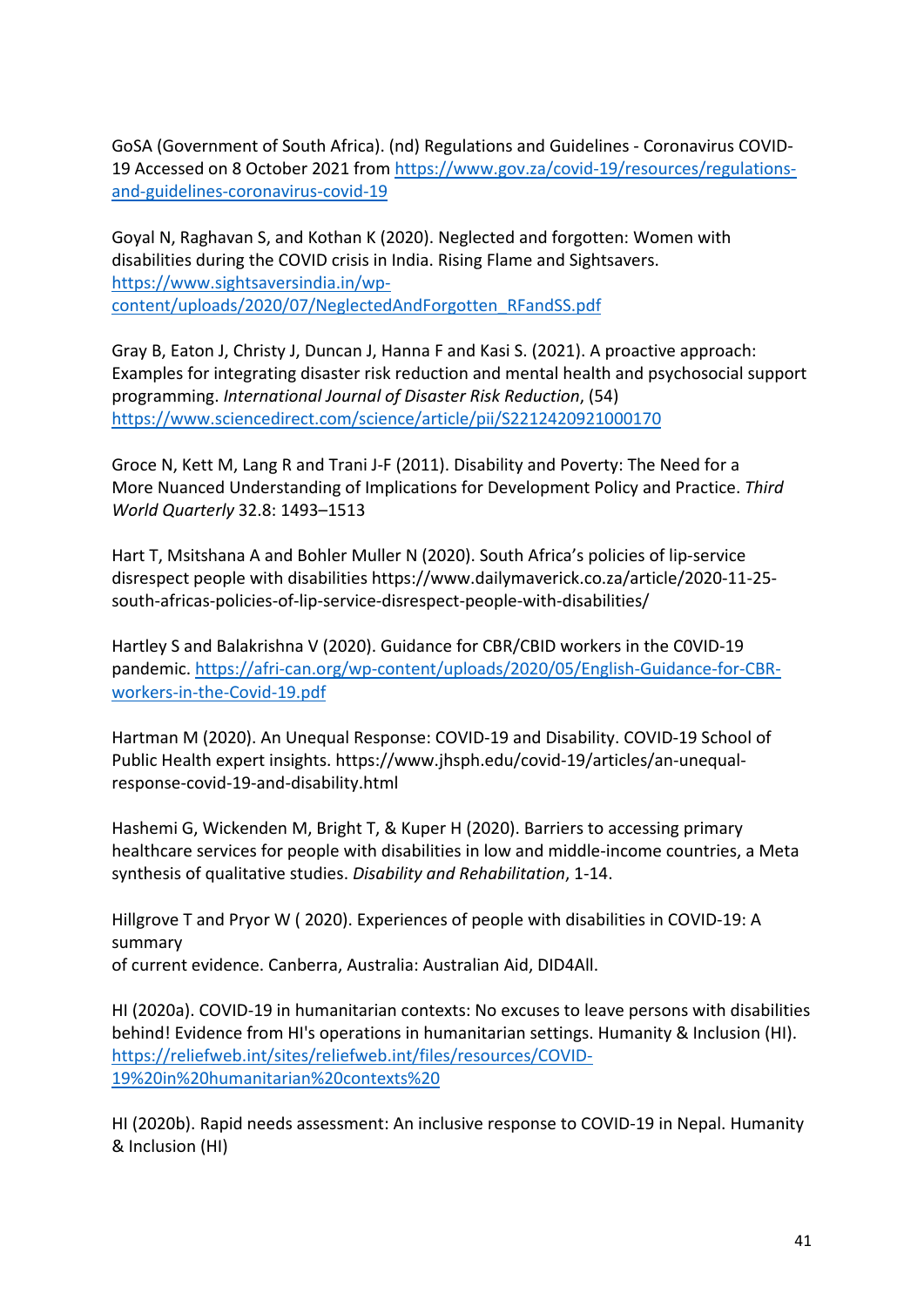[https://www.fsnnetwork.org/sites/default/files/HI%20Rapid%20Need%20Assessment%20-](https://www.fsnnetwork.org/sites/default/files/HI%20Rapid%20Need%20Assessment%20-%20An%20Inclusive%20response%20to%20COVID-19%20in%20Nepal.pdf) [%20An%20Inclusive%20response%20to%20COVID-19%20in%20Nepal.pdf](https://www.fsnnetwork.org/sites/default/files/HI%20Rapid%20Need%20Assessment%20-%20An%20Inclusive%20response%20to%20COVID-19%20in%20Nepal.pdf)

HI (2020c). Guidance Brief: A disability inclusive COVID-19 response in Somalia, April 2020 https://disabilityinclusion.msf.org/fr/assets/files/Somalia-Disability%20Inclusion%20Guidance\_COVID-19.pdf

Humanitarian Disability Charter (2022). Charter On Inclusion Of Persons With Disabilities In Humanitarian Action.<http://humanitariandisabilitycharter.org/>

IASC. (2019), Guidelines, Inclusion of Persons with Disabilities in Humanitarian Action, Geneva: IASC. [https://interagencystandingcommittee.org/iasc-task-team-inclusion-persons](https://interagencystandingcommittee.org/iasc-task-team-inclusion-persons-disabilities-humanitarian-action/documents/iasc-guidelines)[disabilities-humanitarian-action/documents/iasc-guidelines](https://interagencystandingcommittee.org/iasc-task-team-inclusion-persons-disabilities-humanitarian-action/documents/iasc-guidelines)

i2i (2020). The impact of Covid-19 on persons with disabilities: Insight and stories from Bangladesh and Kenya. i2i [https://www.leonardcheshire.org/sites/default/files/2020-07/i2i](https://www.leonardcheshire.org/sites/default/files/2020-07/i2i-covid19-survey-accessible.pdf)[covid19-survey-accessible.pdf](https://www.leonardcheshire.org/sites/default/files/2020-07/i2i-covid19-survey-accessible.pdf)

IDA (International Disability Alliance) (2020). Toward a Disability-Inclusive COVID19 Response: 10 recommendations from the International Disability Alliance. International Disability Alliance.

https://www.internationaldisabilityalliance.org/sites/default/files/ida\_recommendations\_fo r\_disability-inclusive\_covid19\_response\_final.pdf

IDA (2020 a). Barriers in accessing information during COVID-19: Stories from the Arab region. International Disability Alliance. Available: https://www.internationaldisabilityalliance.org/covid19-arab-region [Accessed 12/10/2020]

IDA (2020 b). The Story of Rose Rokiatou: COVID-19 Pandemic and Financial Vulnerability of Persons with Disability in Mali. International Disability Alliance. <https://www.internationaldisabilityalliance.org/rose-covid19>

IDA (2020 c). Two stories from South Africa: How a simple consultation could prevent current massive problems. International Disability Alliance. <https://www.internationaldisabilityalliance.org/SA-Covid19>

IDA (2020 d). Voices of some under-represented groups from Uganda. International Disability Alliance. [https://www.internationaldisabilityalliance.org/blog/voices-some-under](https://www.internationaldisabilityalliance.org/blog/voices-some-under-represented-groups-uganda)[represented-groups-uganda](https://www.internationaldisabilityalliance.org/blog/voices-some-under-represented-groups-uganda)

IDA (2020 e). When accessible information is far from a reality: Zimbabwe during COVID-19. International Disability Alliance.

https://www.internationaldisabilityalliance.org/covid19-story-zimbabwe

IDA & IDDC (International Disability Alliance and International Disability and Development Consortium) (2020). World Health Assembly Statement - Covid19 and Disability. Monday 18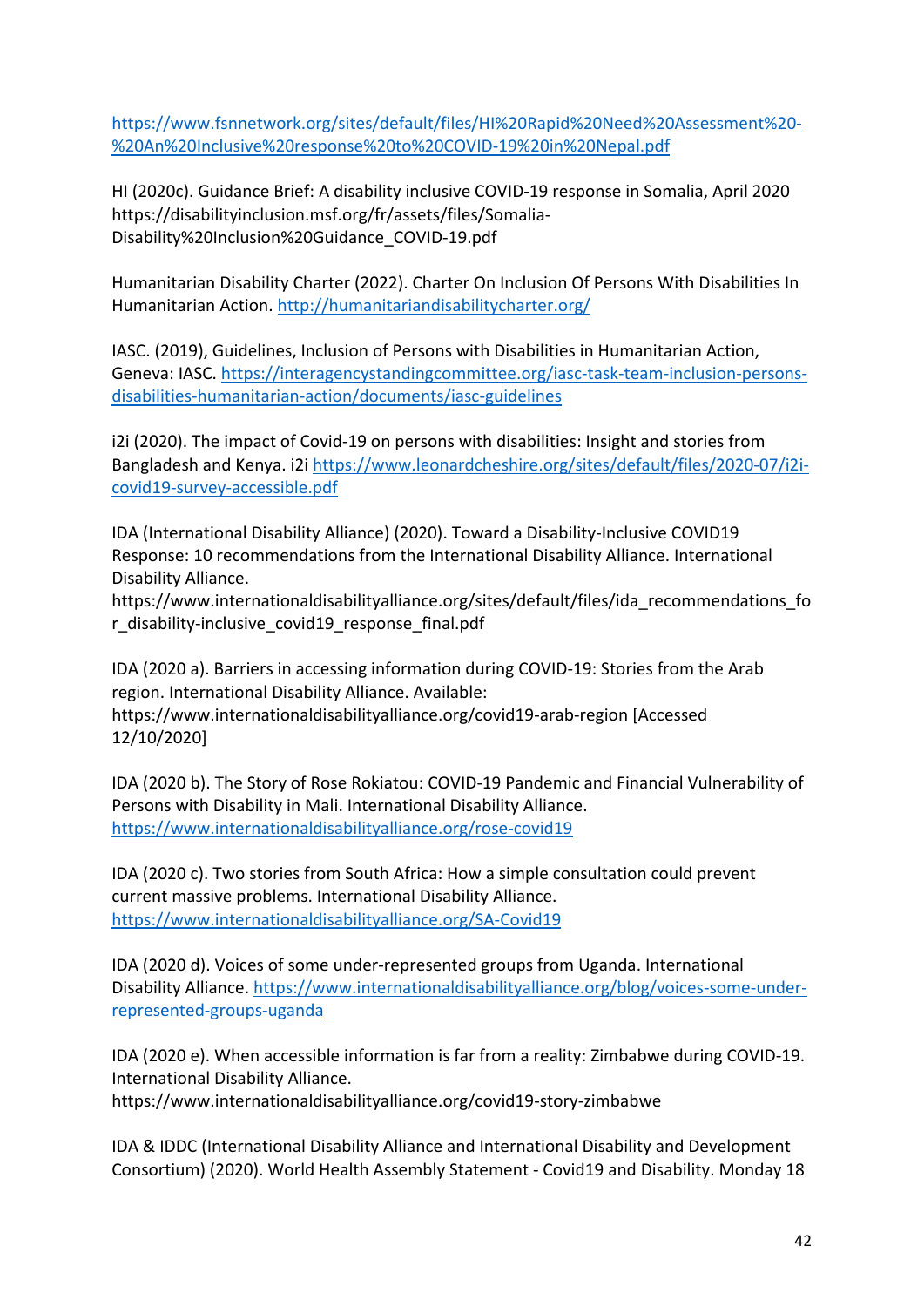May. IDDC. https://www.iddcconsortium.net/wpcontent/uploads/2020/05/iddc\_ida\_statement\_eng\_pdf.pdf

ILO (International Labour Organisation) (2020a). COVID-19 and the World of Work: Ensuring the inclusion of persons with disabilities at all stages of the response. ILO. [https://www.ilo.org/global/topics/disability-and-work/WCMS\\_746909/lang--en/index.htm](https://www.ilo.org/global/topics/disability-and-work/WCMS_746909/lang--en/index.htm)

ILO (2020b). Disability inclusion in company responses to COVID-19: Results of a survey among National Business and Disability Networks and their members. International Labour Organization.

Inclusion International (2020). People with Intellectual disabilities disproportionately impacted by COVID-19. https://inclusion-international.org/wpcontent/uploads/2020/12/inclusion-international-covid-impact1.pdf

Jalali M, Shahabi S, Lankarani KB, Kamaki M and Morjgani P (2020). COVID-19 and disabled people: perspectives from Iran. *Disability & Society*, 35: 844-847

Joseph CH, Alika H, Genevieve A, and Thobejane TD. (2021). COVID-19, Norms, and Discrimination against Female Gender in Nigeria: Focus on Implications for Mental Health Counselling. *Journal of Intellectual Disability - Diagnosis and Treatment* 9(1) <https://www.lifescienceglobal.com/pms/index.php/jiddt/article/view/7185>

Kavanagh A (2020). Policy Action to Protect People with Disability and COVID-19. Centre of research excellence in disability and health https://apo.org.au/sites/default/files/resourcefiles/2020-03/apo-nid303047.pdf

Kendall E, Ehrlich C, Chapman K, Shirota C, Allen G et al. (2020). Immediate and Long-Term Implications of the COVID-19 Pandemic for People with Disabilities. *American Journal of Public Health* 110 (120: 1774-1779. DOI:10.2105/AJPH.2020.305890

Kubenz V and Kiwan D. (2021). The impact of the COVID-19 pandemic on disabled people in Low- and Middle-Income Countries: A literature review. University of Birmingham. Available at [https://disabilityundersiege.org/wp-content/uploads/2021/03/Impact-of-COVID-19-on](https://disabilityundersiege.org/wp-content/uploads/2021/03/Impact-of-COVID-19-on-disabled-people-literature-review.pdf)[disabled-people-literature-review.pdf](https://disabilityundersiege.org/wp-content/uploads/2021/03/Impact-of-COVID-19-on-disabled-people-literature-review.pdf)

Kunstmann M, von der Dellen K and Assauer M (2020). Disaster Risk Reduction. Sphere, Geneva

<https://spherestandards.org/wp-content/uploads/Sphere-ThematicSheet-DRR-EN.pdf>

Kuper H and Heydt P (2019). The missing billion: Access to healthcare for 1 billion people with disabilities. The Missing Billion Initiative .www.themissingbillion.org <https://www.lshtm.ac.uk/media/38726>

Kuper H, Banks LM, Bright T et al. (2020). Disability-inclusive COVID-19 response: What it is, why it is important and what we can learn from the United Kingdom's response [version 1;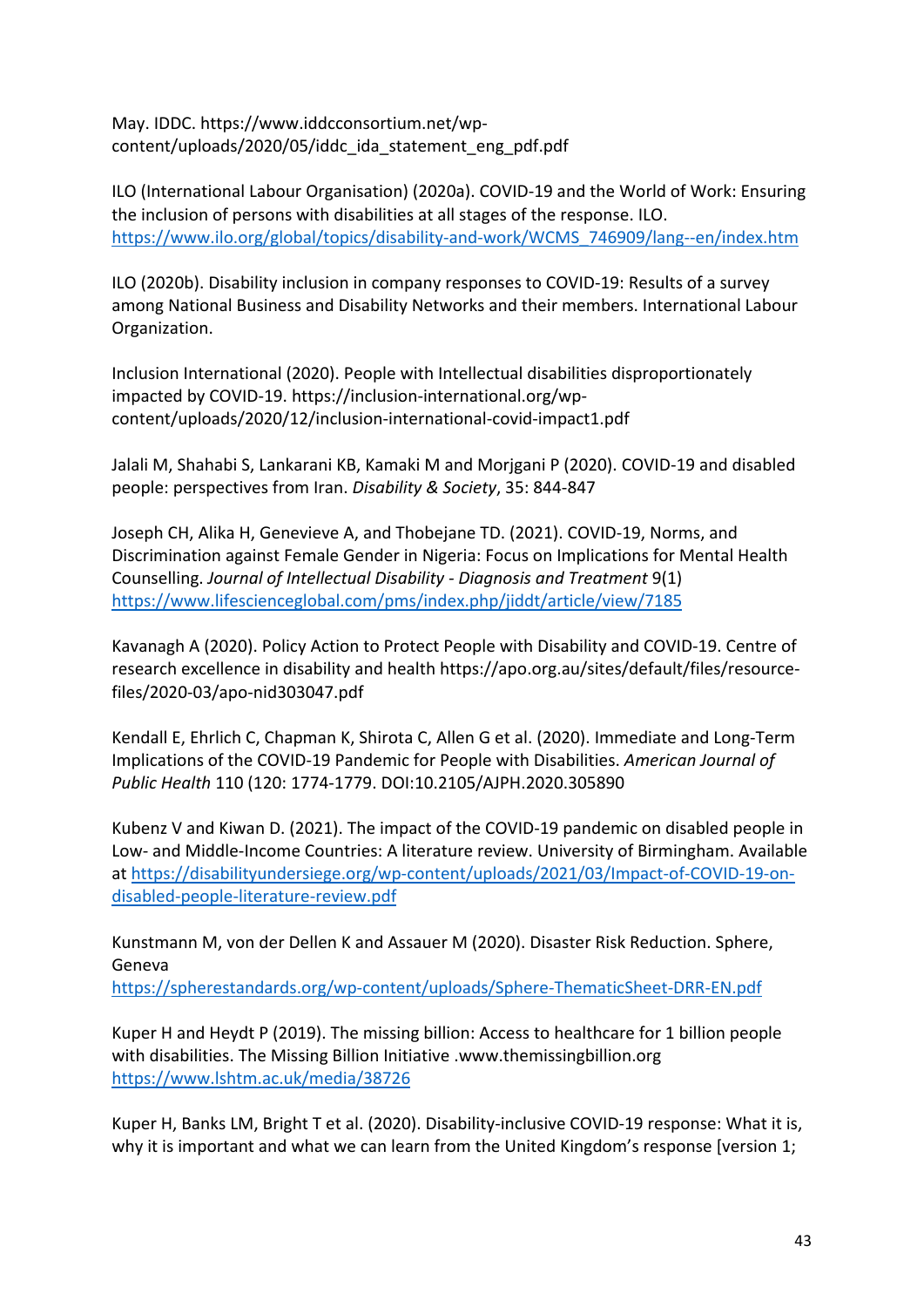peer review: 2 approved]. *Wellcome Open Research* 5: 79 <https://doi.org/10.12688/wellcomeopenres.15833.1>

Leonard Cheshire (2020). Supporting children with disabilities at home during COVID-19: A resource pack for parents and caregivers. Leonard Cheshire: London.

Light for the World (2020). Coronavirus and Disability: Let's talk. Light for the World https://www.light-for-the-world.org/lets-talk-about-covid-19-and-disability

Liu S, Yang L, Zhang C, Xiang Y T, Liu Z, Hu S, and Zhang B (2020). Online mental health services in China during the COVID-19 outbreak. *The Lancet Psychiatry*, 7(4) [https://www.thelancet.com/journals/lanpsy/article/PIIS2215-0366\(20\)30077-8/fulltext](https://www.thelancet.com/journals/lanpsy/article/PIIS2215-0366(20)30077-8/fulltext)

Lund EM (2020). Interpersonal Violence Against People with Disabilities: Additional Concerns and Considerations in the COVID-19 Pandemic. *Rehabilitation Psychology* 65: 199-205.

Majoko T and Dudu A (2020). Parents' strategies for home educating their children with Autism Spectrum Disorder during the COVID-19 period in Zimbabwe, International Journal of Developmental Disabilities, 1-5. DOI: 10.1080/20473869.2020.1803025

Madou M (2021). Accessible disability-inclusive information during COVID-19 European Disability Forum Position Paper. EDF A short guidance note for organizations of persons with disabilities (OPDs) in the WHO Europe region. WHO: Geneva.

Maromoagae MC (2012). Disability Discrimination and the Right of Disabled Persons to Access the Labour Market. Potchefstroom Electronic Law Journal 15(1): 345-428 https://doi.org/10.4314/pelj.v15i1.10

Maserame M, Rumbold K and Yah C (2020). The spread of severe acute respiratory syndrome coronavirus 2 (SARS-CoV-2): South African resilience and survival strategies. *Malawi Medical Journal* 32 (4) <https://www.ajol.info/index.php/mmj/article/view/202975>

Mathias K, Rawat M, Philip S & Grills N (2020) "We've got through hard times before" :acute mental distress and coping among disadvantaged groups during COVID-19 lockdown in North India - a qualitative study. *International Journal for Equity in Health* 19:224 <https://doi.org/10.1186/s12939-020-01345-7>

Mbazzi F, Nalugya R, Kawesa E, Nimusiima C, King R, van Hove G and Seeley J (2021). The impact of COVID-19 measures on children with disabilities and their families in Uganda. *Disability and Society,* 1-24 DOI: 10.1080/09687599.2020.1867075 https://www.tandfonline.com/doi/full/10.1080/09687599.2020.1867075

McKinney EL, McKinney V and Swartz L (2020). COVID-19, disability and the context of healthcare triage in South Africa: Notes in a time of pandemic. *African Journal of Disability* 9: 1-9.<https://ajod.org/index.php/AJOD/article/view/766>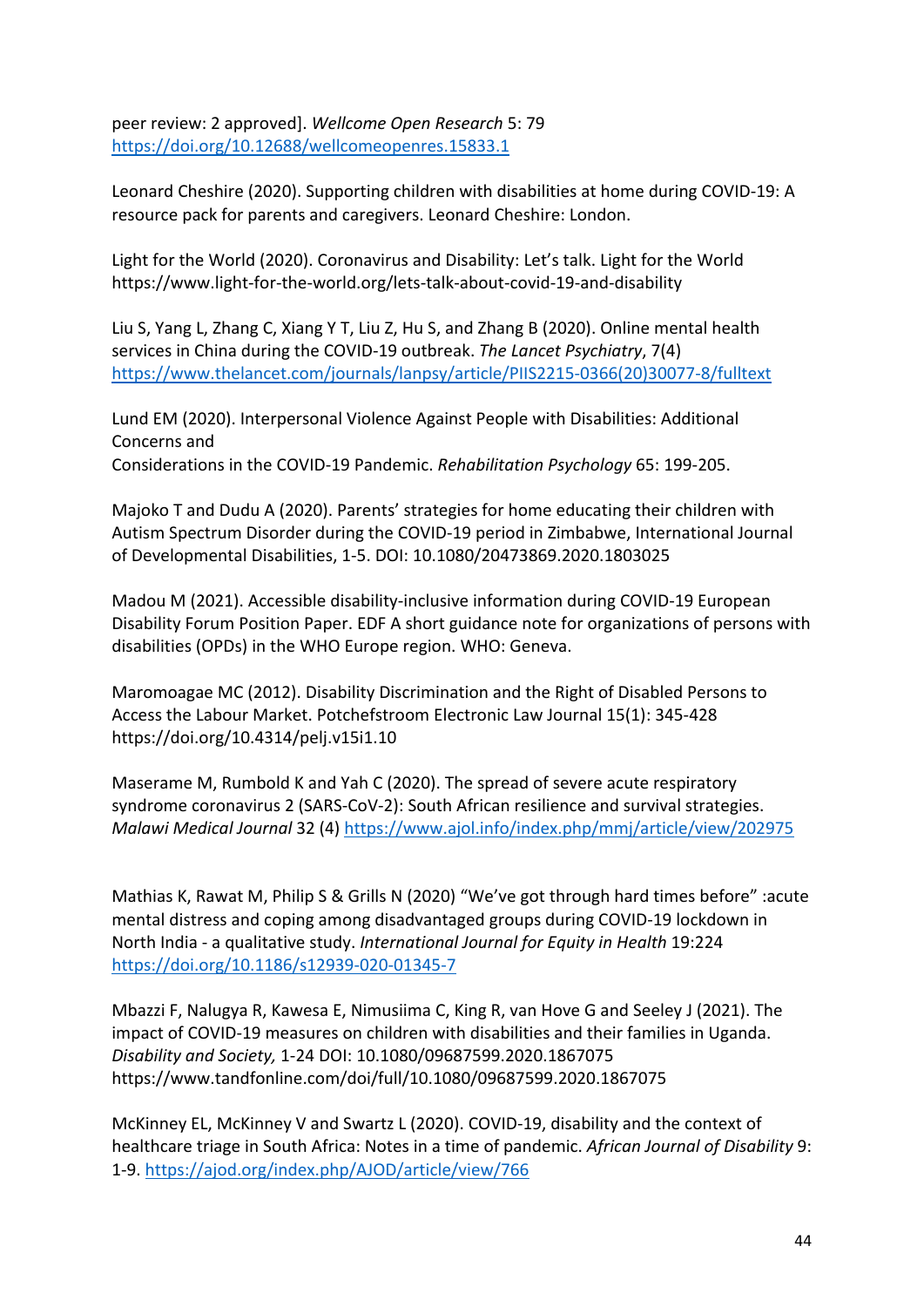McKinney EL, McKinney V, Swartz L. (2021) Access to healthcare for people with disabilities in South Africa: Bad at any time, worse during COVID-19? *S Afr Fam Pract*. 63(1), a5226. <https://doi.org/10.4102/safp.v63i1.5226>

Meaney-Davis J, Lee H and Corby N (2020). The impacts of COVID-19 on people with disabilities: a rapid review. Disability Inclusion Helpdesk Query No: 35, SDDirect. [https://www.sddirect.org.uk/media/1909/disability-inclusion-helpdesk-query-35-covid-19](https://www.sddirect.org.uk/media/1909/disability-inclusion-helpdesk-query-35-covid-19-rapid-evidence-review.pdf) [rapid-evidence-review.pdf](https://www.sddirect.org.uk/media/1909/disability-inclusion-helpdesk-query-35-covid-19-rapid-evidence-review.pdf)

Meaney-Davis J (2020). The financial and economic impacts of COVID-19 on people with disabilities in low- and middle-income countries. Disability Inclusion Helpdesk Report UK Aid Inclusive Futures.

Mzini L (2021). COVID-19 Pandemic Planning and Preparedness for Institutions Serving People Living with Disabilities in South Africa: An Opportunity for Continued Service and Food Security. *Journal of Intellectual Disability - Diagnosis and Treatment* 9(1) <https://www.lifescienceglobal.com/pms/index.php/jiddt/article/view/7184>

Naami A and Mfoafo-M'Carthy M (2020). COVID-19: Vulnerabilities of persons with disabilities in Ghana. *African Journal of Social Work* 10(3), 9-16: <https://www.ajol.info/index.php/ajsw/article/view/202671>

Nath P and Gosling L (2020). Putting equality, inclusion and rights at the centre of a COVID-19 water, sanitation and hygiene response. Water Aid. https://washmatters.wateraid.org/blog/putting-equality-inclusion-and-rights-at-centreofcovid-19-water-sanitation-and-hygiene-response [Accessed 16/10/2020 2020].

NDoH (National Department of Health). (2019). South African Demographic and Health Survey 2016: Report, National Department of Health (NDoH), Statistics South Africa (Stats SA), South African Medical Research Council (SAMRC), and ICF. Pretoria: National Department of Health.

NDoH (National Department of Health). (2021) SA COVID-19 and Vaccine Social Listening Report 28 July 2021, Report 11. Pretoria: National Department of Health

Ned L, McKinney EL, McKinney V and Swartz L (2020). COVID-19 Pandemic and Disability: Essential Considerations. *Social and Health Sciences Journal* <https://www.samrc.ac.za/content/social-and-health-sciences-journal>

Negroni S, Grabljevec K, Boldrini P et al. (2020). Up to 2.2 million people experiencing COVID-19 and the rights of persons with disabilities: guidance. OHCHR. https://www.ohchr.org/Documents/Issues/Disability/COVID19\_and\_The\_Rights\_of\_Persons with Disabilities.pdf

Nwachukwu P and Asuelime L (2021). UN COVID 19 Disability Inclusion Strategy: Assessing the Impact on Cultural-Safety and Capability Information Approach. *Journal of Intellectual*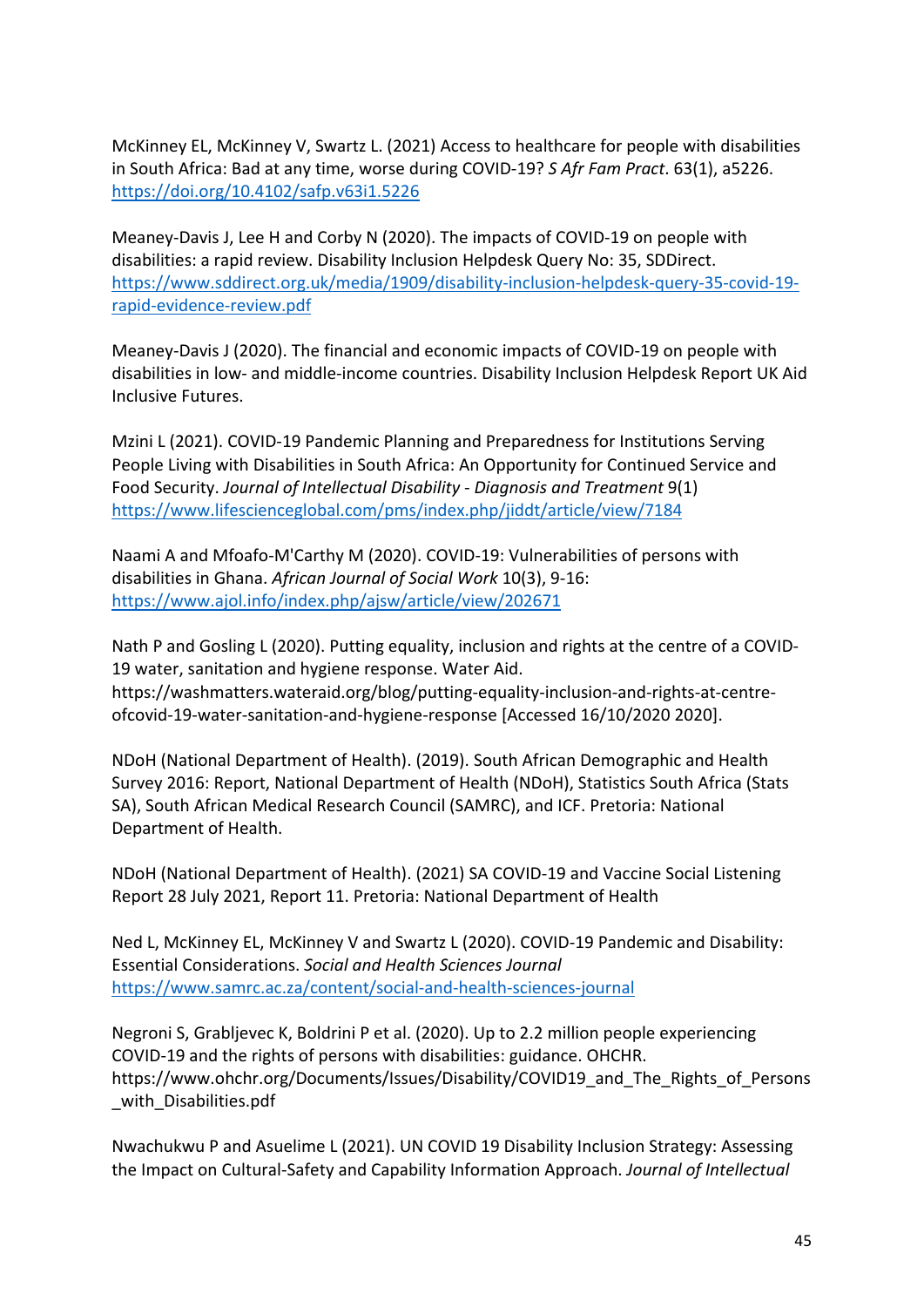*Disability - Diagnosis and Treatment* 9(1): 29-38 https://www.lifescienceglobal.com/pms/index.php/jiddt/article/view/7186

NU CEPAL. (2021). Persons with disabilities and their rights in the COVID-19 pandemic: leaving no one behind <https://repositorio.cepal.org/handle/11362/46603>

ONS (Office of National Statistics) (2020). Coronavirus and the social impacts on disabled people in Great Britain: September 2020. London: Office for National Statistics.

OHCHR (Office of the United Nations High Commissioner for Human Rights) (2020). COVID-19 and the rights of persons with disabilities: guidance.

https://www.ohchr.org/Documents/Issues/Disability/COVID19\_and\_The\_Rights\_of\_Persons with Disabilities.pdf

PAHO (Pan American Health Organization) (2020). Rehabilitation considerations during the COVID-19 outbreak. WHO

https://www.paho.org/en/documents/rehabilitation-considerations-during-covid-19 outbreak

Paul J, Bee E and Budimir M (2021). Mobile phone technologies for disaster risk reduction. *Climate Risk Management* 32<https://doi.org/10.1016/j.crm.2021.100296>

Pearce E (2020). Disability Considerations in GBV Programming during the COVID-19 Pandemic. Gender-Based Violence AoR. https://reliefweb.int/report/world/disabilityconsiderations-gbv-programming-during-covid-19-pandemic

Pregel A and Le Fanu G (2020). Including people with disabilities in responses to the COVID-19 pandemic: Guidance for development partners May 2020. Sightsavers.

Rahmat HK and Pernanda S (2021). The importance of disaster risk reduction through the participation of person with disabilities in Indonesia. Proceeding Batusangkar International Conference V Graduate Programme of Iain Batusangkar, 1(1) <http://ecampus.iainbatusangkar.ac.id/ojs/index.php/proceedings/article/view/2915>

Ressa T (2020). The COVID-19 pandemic, its consequences, and the recovery: implementation of disaster education and management is key to the schooling of children with disabilities. *International Journal of Modern Education Studies* 5 (1): 22-48 (1[\)https://www.ijonmes.net/index.php/ijonmes/article/view/62](https://www.ijonmes.net/index.php/ijonmes/article/view/62)

Ryan NE and El Ayadi AM. (2020) A call for a gender-responsive, intersectional approach to address COVID-19. *Global Public Health* 15: 1–9.

Rohwerder B (2020). Social impacts and responses related to COVID-19 in low- and middleincome countries. K4D Emerging Issues Report 35. Institute of Development Studies <https://opendocs.ids.ac.uk/opendocs/handle/20.500.12413/15625?show=full>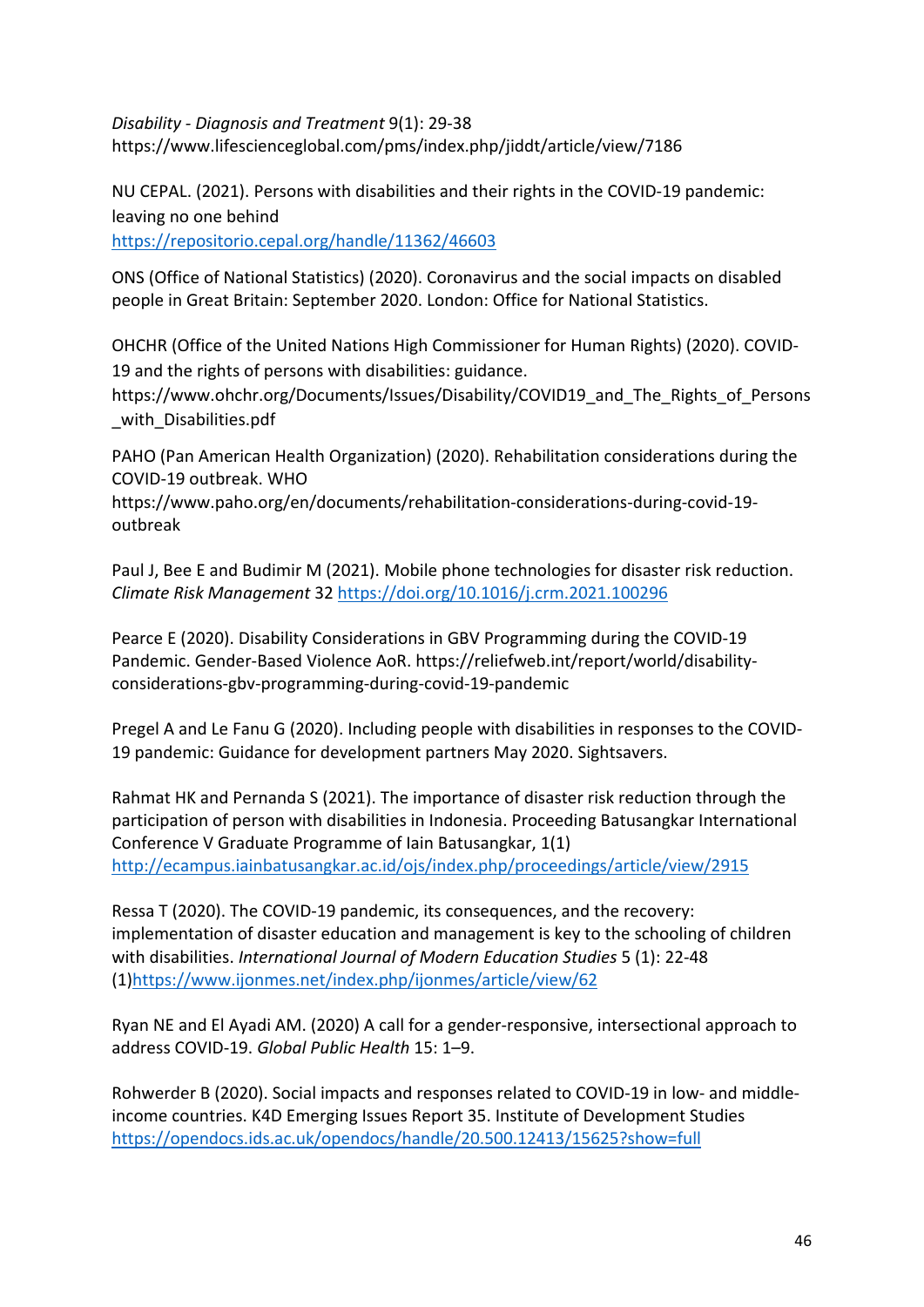Rohwerder B, Njungi J, Wickenden M, Thompson S and Shaw J. (2021a). "This Time of Corona Has Been Hard"- People with Disabilities' Experiences of the COVID-19 pandemic in Kenya. Brighton: Institute of Development Studies, DOI: 10.19088/IF.2021.004

Rohwerder B, Thompson S, Shaw J, Wickenden M, Kayastha S, Sigdel A, Akter F and Bosri R (2021b). 'Because of COVID, everything is a mess' How have people with disabilities experienced the pandemic in Nepal and Bangladesh? Brighton: Institute of Development Studies, DOI: 10.19088/IF.2021.001

Rotarou, E. S., Sakellariou, D., Kakoullis, E. J., & Warren, N. (2021). Disabled people in the time of COVID-19: identifying needs, promoting inclusivity. Journal of global health, 11, 03007.<https://doi.org/10.7189/jogh.11.03007>

Sabatello M (2020). People With Disabilities in COVID-19: Fixing Our Priorities. *American Journal of Bioethics* 20: 187-191.

Sakellariou D, Malfitano APSand Rotarou ES. (2020). Disability inclusiveness of government responses to COVID-19 in South America: a framework analysis study. *International Journal for Equity in Health* 19: 1-10.

Sale J, Polyakov M, and Eaton J (2020). COVID-19 and mental health: immediate and longterm impacts. Bond Mental Health and Psychosocial Disability Group Briefing. [https://www.bond.org.uk/resources/covid-19-and-mental-health-immediate-and-long](https://www.bond.org.uk/resources/covid-19-and-mental-health-immediate-and-long-term-impacts)[term-impacts](https://www.bond.org.uk/resources/covid-19-and-mental-health-immediate-and-long-term-impacts)

Samaila D, Mailafia I A, Ayanjoke, KM and Joshua CE (2020). Impact of Covid-19 Pandemic on People with Disabilities and its Implications on Special Education Practice in Nigeria. *International Journal of Innovative Science and Research Technology* 5 (6): 803-808 [https://www.ijisrt.com/impact-of-covid19-pandemic-on-people-with-disabilities-and-its](https://www.ijisrt.com/impact-of-covid19-pandemic-on-people-with-disabilities-and-its-implications-on-special-education-practice-in-nigeria)[implications-on-special-education-practice-in-nigeria](https://www.ijisrt.com/impact-of-covid19-pandemic-on-people-with-disabilities-and-its-implications-on-special-education-practice-in-nigeria)

Samboma T A (2021). Leaving no one behind: Intellectual disability during COVID-19 in Africa. *International Social Work* 64(2): 265–269.

https://doi.org/10.1177/0020872820967413

https://journals.sagepub.com/doi/full/10.1177/0020872820967413#articleCitationDownloa dContainer

Scully JL (2020). Disability, Disablism, and COVID-19 Pandemic Triage. *Journal of Bioethical Inquiry*. 17(4): 601–605. doi: 10.1007/s11673-020-10005-y

Shaw J, Akter F, Rohwerder B, Wickenden M and Thompson S (2021). "Everything is totally uncertain right now": people with disabilities' experiences of the COVID-19 pandemic in Bangladesh. Brighton: Institute of Development Studies, DOI: 10.19088/I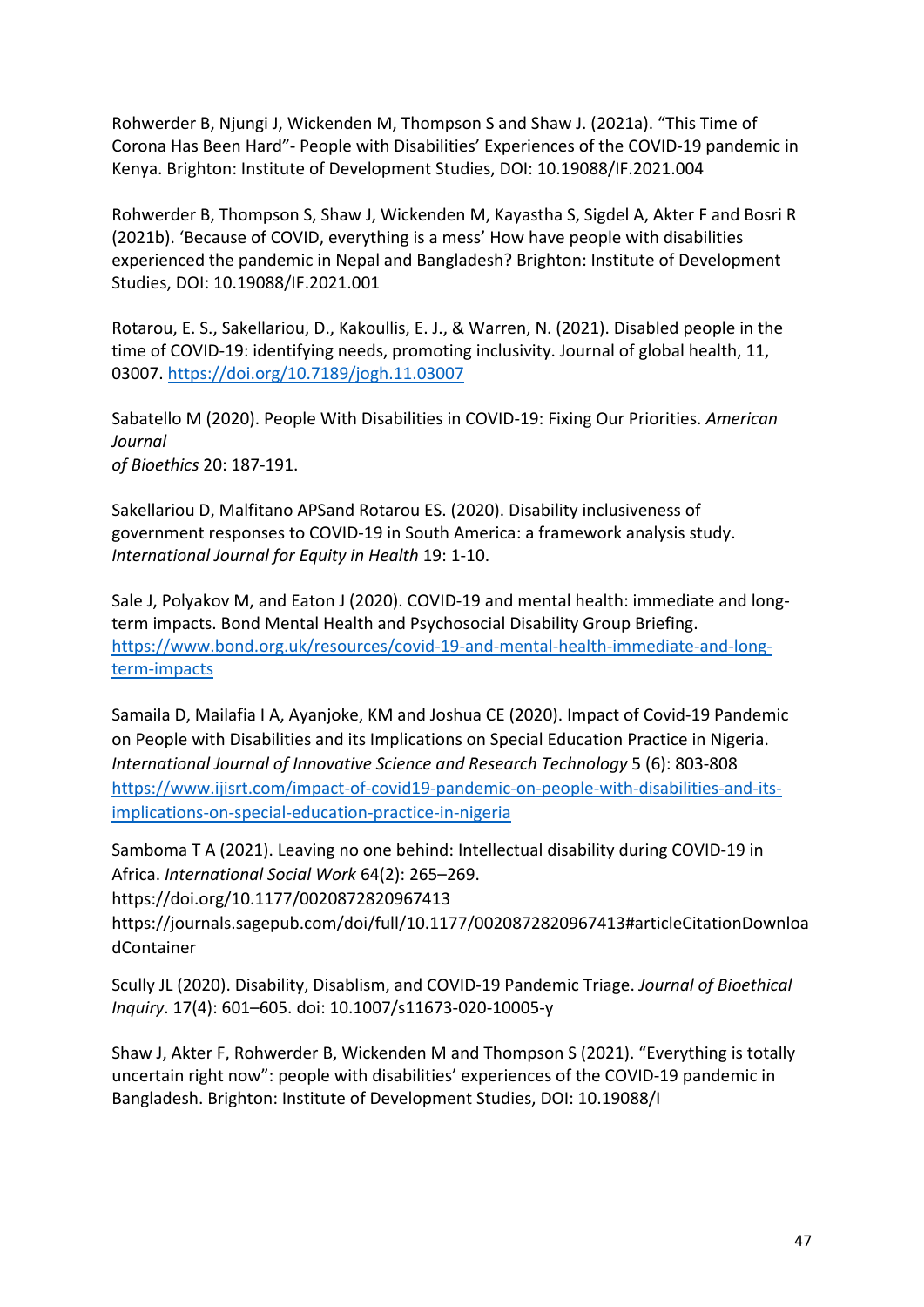Shakespeare T, Ndagire F and Seketi QE (2021) Triple jeopardy: disabled people and the COVID-19 pandemic. *Lancet* Vol 397 March 16, 1331-1333 [https://doi.org/10.1016/S0140-](https://doi.org/10.1016/S0140-6736(21)00625-5) [6736\(21\)00625-5](https://doi.org/10.1016/S0140-6736(21)00625-5)

Sibanda R. (2015) The state of disability rights – Is South Africa doing enough? http://www.cfcr.org.za/index.php/docs-articles?download=445:thestate- of-disabilityrights-is-southafrica-doing-enough

Singh S (2020). Disability ethics in the coronavirus crisis. *Journal of Family Medicine and Primary Care* 9(5), 2167–2171. https://www.ncbi.nlm.nih.gov/pmc/articles/PMC7380818/

Smith EM, Toro Hernandez ML, Ebuenyi ID, Syruina EV, Barbareschi G, Best KL, Danemayer J, Oldfrey B, Ibrahim N, Holloway C and Maclachlan M (2020). Assistive Technology Use and Provision During COVID-19: Results from a Rapid Global Survey. *International Journal of Health Policy and Management*.1-10 <https://dx.doi.org/10.34172/ijhpm.2020.210>

Stakeholder group of persons with disability for sustainable development. (2020). The experience of persons with disabilities with COVID-19 - A short qualitative research study. Stakeholder group of persons with disability for sustainable development. [https://ilepfederation.org/wp-content/uploads/2020/02/MASTER\\_SGPwD\\_COVID-19](https://ilepfederation.org/wp-content/uploads/2020/02/MASTER_SGPwD_COVID-19-report_FINAL.pdf) [report\\_FINAL.pdf](https://ilepfederation.org/wp-content/uploads/2020/02/MASTER_SGPwD_COVID-19-report_FINAL.pdf) 

STATSSA (Statistics South Africa) 2014. Census 2011: Profile of persons with disabilities in South Africa. Pretoria: Statistics South Africa.

SA News (2020). President calls for social inclusion of people with disabilities Thursday, December 3, 2020. https://www.sanews.gov.za/south-africa/president-calls-socialinclusion-people-disabilities

Thompson S, Chuba-Uzo S, Rohwerder B, Shaw J and Wickenden M. (2021). "This pandemic brought a lot of sadness": people with disabilities' experiences of the COVID-19 pandemic in Nigeria. Brighton: Institute of Development Studies. DOI: 10.19088/IF.2021.008

Turk MA and McDermott S (2020). The COVID-19 pandemic and people with disability (editorial) *Disability and Health Journal* 13(3) July 2020. 100944 https://doi.org/10.1016/j.dhjo.2020.100944

UN Botswana (2020). Socio-economic impact analysis of COVID-19 in Botswana [https://www.undp.org/content/dam/rba/docs/COVID-19-CO-](https://www.undp.org/content/dam/rba/docs/COVID-19-CO-Response/UN%20Botswana%20Socio-Economic%20Impact%20Analysis,%20Analysis%20Brief%20No.1%2006052020.pdf)[Response/UN%20Botswana%20Socio-](https://www.undp.org/content/dam/rba/docs/COVID-19-CO-Response/UN%20Botswana%20Socio-Economic%20Impact%20Analysis,%20Analysis%20Brief%20No.1%2006052020.pdf)[Economic%20Impact%20Analysis,%20Analysis%20Brief%20No.1%2006052020.pdf](https://www.undp.org/content/dam/rba/docs/COVID-19-CO-Response/UN%20Botswana%20Socio-Economic%20Impact%20Analysis,%20Analysis%20Brief%20No.1%2006052020.pdf)

UNCRPD committee (2020) Joint Statement: Persons with disability and COVID-19 Statementhttps://www.ohchr.org/\_layouts/15/WopiFrame.aspx?sourcedoc=/Documents/H RBodies/CRPD/Joint Statement Persons with Disabilities COVID19.docx&action=default& DefaultItemOpen=1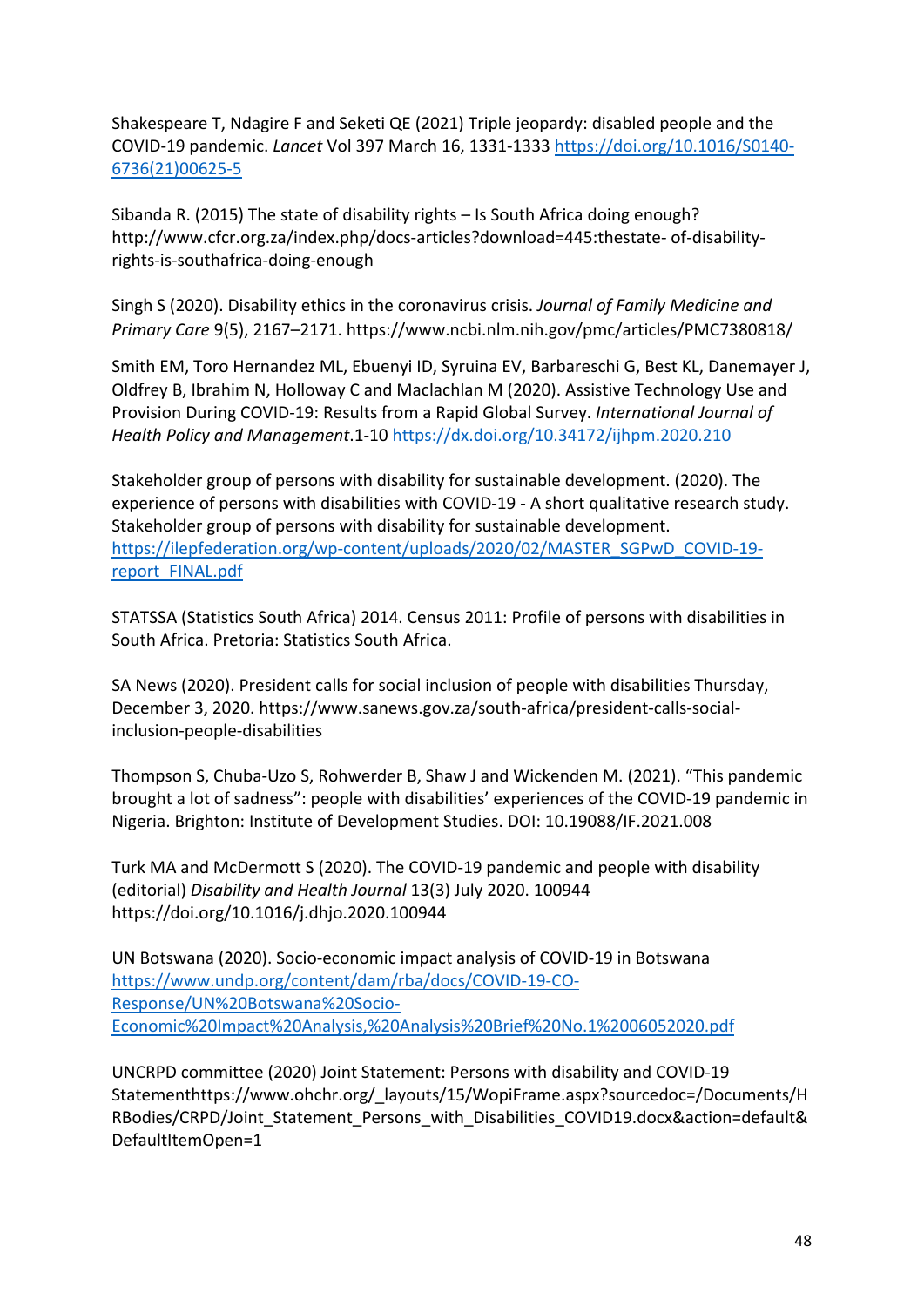UNDP Eritrea (2020). Rapid assessment the socio-economic impacts of COVID-19 in Eritrea [https://www.undp.org/content/dam/rba/docs/COVID-19-CO-Response/UNDP-rba-COVID](https://www.undp.org/content/dam/rba/docs/COVID-19-CO-Response/UNDP-rba-COVID-assessment-Eritrea.pdf)[assessment-Eritrea.pdf](https://www.undp.org/content/dam/rba/docs/COVID-19-CO-Response/UNDP-rba-COVID-assessment-Eritrea.pdf)

UNDP Lesotho (2020). Assessment of the Socio-Economic Impact of COVID-19 on the Kingdom of Lesotho.

[https://www.undp.org/content/dam/rba/docs/COVID-19-CO-Response/UNDP-rba-Lesotho-](https://www.undp.org/content/dam/rba/docs/COVID-19-CO-Response/UNDP-rba-Lesotho-Socio-Economic-Assessment2020.pdf)[Socio-Economic-Assessment2020.pdf](https://www.undp.org/content/dam/rba/docs/COVID-19-CO-Response/UNDP-rba-Lesotho-Socio-Economic-Assessment2020.pdf)

UNDP Malawi (2020). COVID-19 pandemic in Malawi.

[https://www.undp.org/content/dam/rba/docs/COVID-19-CO-Response/UNDP-rba-COVID](https://www.undp.org/content/dam/rba/docs/COVID-19-CO-Response/UNDP-rba-COVID-assessment-Malawi.pdf)[assessment-Malawi.pdf](https://www.undp.org/content/dam/rba/docs/COVID-19-CO-Response/UNDP-rba-COVID-assessment-Malawi.pdf)

UNDRR (United Nations Office for Disaster Risk Reduction) (2015) Sendai Framework for Disaster Risk Reduction. Geneva: UNDRR. <https://www.undrr.org/publication/sendai-framework-disaster-risk-reduction-2015-2030>

UNDRR. (2016). Bangkok Principles for the implementation of the health aspects of the Sendai Framework for Disaster Risk Reduction 2015-2030. Geneva: UNDRR <https://www.undrr.org/news/bangkok-principles-health-risk-agreed>

UNDRR (2020). UNDRR Americas & Caribbean COVID-19 Brief: People with disabilities in the face of

COVID-19 in the Americas and the Caribbean. [www.undrr.org/publication/undrr-americas](http://www.undrr.org/publication/undrr-americas-caribbean-covid-19-brief-people-disabilities-face-covid-19-americas-and-caribean)[caribbean-covid-19-brief-people-disabilities-face-covid-19-americas-and-caribean](http://www.undrr.org/publication/undrr-americas-caribbean-covid-19-brief-people-disabilities-face-covid-19-americas-and-caribean)

UNFCCC. (2015). The Paris Agreement. Bonn: UNCFCCC [https://unfccc.int/sites/default/files/english\\_paris\\_agreement.pdf](https://unfccc.int/sites/default/files/english_paris_agreement.pdf)

UNICEF (2020). Children with Disabilities: Ensuring their inclusion in COVID-19 response strategies and evidence generation, UNICEF, New York, 2020. [https://data.unicef.org/resources/children-with-disabilities-ensuring-inclusion-in-covid-19](https://data.unicef.org/resources/children-with-disabilities-ensuring-inclusion-in-covid-19-response/) [response/](https://data.unicef.org/resources/children-with-disabilities-ensuring-inclusion-in-covid-19-response/)

UNICEF (United Nations Children's Fund) (2020a). COVID-19 response: Considerations for Children and Adults with Disabilities. New York: United Nations Children's Fund.

UN (United Nations) (2007). Convention on the Rights of Persons with Disabilities. UN [https://www.un.org/development/desa/disabilities/convention-on-the-rights-of-persons](https://www.un.org/development/desa/disabilities/convention-on-the-rights-of-persons-with-disabilities.html)[with-disabilities.html](https://www.un.org/development/desa/disabilities/convention-on-the-rights-of-persons-with-disabilities.html)

UN (2020). Policy Brief: A Disability-Inclusive Response to COVID-19. UN. [https://www.un.org/development/desa/disabilities/wp](https://www.un.org/development/desa/disabilities/wp-content/uploads/sites/15/2020/05/sg_policy_brief_on_persons_with_disabilities_final.pdf)[content/uploads/sites/15/2020/05/sg\\_policy\\_brief\\_on\\_persons\\_with\\_disabilities\\_final.pdf](https://www.un.org/development/desa/disabilities/wp-content/uploads/sites/15/2020/05/sg_policy_brief_on_persons_with_disabilities_final.pdf)

UNDP (United Nations Development Programme) (2020). Human Development Reports <http://hdr.undp.org/en/countries>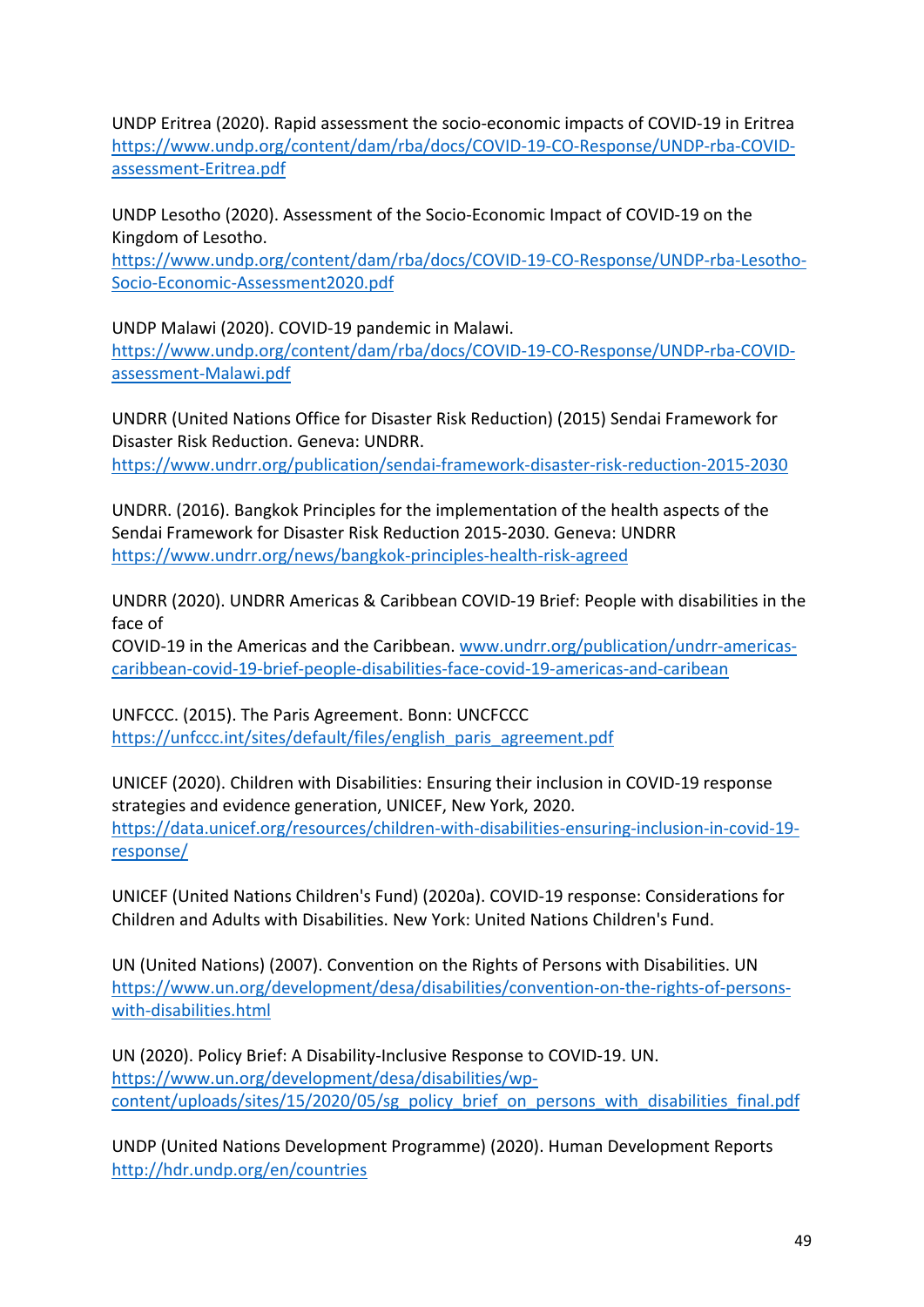UN Women (United Nations Entity for Gender Equality and the Empowerment of Women) (2020). Review of Gender-Responsiveness and Disability-Inclusion in Disaster Risk Reduction in Asia and the Pacific. New York: UN Women.

[https://www.preventionweb.net/files/73853\\_sendaireportfinalcompressed.pdf](https://www.preventionweb.net/files/73853_sendaireportfinalcompressed.pdf)

UN OCHA (United Nation's Office for the Coordination of Humanitarian Affairs) (2020). Global Humanitarian Response Plan COVID-19 (April – December 2020). New York: UNOCHA. https://www.unocha.org/sites/unocha/files/Global-Humanitarian-Response-Plan-COVID-19.pdf

UNPRPD (United Nations Partnership on the Rights of Persons with Disabilities) (2020). Information on disability inclusion and COVID19.<http://www.unprpd.org/covid-19>

UNESCO & UNPRPD (United Nations Educational, Scientific and Cultural Organization and United Nations Partnership on the Rights of Persons with Disabilities) (2021). Policy responsiveness for Inclusion of Persons with disabilities in the context of the COVID-19 Pandemic.<https://unesdoc.unesco.org/ark:/48223/pf0000378355>

UN. (2022). Disaster risk reduction. New York: UN: [https://sdgs.un.org/topics/disaster-risk](https://sdgs.un.org/topics/disaster-risk-reduction)[reduction](https://sdgs.un.org/topics/disaster-risk-reduction)

WHO. (2019). Health Emergency and Disaster Risk Management Framework. Geneva: Health Emergency and Disaster Risk Management Framework. [https://www.who.int/hac/techguidance/preparedness/health-emergency-and-disaster-risk](https://www.who.int/hac/techguidance/preparedness/health-emergency-and-disaster-risk-management-framework-eng.pdf?ua=1)[management-framework-eng.pdf?ua=1](https://www.who.int/hac/techguidance/preparedness/health-emergency-and-disaster-risk-management-framework-eng.pdf?ua=1)

WHO and UNICEF (World Health Organisation and United Nations Children's Fund) (2021). Disability considerations for COVID-19 vaccination: WHO and UNICEF policy brief, 19 April 2021. [https://www.who.int/publications/i/item/who-2019-ncov-vaccination-and-disability](https://www.who.int/publications/i/item/who-2019-ncov-vaccination-and-disability-policy-brief-2021.1)[policy-brief-2021.1\)](https://www.who.int/publications/i/item/who-2019-ncov-vaccination-and-disability-policy-brief-2021.1)

WHO SAGE (World Health Organisation Strategic Advisory Group of Experts on Immunization) (2020). Roadmap for prioritizing uses of COVID-19 vaccines in the context of limited supply, Version 1, 20 October 2020. Geneva: World Health Organisation https://apps.who.int/iris/handle/10665/341445

Washington Group (2019). Differences in Reported Disability Prevalence Rates: Is something wrong if I don't get 15%? Blog [https://www.washingtongroup-disability.com/wg](https://www.washingtongroup-disability.com/wg-blog/differences-in-reported-disability-prevalence-rates-is-something-wrong-if-i-dont-get-15-120/)[blog/differences-in-reported-disability-prevalence-rates-is-something-wrong-if-i-dont-get-](https://www.washingtongroup-disability.com/wg-blog/differences-in-reported-disability-prevalence-rates-is-something-wrong-if-i-dont-get-15-120/)[15-120/](https://www.washingtongroup-disability.com/wg-blog/differences-in-reported-disability-prevalence-rates-is-something-wrong-if-i-dont-get-15-120/)

Washington Group (2020). Using the Washington Group Tools to Assess the Impact of COVID-19 on Persons with Disability. Hyattsville, Maryland. [https://www.un.org/development/desa/disabilities/wp](https://www.un.org/development/desa/disabilities/wp-content/uploads/sites/15/2020/06/Using-the-Washington-Group-Tools-to-Assess-the-Impact-of-COVID-19-on-Persons-with-Disability.pdf)[content/uploads/sites/15/2020/06/Using-the-Washington-Group-Tools-to-Assess-the-](https://www.un.org/development/desa/disabilities/wp-content/uploads/sites/15/2020/06/Using-the-Washington-Group-Tools-to-Assess-the-Impact-of-COVID-19-on-Persons-with-Disability.pdf)[Impact-of-COVID-19-on-Persons-with-Disability.pdf](https://www.un.org/development/desa/disabilities/wp-content/uploads/sites/15/2020/06/Using-the-Washington-Group-Tools-to-Assess-the-Impact-of-COVID-19-on-Persons-with-Disability.pdf)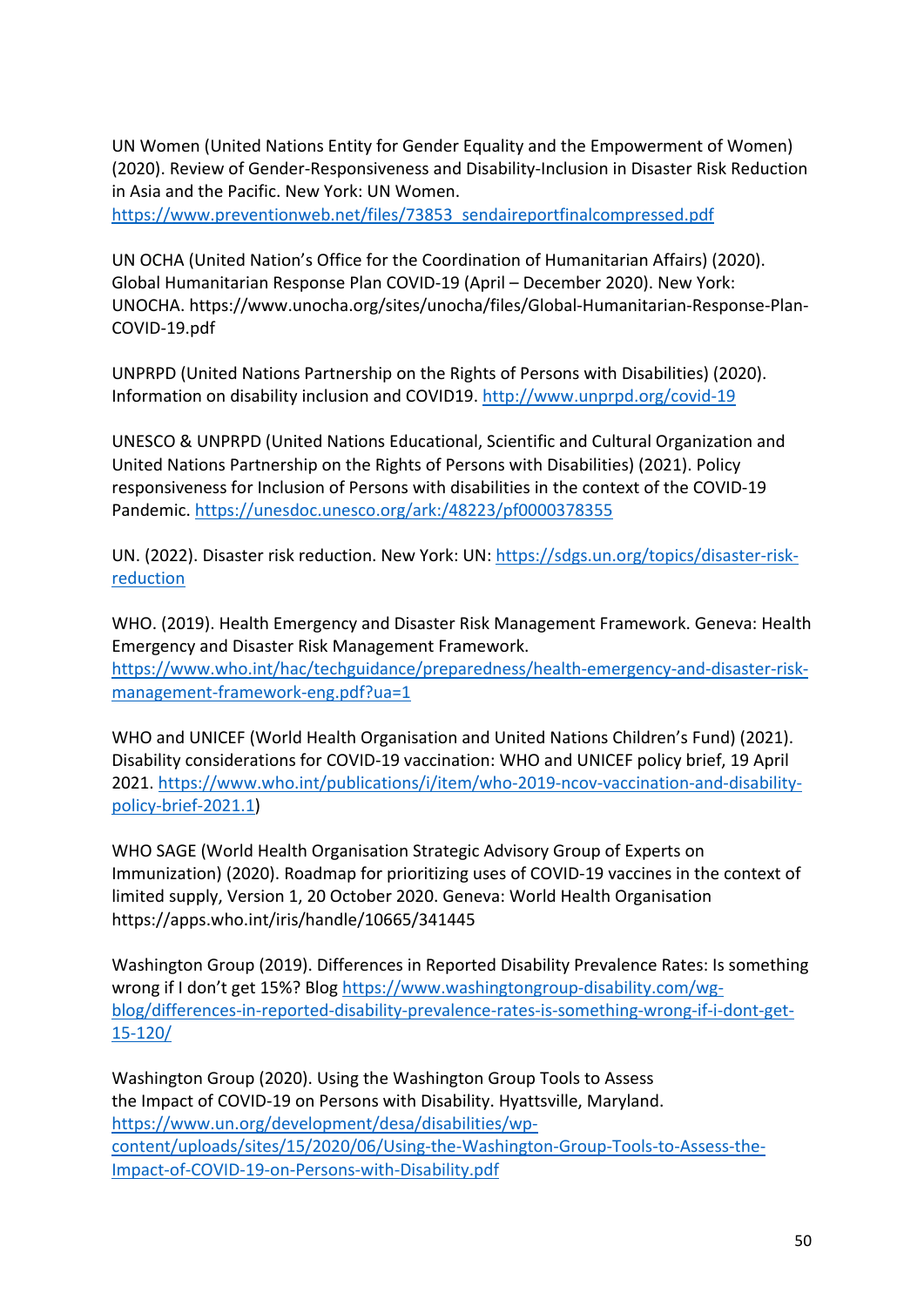Water for Women, CBM & DFAT (2020). Disability inclusion and COVID-19: Guidance for WASH delivery: Guidance for Water for Women Fund implementing partners. Guidance Note – COVID-19. Melbourne, Australia: Water for Women Fund.

WBU (World Blind Union) (2020) AMPLIFYING VOICES: OUR LIVES, OUR SAY Learning from COVID-19 through the experiences of blind and partially sighted persons across the world. Toronto: World Blind Union.

WBU (2020a) World Blind Union WBU Call to Action -19 Actions for an inclusive Covid-19 response. https://worldblindunion.org/blog/2020/05/07/covid-19-call-to-action

Webster L (2020, 4 July). Coronavirus: Why disabled people are calling for a Covid-19 inquiry. BBC News.<https://www.bbc.co.uk/news/uk-53221435>

WEI (Women Enabled International) (2020). Statement on Rights at the Intersection of Gender and Disability During COVID-19. [https://womenenabled.org/reports/statement-on](https://womenenabled.org/reports/statement-on-rights-of-wwd-in-covid-for-endorsement/)[rights-of-wwd-in-covid-for-endorsement/](https://womenenabled.org/reports/statement-on-rights-of-wwd-in-covid-for-endorsement/)

WHO (World Health Organisation) (2011) World report on disability. WHO Geneva [https://www.who.int/teams/noncommunicable-diseases/sensory-functions-disability-and](https://www.who.int/teams/noncommunicable-diseases/sensory-functions-disability-and-rehabilitation/world-report-on-disability)[rehabilitation/world-report-on-disability](https://www.who.int/teams/noncommunicable-diseases/sensory-functions-disability-and-rehabilitation/world-report-on-disability)

WHO (2021) Ebola virus disease fact sheet [https://www.who.int/news-room/fact](https://www.who.int/news-room/fact-sheets/detail/ebola-virus-disease)[sheets/detail/ebola-virus-disease](https://www.who.int/news-room/fact-sheets/detail/ebola-virus-disease)

WHO (2020a) Disability considerations during the COVID-19 outbreak. WHO. https://www.who.int/publications/i/item/disabilityconsiderations-during-the-covid-19 outbreak

WHO (2020b) Disability and COVID-19: Ensuring no one is left behind. WHO Contributors: Alarcos Cieza, Ren Minghui, Bente Mikkelsen, Somnath Chatterji, Chapal Khasnabis, Michelle Funk, Andrea Guzman, Nathalie Drew, Kaloyan Kamenov

WHO and UNICEF (2021) Disability considerations for COVID-19 vaccination WHO & UNICEF Policy Brief19 April https://www.who.int/publications/i/item/who-2019-ncov-vaccinationand-disability-policy-brief-2021.1

Wickenden M, Wakoko E, Shaw J, Thompson S and Rohwerder B (2021a). "The Situation has Exposed Persons with Disabilities to Double Edged Pain": People with Disabilities' Experiences of the COVID-19 Pandemic in Uganda. Brighton: Institute of Development Studies, DOI: 10.19088/IF.2021.009

Wickenden M, Thompson S, Rohwerder B and Shaw J (2021b). 'Taking a Disability-Inclusive Approach to Pandemic Responses', IDS Policy Briefing 175. Brighton: Institute of Development Studies, DOI: 10.19088/IDS.2021.027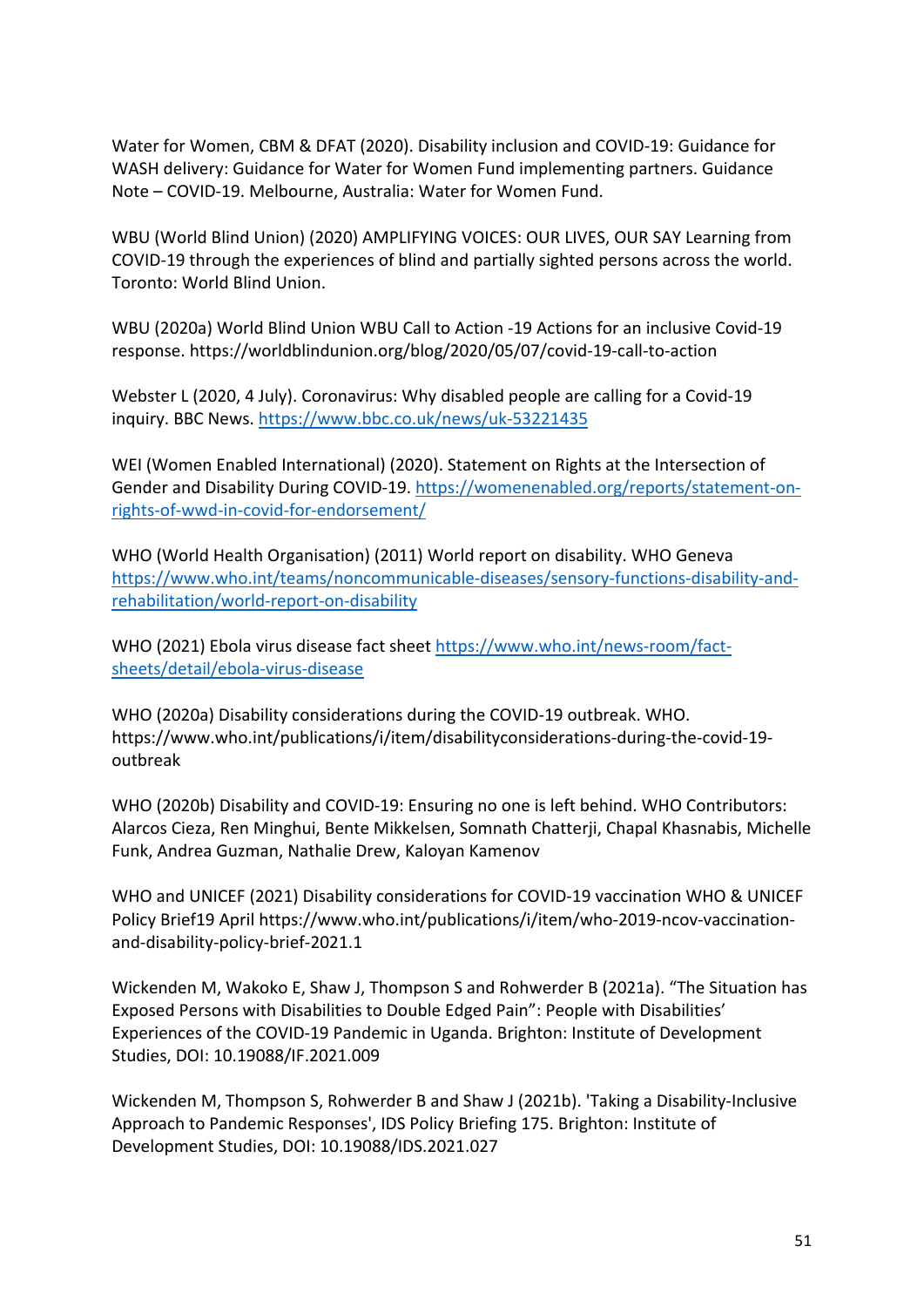WNUSP (World Network of Users and Survivors of Psychiatry) (2020) COVID-19 and persons with psychosocial disabilities–joint statement <http://www.chrusp.org/home/covid19#english>

Yap J, Chaudhry V, Kumar Jha C, Mani S, and Mitra S (2020). Are responses to the pandemic inclusive? A rapid virtual audit of COVID-19 press briefings in LMICs. *World Development* 136: 1-4. <https://doi.org/10.1016/j.worlddev.2020.105122>

Yasukawa L (2021). Disability, disasters and displacement. Geneva: Internal Displacement Monitoring Centre.

<https://www.internal-displacement.org/publications/disability-disasters-and-displacement>

Yates S and Dickinson H (2021) Navigating complexity in a global pandemic: The effects of COVID-19 on children and young people with disability and their families in Australia. *Public Admin Rev*. 81: 1192-1196. <https://onlinelibrary.wiley.com/doi/abs/10.1111/puar.13352>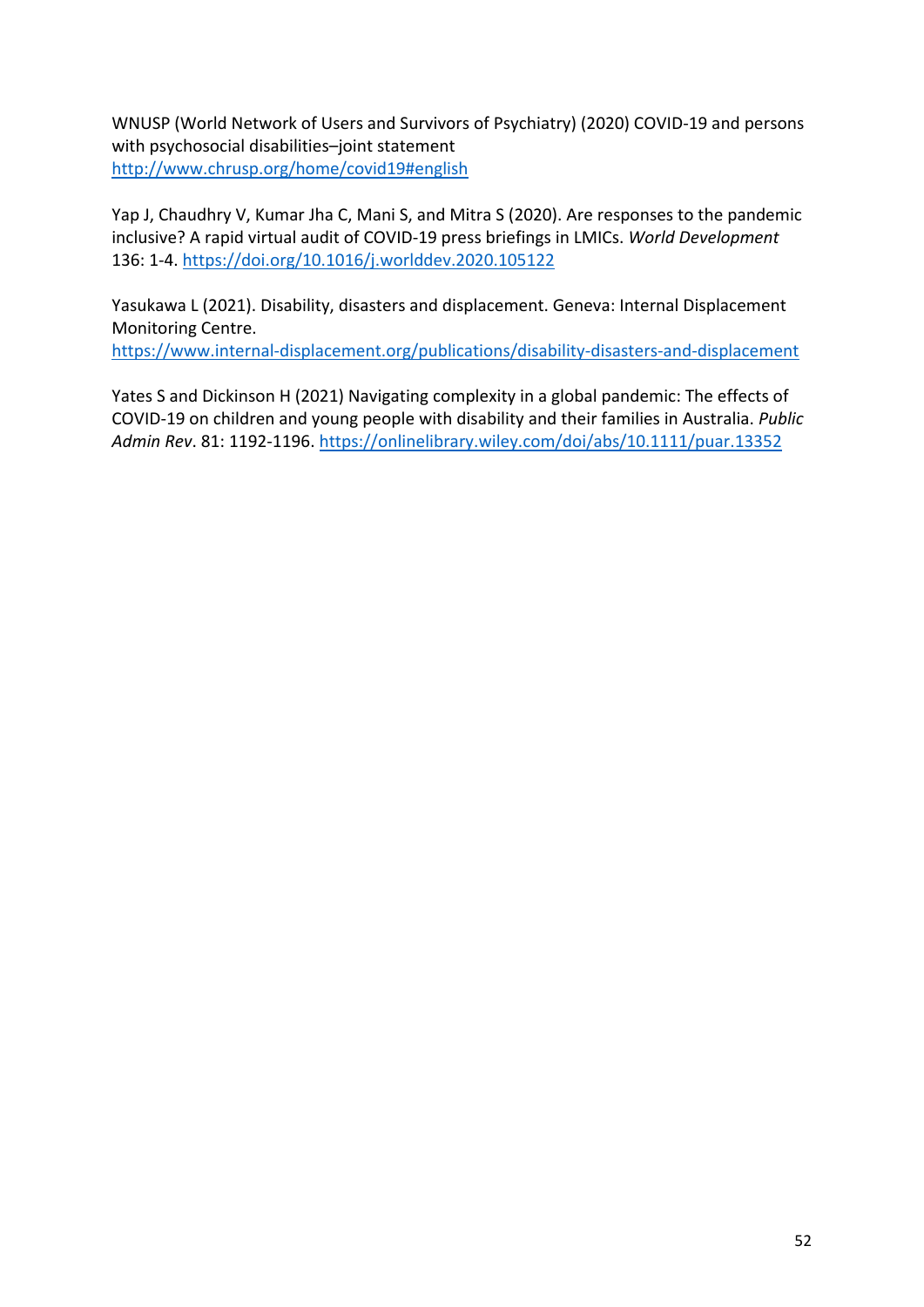## <span id="page-52-0"></span>**Acknowledgements**

We appreciate the United Kingdom Research and Innovation Newton Fund Agile Response (Grant EP/V04317X/1 GCRF\_ NF362) for financing this research and the writing of this literature review.

#### **Suggested citation:**

Wickenden, M.; Hart, T.; Thompson, S.; Pienaar, G.; Rubaba, T. and Bohler-Muller, N. (2022), Literature Review to Support a Survey to Understand the Socio-Economic, Wellbeing and Human Rights Related Experiences of People with Disabilities During Covid-19 Lockdown in South Africa, Brighton: Institute of Development Studies, DOI: [10.19088/IDS.2022.012](http://www.doi.org/10.19088/IDS.2022.012)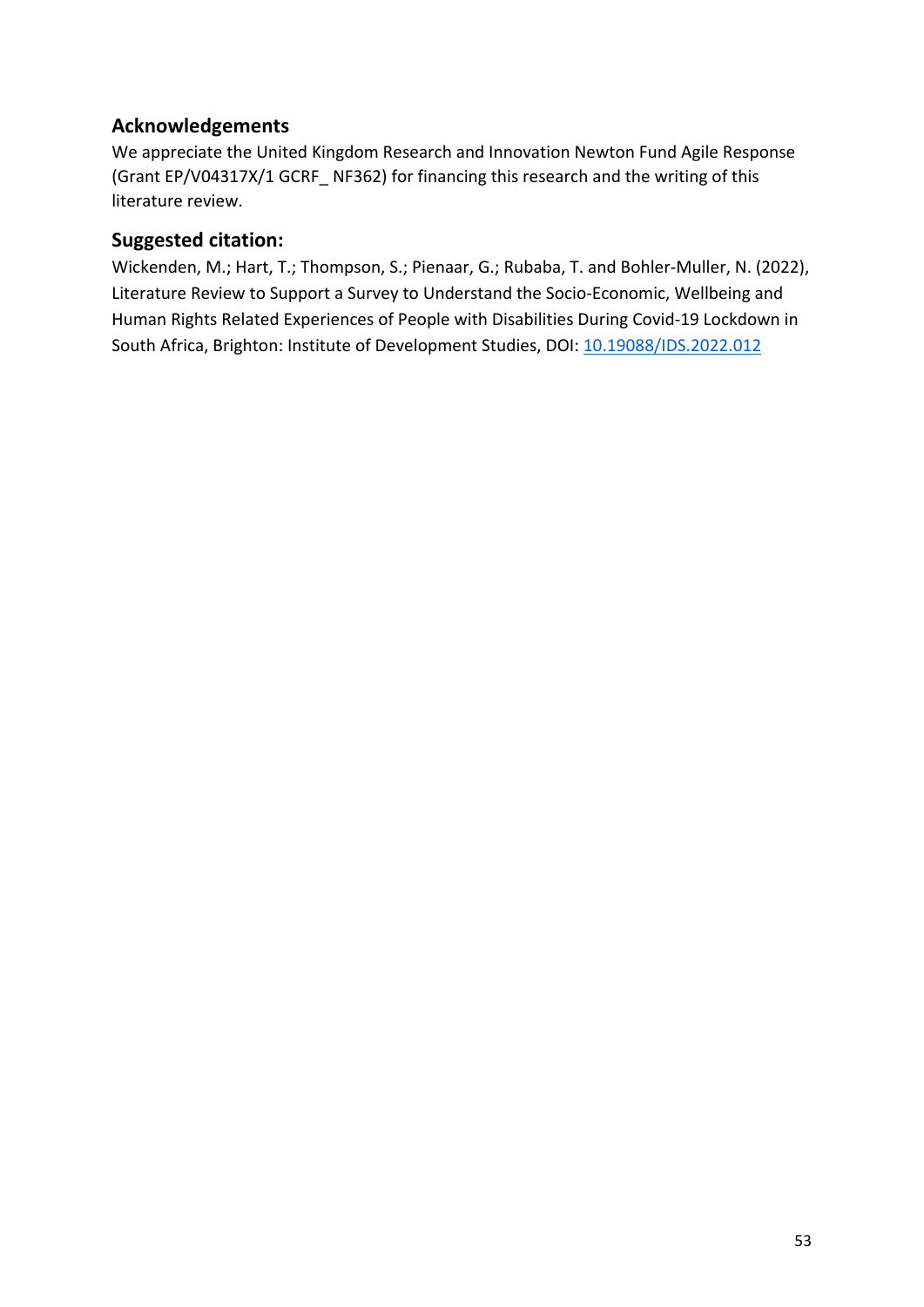## <span id="page-53-0"></span>**Appendices – 2 Examples of recommendations made by Organisations of people with disabilities**

**1)**

#### **COVID-19 and persons with psychosocial disabilities Pan African Network of Persons with Psychosocial Disabilities**

Redesfera Latinoamericana de la Diversidad Psicosocial

TCI Asia Pacific (Transforming communities for Inclusion of persons with psychosocial disabilities, Asia Pacific)

European Network of (Ex-) Users and Survivors of Psychiatry (ENUSP) Center for the Human Rights of Users and Survivors of Psychiatry (CHRUSP) World Network of Users and Survivors of Psychiatry (WNUSP) 26 March 2020

We, persons with psychosocial disabilities from regional and international organizations across the world, are concerned about the vulnerability of persons with psychosocial disabilities to COVID-19 infection and deaths. 'Persons with psychosocial disabilities' refers to a historically discriminated and marginalised group that includes users and ex-users of psychiatry, victimssurvivors of psychiatric violence, mad people, voice-hearers, and people with psychosocial diversity.

#### **People with psychosocial disabilities may be at increased risk of contracting coronavirus as a result of:**

• their being placed and/or deprived of their liberty in psychiatric units and institutions, social care institutions, vagrancy homes, unregulated and informal 'shelters', jails, prisons, and correctional facilities, where they are unable to exercise social distancing as per their will and preferences.

• the inherent risk of infection in these environments, exacerbated by their being overcrowded and unsanitary, and places where ill-treatment tends to occur.

• barriers in accessing health information, including lack of information in plain language and communication support.

• barriers in implementing preventive hygiene measures due to poverty, unequal access to resources within households and homelessness.

- mistreatment and abuse.
- lack of social support networks and inclusive communities; and

• the systemic discrimination against persons with psychosocial disabilities, especially of women, children, older persons, LGBTQIA+ persons, indigenous persons, persons of diverse race, colour, descent, caste, national or ethnic origin, persons of different religious affiliations, persons with other disabilities, and other groups otherwise facing multiple and intersectional discrimination.

#### **People with psychosocial disabilities may also be at increased risk of developing more severe symptoms and dying due to:**

• poor nutrition, healthcare and sanitary conditions in psychiatric units and institutions, social care institutions, group homes and prisons.

• weakened immune systems due to poor nutrition, neglect, institutionalization and homelessness, including in children and older persons with psychosocial disabilities.

• long-term consequences of physical, psychological and sexual violence and abuse, particularly against women with psychosocial disabilities.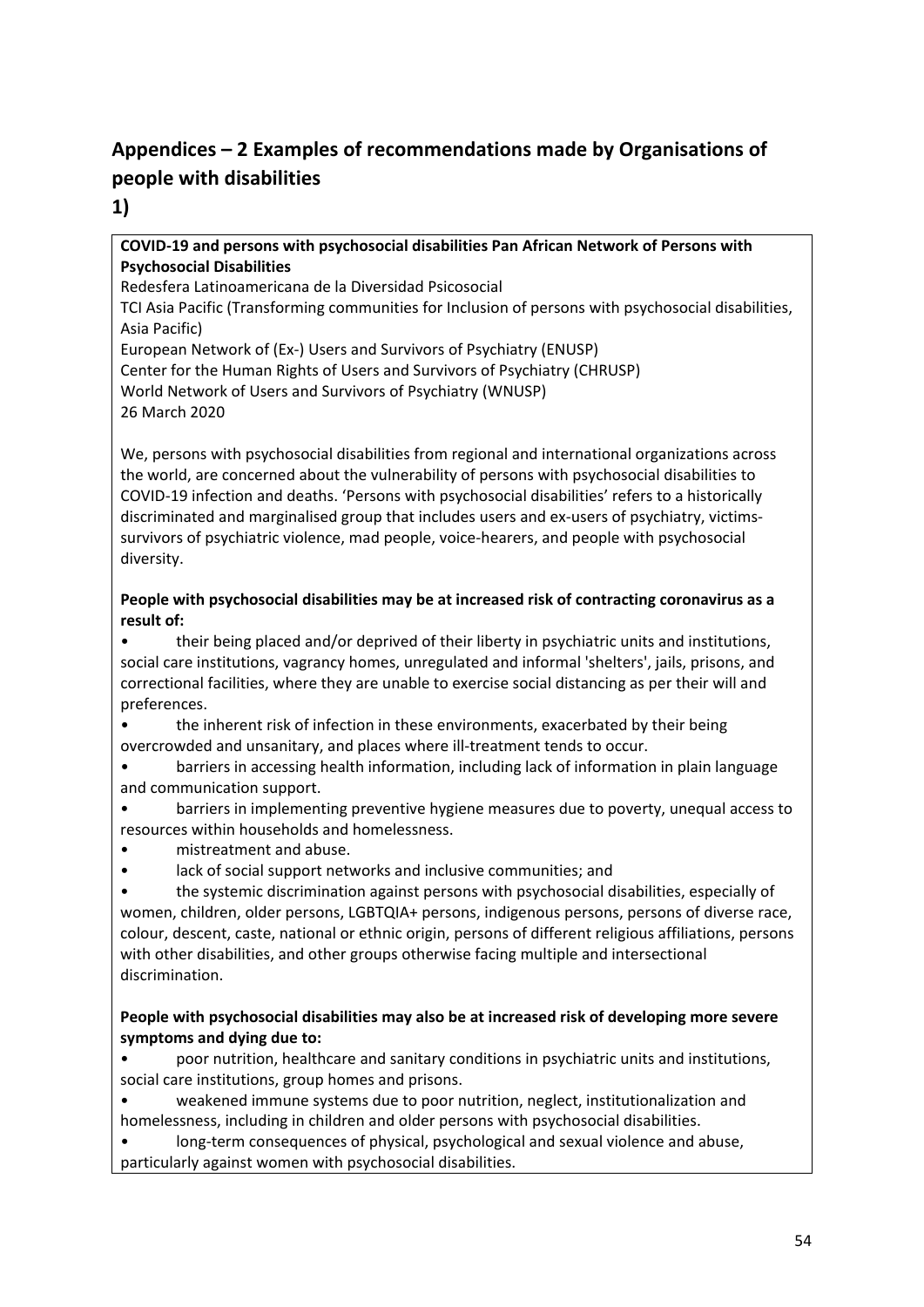• reluctance to access the health system due to experiences of discrimination, dismissiveness, neglect, violence and traumatization in that system.

• underlying health conditions such as diabetes and hypertension caused or exacerbated by psychiatric drugs, often administered against people's will or under coerced consent; and • barriers in accessing healthcare and lack of health insurance coverage.

States have the responsibility under international law to respect and ensure the human rights of people with psychosocial disabilities on an equal basis with others. This responsibility is heightened during a national and global emergency, such as the COVID-19 pandemic. The vulnerabilities highlighted during the pandemic as a result of structural discrimination, discriminatory legislation, and practices of exclusion and violence both in communities and in medical and social care settings, must be taken into account and remedied both during the emergency and afterwards.

We remind states that the Convention on the Rights of Persons with Disabilities requires states to abolish involuntary admissions and treatment in mental health settings and to release those detained and treated against their will under such regimes. This obligation is not suspended during the COVID-19 pandemic, as discriminatory detention is never justified, nor is the administration of mind-altering treatments against a person's will.

#### **We call on national and local governments to implement the following measures: Institutional settings**

• Drastically reduce the number of people in psychiatric units and institutions, and institute a moratorium on involuntary admissions. Ensure that no one is compelled to remain in such settings against their will, where they are at greater risk of infection, more severe illness, and death.

• Urgently implement sanitary and preventive measures to avoid infections in psychiatric units and institutions, social care institutions and group homes, including environmental cleaning and disinfection, air circulation, regular hand hygiene and free access to sanitary supplies such as soap, hand sanitizer, toilet paper, and paper towels. People should not have to go to a centralised place to get sanitary supplies. Staff must be required to comply with all sanitary and preventive measures.

• Stop the use of seclusion, restraints, non-consensual medication, and any restriction on using the lavatories in psychiatric units and institutions. In addition to being contrary to people's dignity and integrity, these practices inevitably generate unsanitary conditions and cause severe stress and physical deterioration, resulting in weakened immunity.

• Provide people in psychiatric units, institutions and group homes with access to the latest information about COVID-19 and enable them to keep in touch with their friends and family. People should not be banned from leaving their rooms or having contact with the outside world as a way to prevent infections. While preventive measures to avoid infections from visitors are needed, blanket policies barring visitors are disproportional and can expose people to further abuse and neglect. Alternative means of keeping in contact, such as telephone and Internet, must be allowed without restriction.

• Drastically reduce the population in jails, prisons and correctional facilities, including by releasing those who are in pre-trial, imprisoned for non-violent offences, or scheduled to be released soon, including persons with psychosocial disabilities on an equal basis as others.

• Ensure in each and every case that people deprived of their liberty and those in congregate settings are tested in a timely manner, given their differential vulnerability, and that all such settings implement proper sanitary and preventive measures. When an outbreak occurs in an institutional setting, those affected must be moved to competent healthcare facilities, and the rest should be removed from the infectious environment. Any quarantine efforts must not result in persons being put into more restrictive environments, such as solitary confinement.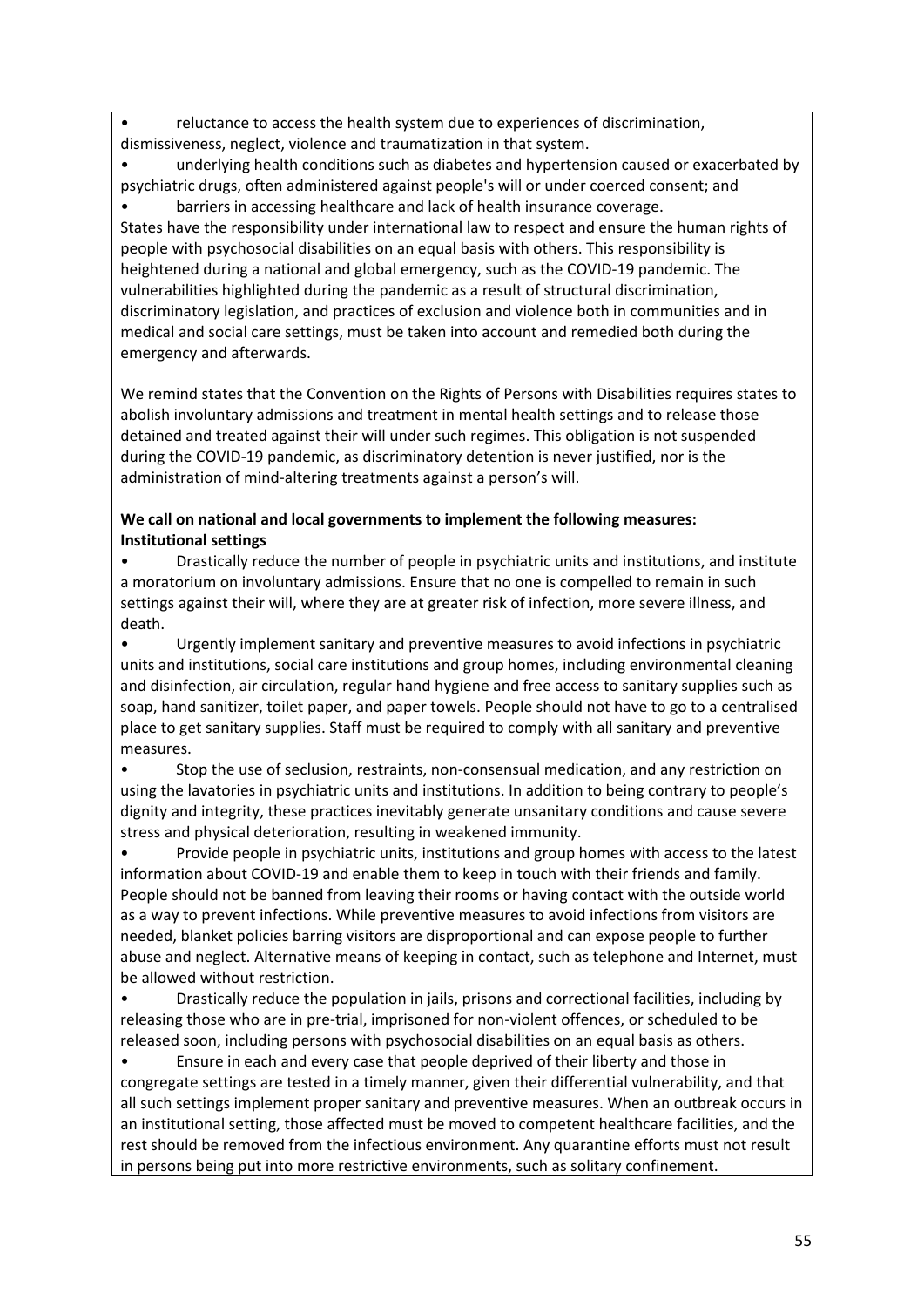#### **Non-discrimination**

• Ensure that persons with psychosocial disabilities have equal access to testing, healthcare and public information related to COVID-19. Quality healthcare should be provided to those infected without discrimination of any kind, and regardless of health insurance coverage. Persons with psychosocial disabilities should not be diverted from mainstream hospitals to psychiatric units and institutions for treatment, where healthcare for COVID-19 is often of a lower standard.

• Public restrictions based on public health, and actions of law enforcement and security personnel, must not discriminate in any way against persons with psychosocial disabilities. Psychiatric coercive measures must not be used as any part of the response to COVID-19. Human rights standards and mechanisms offering protection to persons deprived of their liberty and those in congregate settings, including those in psychiatric units and institutions, must remain in effect and not be reduced as part of emergency measures.

• No one should be compelled to take psychiatric drugs or other treatments that inflict suffering and that compromise their health or immune systems. Compulsory treatment orders must be lifted, and no new ones introduced, as required by international law

• Ensure persons with psychosocial disabilities are not discriminated against in accessing the temporary measures implemented by governments to ensure the continuity of services during the COVID-19 outbreak, including education and social protection programs.

#### **Community support**

• Ensure continued access to support for people experiencing distress or unusual states of consciousness during the COVID-19 outbreak, including through call-in and online psychosocial support and peer support, based on respect for individual will and preferences.

Step up efforts to develop a wide range of community-based services that respond to the needs of persons with psychosocial disabilities and respect people's autonomy, choices, dignity and privacy, including peer support and other alternatives to conventional mental health services.

• Guarantee voluntary access to psychiatric drugs during the COVID-19 outbreak for those who want them and offer support to anyone who wants to come off their medication or experience home-based withdrawal.

• Prepare and encourage communities to be supportive of one another in an inclusive way, including of persons with psychosocial disabilities, during the COVID-19 outbreak. This is especially important since mandatory quarantine, home confinement and information overload may result in heightened states of distress

• Provide practical support, such as support with obtaining food and supplies, for people with psychosocial disabilities who may be unable to leave their homes due to quarantine or experience difficulty with leaving home during this period of heightened concerns about contamination.

• Consider flexible mechanisms to authorize people with psychosocial disabilities to be able to leave their homes during mandatory quarantines, for short periods and in a safe way, when they experience particular difficulty with home confinement.

• Adopt additional financial measures to support people with psychosocial disabilities who may need to self-isolate during the COVID-19 outbreak, particularly those who live in poverty, or are unemployed or self-employed.

• Encourage media to report responsibly and accurately about the COVID-19 outbreak and the general population to exercise critical thinking and judgment when reading and sharing information on social media platforms.

Vulnerable groups

• Provide access to domestic violence information and services to support people, including children, experiencing abuse and violence at home. People with psychosocial disabilities, of any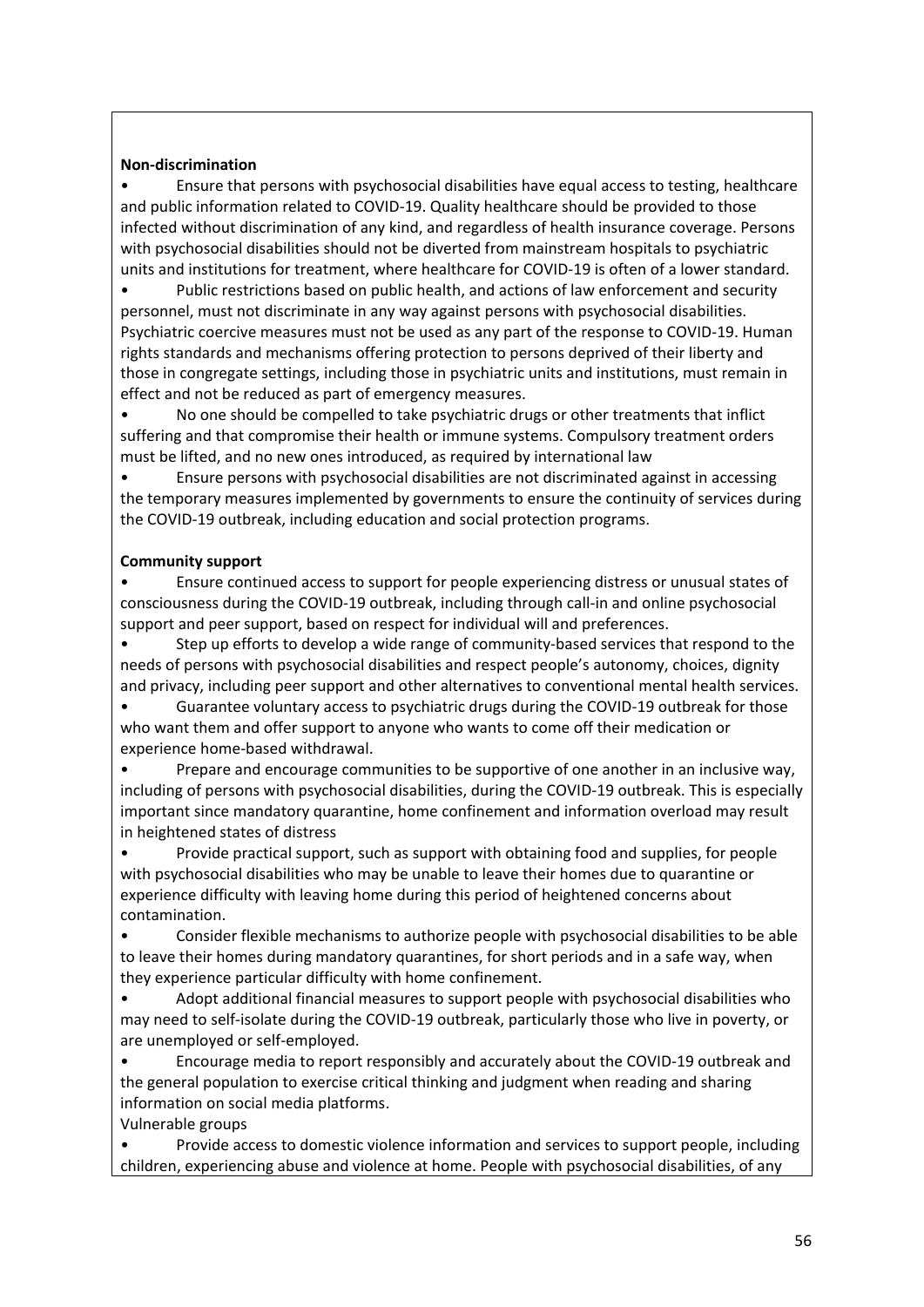age, may experience increased risk of abuse and violence during home quarantine or home isolation.

• Conduct community outreach activities to identify and rescue persons with psychosocial disabilities deprived of their liberty or ill-treated at home or within communities, including by shackling and pasung, and provide adequate support to them in a manner that respects their human rights.

• Ensure access by homeless people, including those with psychosocial disabilities, to preventive measures against COVID-19 infection, such as access to well-supplied and clean sanitation facilities, as well as testing and treatment, without discrimination, and in a manner that respects their human rights. Governments must ensure that people with psychosocial disabilities who are homeless during the period of social isolation are not mistreated by authorities, and provided with water, food and shelter on equal basis with others.

• Guarantee the continued provision of harm reduction services, such as needle and syringe programs and opioid substitution therapy, to prevent the spread of COVID-19 among drug users. Participation

• Consult and actively involve persons with psychosocial disabilities and their representative organizations in the state response to the COVID-19 outbreak.

• Involve persons with disabilities and their representative organizations in the independent monitoring of institutional settings.

### **2.**

#### **International Disability Alliance Key Recommendations**

• Persons with disabilities must receive information about infection mitigating tips, public restriction plans, and the services offered, in a diversity of accessible formats with use of accessible technologies

• Additional protective measures must be taken for people with certain types of impairment

• All preparedness and response plans must be inclusive of and accessible to women with disabilities

• No disability-based institutionalization and abandonment is acceptable

• During quarantine, support services, personal assistance, physical and communication accessibility must be ensured

• Measures of public restrictions must consider persons with disabilities on an equal basis with others

• Persons with disabilities in need of health services due to COVID19 cannot be deprioritized on the ground of their disability

• OPDs can and should play a key role in raising awareness of persons